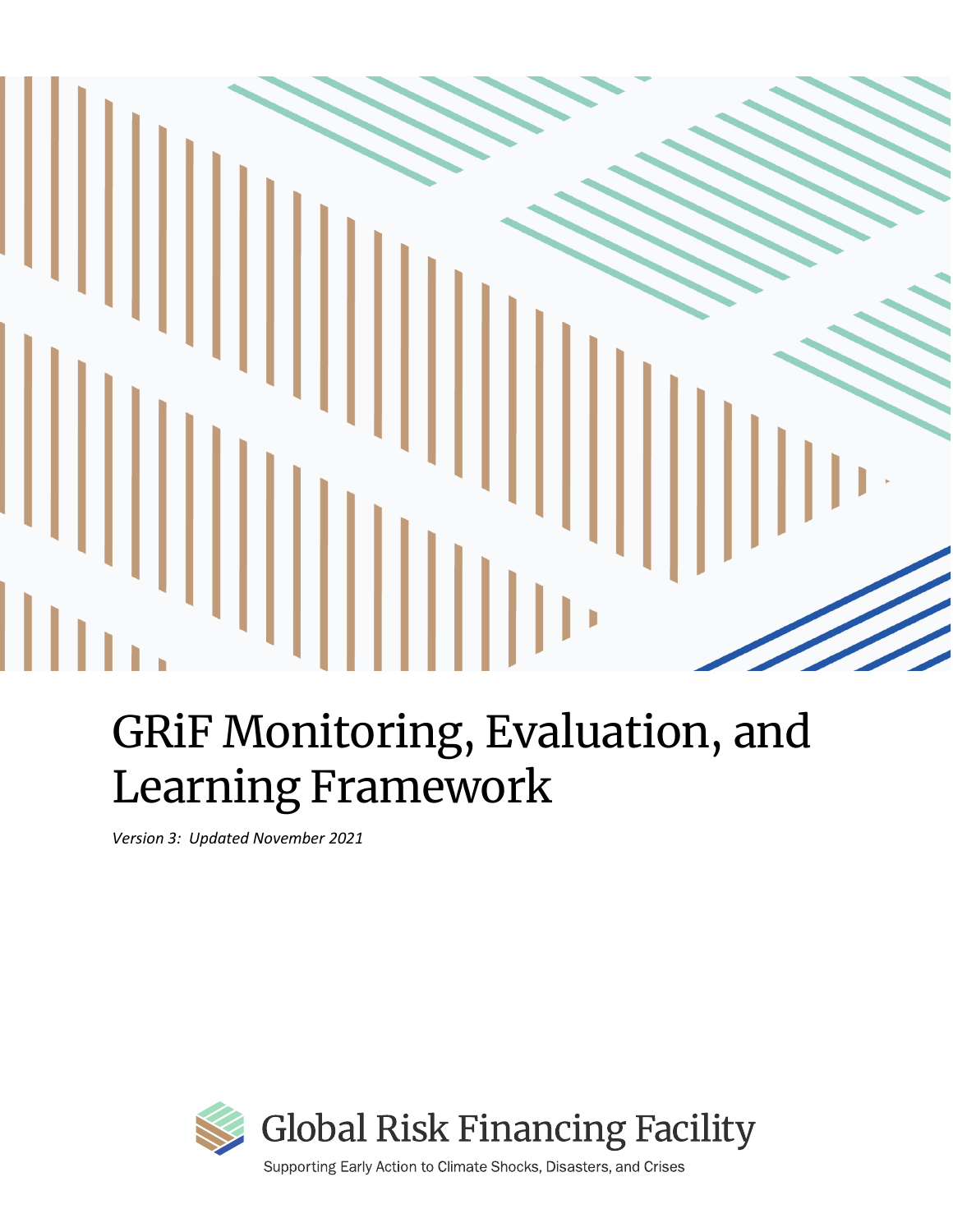# Table of Contents

| $\mathbf{1}$ . |            |  |
|----------------|------------|--|
| 2.             |            |  |
| 3.             |            |  |
| 3.1.           |            |  |
| 3.2.           |            |  |
| 3.3.           |            |  |
| 4.             |            |  |
| 4.1.           |            |  |
| 4.1.1.         |            |  |
| 4.1.2.         |            |  |
| 4.1.3.         |            |  |
| 4.1.4.         |            |  |
| 4.2.           |            |  |
| 4.3.           |            |  |
| 4.3.1.         |            |  |
| 4.3.2.         |            |  |
| 5.             |            |  |
|                | 6. Annexes |  |

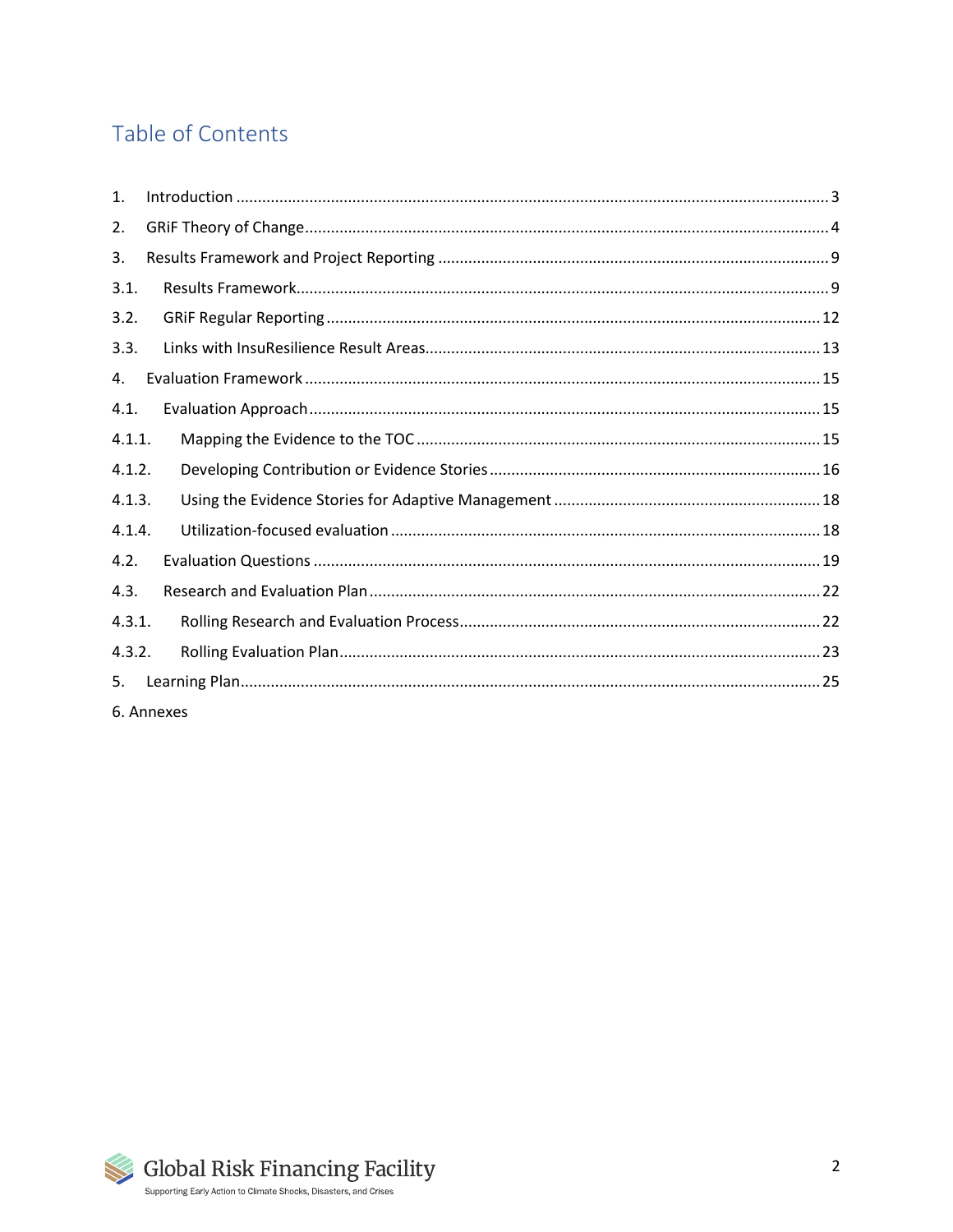# <span id="page-2-0"></span>1. Introduction

The Global Risk Financing Facility (GRiF) is a World Bank (WB) Multi-Donor Trust Fund (MDTF) that provides grants to test, pilot, and scale-up financing instruments that help developing countries better manage financial impacts from shocks and crises.<sup>1</sup> It aims to enable earlier action to protect vulnerable people and expedite recovery. GRiF investments focus on designing and implementing pre-arranged risk financing instruments. The aim is to reduce the technical and financial hurdles countries face when implementing innovative financial solutions for risk management. The GRiF Trust Fund will provide: i) financing for scoping and preparation of financial risk management solutions; ii) co-financing for multilateral, bilateral or country financing to implement financial risk management solutions; iii) technical assistance linked to co-financing for solutions; and iv) financing for global public goods.

GRiF is meant to help catalyze or incentivize the use of pre-arranged risk financing linked to broader World Bank Group (WBG) country funding, helping to embed risk financing and preparedness in investments across all sectors. GRiF's mission is "*to integrate financial resilience in the agenda of Finance Ministers, scaling up financial planning to address the fiscal and poverty impact of climate and disaster shocks and other crises.*" 2

By supporting the development and testing of innovative risk financing solutions, GRiF is itself an innovative pilot. It is expected that investments will yield a variety of outcomes, from highly successful pilots to those with more limited impact. All investments, however, present a huge learning opportunity in the space of disaster and crisis risk finance for vulnerable countries. Since the GRiF Trust Fund invests in projects across an array of different geographic, economic, and political contexts, there is a need to put in place a mechanism for monitoring GRiF progress and evaluating GRiF investment successes against expected results. This document describes the Monitoring, Evaluation, and Learning (MEL) Framework (herein MEL Framework) for the GRiF.

[Figure 1](#page-3-1) presents the components of the MEL Framework. Each of these components are briefly described below and further elaborated within this document.

- **A Theory of Change (TOC) diagram and narrative.** The GRiF TOC is the foundation of the MEL system. The TOC provides the conceptual framework that explains how the activities of GRiF will bring about positive change. It maps out the different aspects of the Trust Fund and identifies a conceptual and logical progression of the changes that GRiF hopes to influence if it is to be successful.<sup>3</sup>
- **Monitoring Framework.** The monitoring framework includes: (i) the indicators the GRiF team will track over time. These indicators are directly linked to the result areas described in the TOC; and (ii) the reporting processes and formats to be used for the regular collection and reporting of performance data.
- **Evaluation Framework.** The evaluation framework includes: (i) a set of evaluation questions that link directly to the expected results in the TOC. These questions also map back to the development assistance criteria (DAC) that address issues of program efficiency, effectiveness, relevance, impact

<sup>&</sup>lt;sup>1</sup> [GRiF Information Sheet \(2019\). W](https://www.insuresilience.org/wp-content/uploads/2019/04/GRiF-Information-Sheet-Feb2019.pdf)orld Bank Group, Washington DC, February

<sup>&</sup>lt;sup>2</sup> GRiF Concept Note (2018), pg. 10. World Bank Group, Washington DC., unpublished draft.

<sup>&</sup>lt;sup>3</sup> The TOC was designed mid-2019 and involved 20 interviews with GRIF stakeholders, including the GRIF Secretariat, WB task team leaders, donors, and other key stakeholders such InsuReslience and the Centre for Global Disaster Protection. The TOC development process included multiple rounds of review and input by key stakeholders.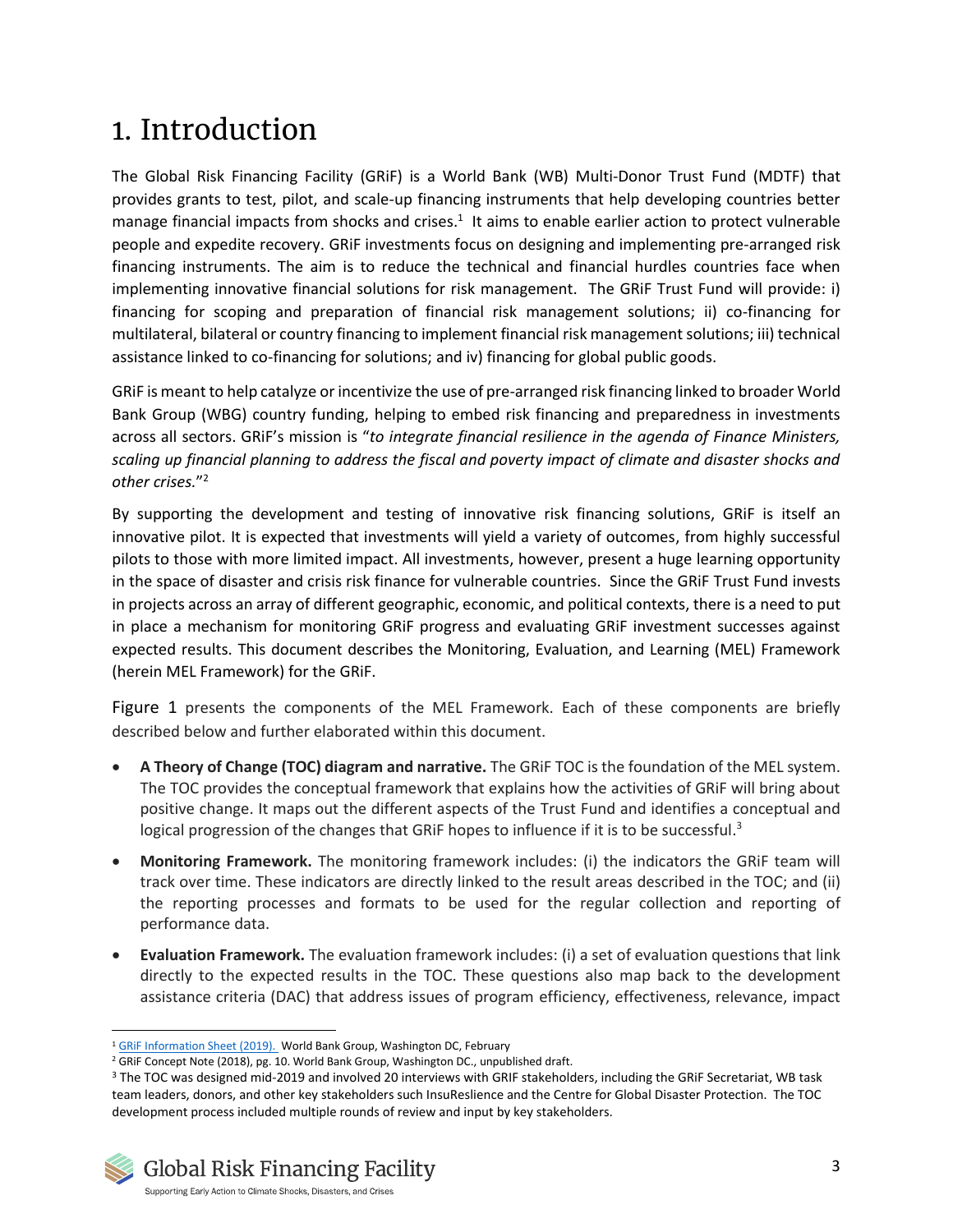and sustainability;<sup>4</sup> and (ii) an evaluation plan that discusses how these questions might be answered and outlines a process by which these questions can be addressed over the lifetime of the Trust Fund.

• **Learning plan**. The learning plan proposes a process and methods to ensure research, monitoring and evaluation findings feed back into programming to allow for internal adaptive learning. The learning plan also recommends ways to link to communications so that findings are also shared more broadly to external audiences.



#### <span id="page-3-1"></span>*Figure 1: GRiF Monitoring and Evaluation Framework Components*

# <span id="page-3-0"></span>2.GRiF Theory of Change

This section provides a brief description of the GRiF TOC, outlining the problem GRiF addresses, the GRiF activities, and the expected short and longer-term results. For a more in-depth description, please see the full GRiF Theory of Change document. 5

**The problem**. Climate change is expected to heighten the intensity of weather-extremes and weather patterns, increasing the frequency and intensity of disaster shocks, and intensifying their negative impacts. The extent of losses is also exacerbated by other socio-economic factors, such as urbanization and migration. Climate and disaster shocks and other crises threaten to roll back development gains made by lower income countries. Currently, there are limited incentives for governments to financially plan for disaster. Indeed, often political economy influences, such as misaligned incentives, the opportunity costs of spending on uncertain future outcomes, and the perceived political benefit of spending on a response effort, serve to discourage this type of financial planning. Furthermore, risk financing instruments can be complex, involving intangible benefits accruing at some indeterminate point in the future.<sup>6</sup> The complexity

<sup>&</sup>lt;sup>4</sup> See the OCED development assistance criteria (click on: [DAC\),](http://www.oecd.org/dac/evaluation/daccriteriaforevaluatingdevelopmentassistance.htm) last accessed March 18, 2019.

<sup>5</sup> World Bank (2019). GRiF Theory of Change, unpublished.

<sup>&</sup>lt;sup>6</sup> In this document, risk financing is defined as "the system of budgetary and financial mechanisms to credibly pay for a specific risk, arranged before a potential shock. This can include paying to prevent and reduce disaster risk, as well as paying to prepare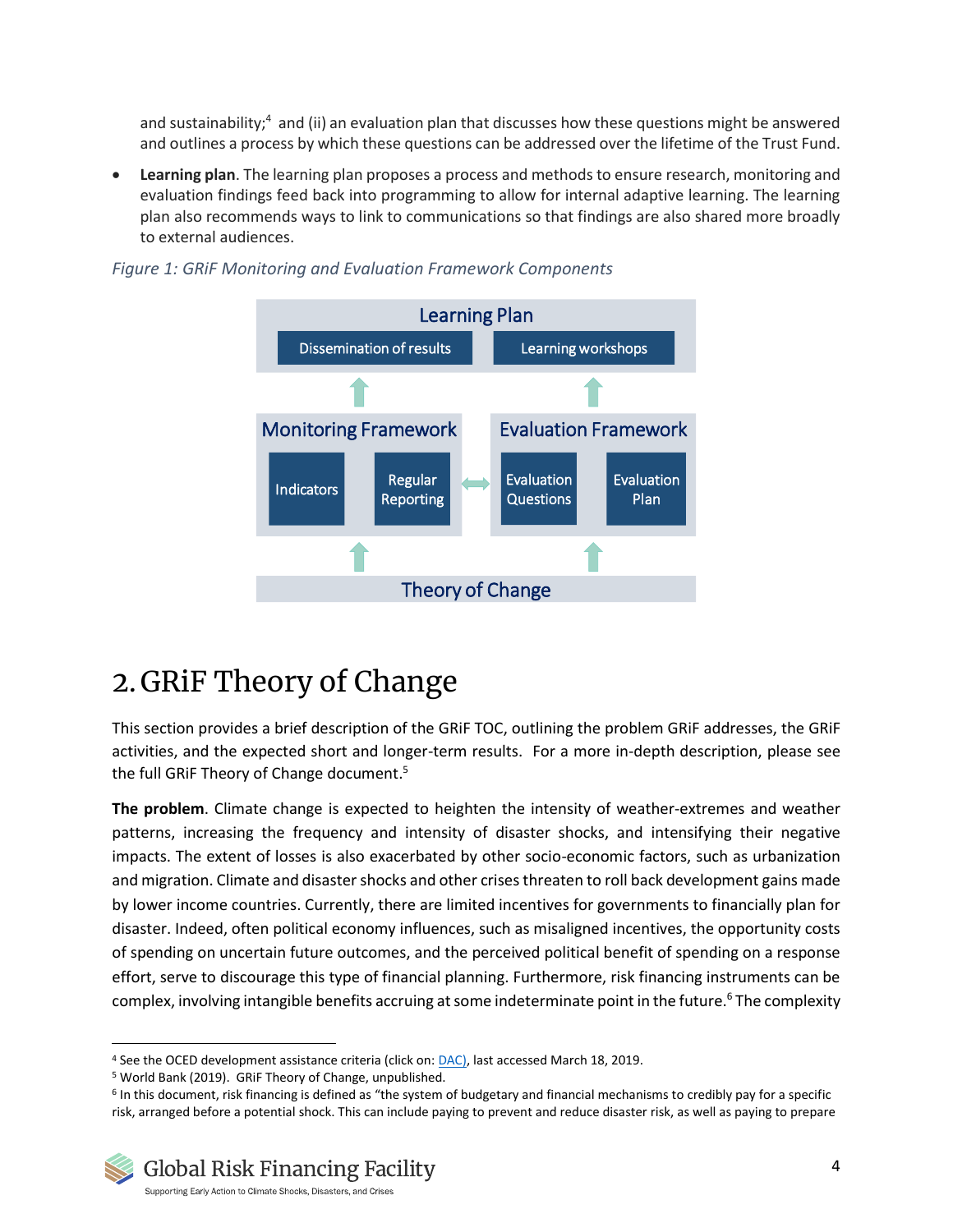and uncertainty of the benefit make it hard for governments to understand the value proposition, leading to limited uptake of such instruments.<sup>7</sup> As such, risk financing is not regularly considered in country budget decision-making on development and financial planning. So when disasters, often intensified by climate change, strike, countries are often unable to provide enough immediate financing to fully address response and recovery needs. The lack of immediate response means that the effects of such events must be absorbed by the population.<sup>8</sup> Often it is the poorest households who are disproportionately negatively impacted by climate and disaster shocks and other crises due to their higher vulnerability and exposure. Women in particular often suffer disproportionately higher impacts in disasters than men. Research shows that more women die than men, and those that survive may also experience a decline in sexual and reproductive health, increased gender-based violence, disruption to education, or are forced into harmful coping mechanisms such as child marriage. These differences arise due to entrenched gender inequalities caused by unequal power relations and structures, and unequal access to and control over resources*.*

To financially address the humanitarian needs in the aftermath of these events, governments must shift money away from other critical development programming or borrow (where rates are often higher for rapid post-crisis financing), incurring debt. Both options limit a country's ability to grow. Governments also frequently rely on external 'free' humanitarian assistance, which is unpredictable and often comes too late to salvage development gains.<sup>9</sup>

Currently, the multi-lateral system of aid is challenged to adequately respond to shocks and crises. Humanitarian assistance is largely based on ex-post funding that may not fulfil the full response needed and tends to be expensive to procure. Furthermore, without time to plan, funding that arrives postdisaster is often insufficient and may arrive too late to prevent widespread human and economic impacts.<sup>10</sup> Indeed, recent research indicates that one dollar invested in pre-arranged finance solutions saves about four dollars in humanitarian spending.<sup>11</sup> Over the past several years, development and humanitarian stakeholders have been increasingly exploring investments in early action for climate adaptation, crises, and disasters.<sup>12</sup> As part of this process, there has been growing demand within the global community to support pre-arranged risk financing solutions. Indeed, bilateral donors, with an understanding that risk financing is a critical component to more efficient and effective response to

for and respond to disasters." - Centre [for Disaster Protection](https://www.disasterprotection.org/) website. This term is used interchangeably with pre-arranged financing.

<sup>7</sup> OPM (2017). Independent Evaluation of the African Risk Capacity (ARC) Formative Phase 1 Report. Oxford Policy Management. https://www.opml.co.uk/projects/independent-evaluation-african-risk-capacity

<sup>8</sup> GRiF Concept Note (2018), World Bank Group, Washington DC., unpublished draft.

<sup>9</sup> Clarke, D. & Dercon, S. (2016). *Dull disasters? How planning ahead will make a [difference](http://documents.worldbank.org/curated/en/962821468836117709/Dull-disasters-How-planning-ahead-will-make-a-difference.) (English)*. Washington, D.C: World Bank Group.

 $10$  Ibid

<sup>11</sup> Hallegatte, Stephane; Bangalore, Mook; Bonzanigo, Laura; Fay, Marianne; Kane, Tamaro; Narloch, Ulf; Rozenberg, Julie; Treguer, David; Vogt-Schilb, Adrien. 2016. Shock Waves: Managing the Impacts of Climate Change on Poverty. Climate Change and Development. Washington, DC: World Bank.

<sup>12</sup> InsuResilience Global Partnership (2019). Concessional Support for Climate and Disaster Risk Finance and Insurance. Discussion Paper by the InsuResilience Global Partnership Secretariat.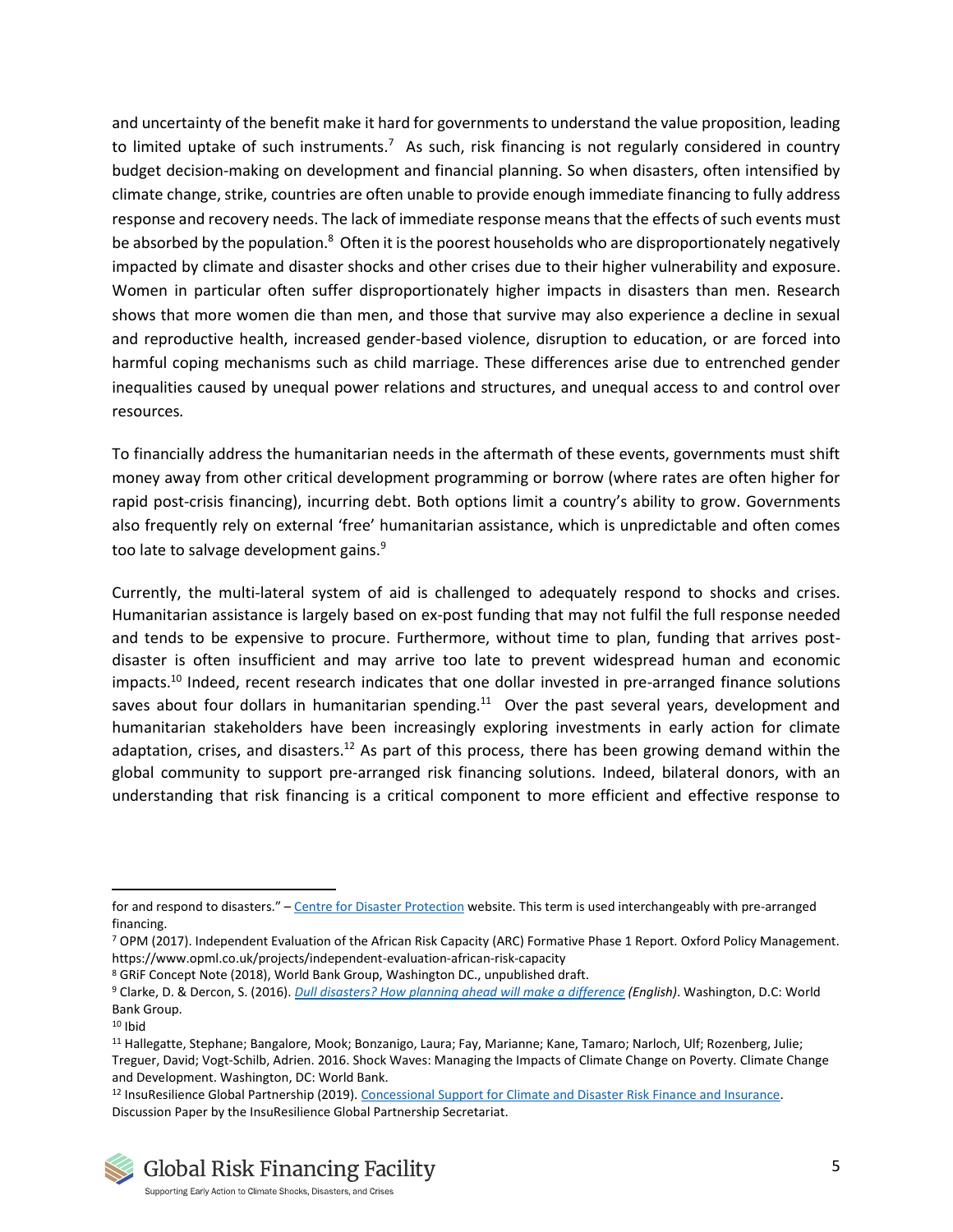disasters and humanitarian crises, have begun to support and invest in innovation in this area.<sup>13</sup> Today there are a growing number of pre-arranged financial instruments and budget and planning tools available for vulnerable countries, such as contingent credit, market-based risk transfer, regional risk pools, and technical support for budget reform.

Despite the increased interest by the international community, there remain challenges for take-up and use of pre-arranged financing by governments. The demand for these instruments remains limited, also due to questions on who will cover the costs of such shocks. In the current environment governments, for many reasons, do not have to pay for the full cost of disaster. When a disaster strikes, without prearranged financing, governments often cannot (or do not) quickly meet the financing demands needed to effectively respond. Often 'free' international assistance becomes available following disasters (humanitarian aid) that would not have been available to the government in advance for pre-arranged financing. Moreover, when assistance (either from the government or international community) is delayed or insufficient, the impact of disasters is absorbed by the affected population, resulting in a net loss to welfare for the country rather than a direct negative effect on national budget.<sup>14</sup> Asking the government to establish pre-arranged financing increases the direct cost to the government by internalizing the cost of disasters on the budget. Donor support can help create a more even level of international support to governments that are forward-looking and that proactively work towards managing financial risk.

**The GRiF theory of change (TOC)** hypothesis involves two pathways of change. The **first pathway** focuses on vulnerable countries and improving their response to disaster.<sup>15</sup> The TOC postulates that:

If GRiF (through its Secretariat and guided by its Steering Committee):

- effectively works with WBG Task Teams (TT) to provide additional grant funding to help overcome barriers (such as startup costs and high financing costs) to the uptake of disaster risk financing mechanisms; and in doing so if GRiF…
- also provides financial assistance to help embed disaster risk finance (DRF) and preparedness into different sectors of government; and if GRiF…
- couples this financing support with support for sound technical assistance focused on (i) building capacity on how to integrate risk finance across all sectors of government (and across WBG global practices); and (ii) providing guidance, as a trusted advisor, to governments on the opportunities and risks of different types of pre-arranged financing instruments so that governments can plan, access, and select the appropriate solutions for their needs…

Then, as these mechanisms are co-designed and implemented, the TOC expects that increasingly vulnerable countries will operationalize these pre-arranged risk financing solutions. Concurrently, since GRiF funding is provided as part of a larger WBG package of funding and technical assistance that addresses climate risk financing and preparedness in sectoral investments, one also expects to see governments strengthening their national policy, planning, and delivery systems for response and recovery. In turn, as disasters strike and as these risk financing instruments trigger, the TOC expects pre-

<sup>13</sup> A few examples include: Germany and G20 partners have jointly launched InsuResilience Global Partnership on Climate and [Disaster Risk Financing Solutions.](https://www.insuresilience.org/) The United Kingdom, in partnership with the World Bank, has established a dedicate[d Centre](https://www.disasterprotection.org/)  [for Global Disaster Protection.](https://www.disasterprotection.org/) 

<sup>&</sup>lt;sup>14</sup> GRiF Concept Note (2018), World Bank Group, Washington DC., unpublished draft.

<sup>15</sup> GRiF is focused on IDA countries that have large or increasing exposure/risk to disaster, shocks, and other crises. GRiF also has flexibility to work with IBRD countries.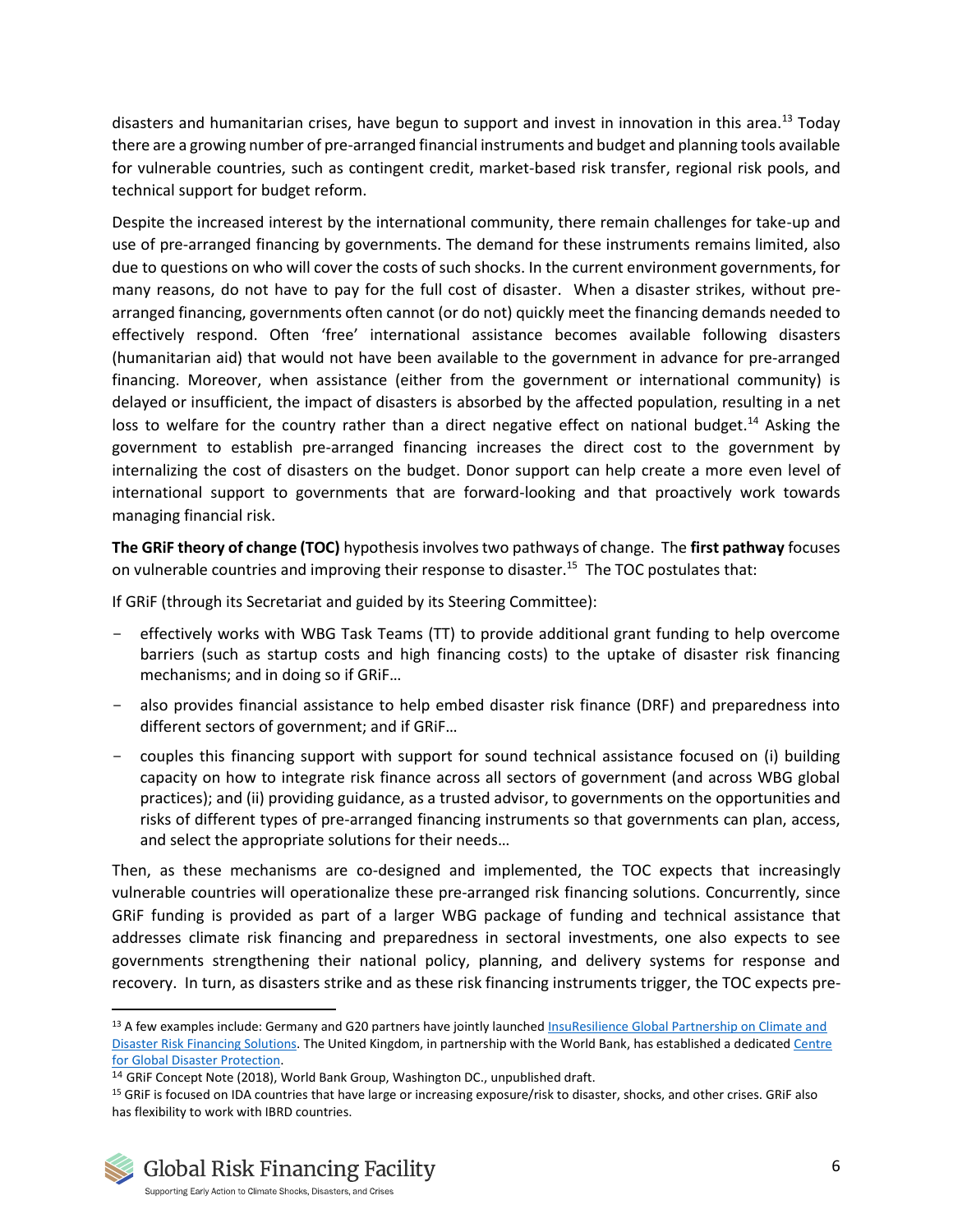arranged funding to be delivered through well-functioning national systems, improving country response and recovery times. The ultimate **impact** of GRiF is to contribute to the reduced human and economic impacts of climate and disaster shocks and crises, improving the lives of poor and vulnerable people. This includes reducing the negative impact of disasters on women and girls and increasing the resilience of women to recover from disasters.

The **second pathway** looks more globally at the multi-lateral system of response and how GRiF investments will contribute to shifting the system towards more ex-ante approaches**.** Here the TOC postulates that:

If GRiF (through its Secretariat and guided by its Steering Committee):

- supports the pilot and rollout of innovative public good investments related to the larger eco-system surrounding risk finance, such as advances in risk assessment, risk visualization, risk data collection, earth observation and satellite technology, big data and machine learning, and payments infrastructure; and if GRiF…
- invests in projects that bring together a wider range of actors such as NGOs (e.g. START Network, OCHA, IFRC) and the private sector, including working closely with partners such as the InsuResilience Global Partnership to leverage political advocacy in generating increased interest and demand for risk financing; and if GRiF…
- makes a concerted effort to learn from the projects it supports and shares its findings through the development of a Monitoring, Evaluation, and Learning (MEL) framework and Communications Plan; and if GRiF…
- Invests in research and tools to contribute to the growing evidence on gender-informed DRF…

Then the TOC suggests that GRiF, through its high-quality investments, will help catalyze the proliferation of a greater variety of quality risk financing solutions, including market-based solutions, that meet all types of contexts and conditions. Through the design of projects, GRiF staff will help bring together different types of organizations working in the humanitarian space (NGOs, private sector, government donors).

Additionally, through the operationalization of the MEL Framework and Communications Plan, GRiF staff can also meaningfully contribute the global evidence base on DRF. By sharing GRiF learnings with the broader global community focused on risk finance, one would expect to see increasing innovation in the space, more strategic and collaborative thinking, and a convergence on best practices. In turn, the TOC postulates that this convergence will give rise to increased demand and use of concessional support for risk financing, ultimately leading to a shift in multi-lateral support towards ex-ante solutions.

Embedded in this TOC and influencing both pathways is a longer-term continuous cycle of demonstration and learning that happens as pre-arranged financing instruments funded by GRiF investments activate due to disaster. As more of these pre-arranged financing mechanisms are triggered across different geographies and contexts, GRiF staff and stakeholders will be able to learn how and in what ways risk planning and preparedness linked to risk finance solutions lead to improvements in DRF policy, data, and delivery systems.

[Figure 2](#page-7-0) provides a visual depiction of the GRiF Theory of Change.

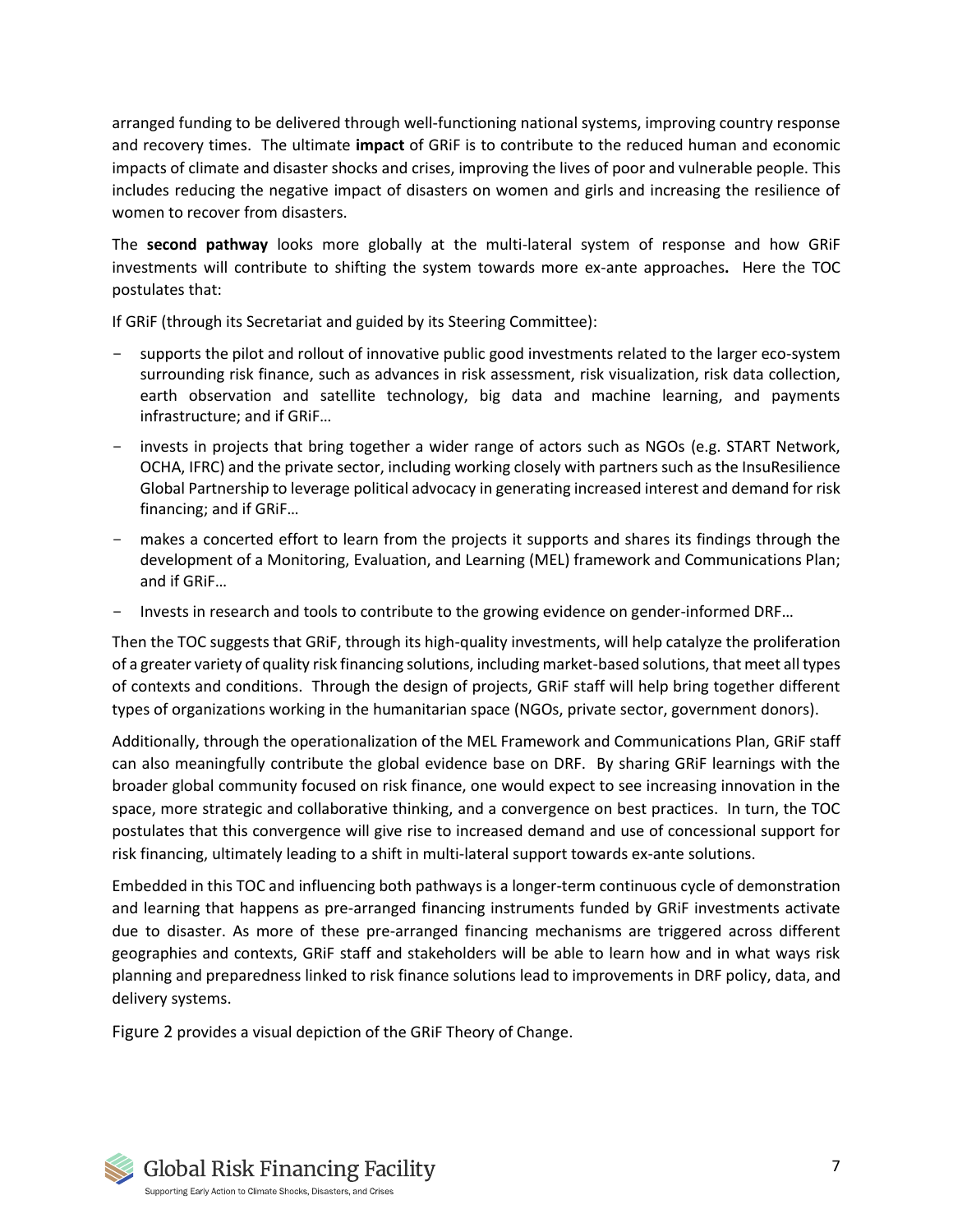#### *Figure 2: GRiF Theory of Change*

<span id="page-7-0"></span>

| The problem                                                                                                                                                                                                                                                                                                                                              | <b>Inputs/ Activities</b>                                                                                                                                                                                                                                                                                                                                                                                                                                                                                                                                                                                                                                                              | <b>Outputs</b>                                                                                                                                                                                                                                 | Intermediate                                                                                                                                                                                                                                                                                                                                                                                                                    |                                                                                                                                                                                                                                                                                             | Long-term changes                                                                                                                                                                                           | <b>Impacts</b>                                                                                                                                                                                                                                                   |
|----------------------------------------------------------------------------------------------------------------------------------------------------------------------------------------------------------------------------------------------------------------------------------------------------------------------------------------------------------|----------------------------------------------------------------------------------------------------------------------------------------------------------------------------------------------------------------------------------------------------------------------------------------------------------------------------------------------------------------------------------------------------------------------------------------------------------------------------------------------------------------------------------------------------------------------------------------------------------------------------------------------------------------------------------------|------------------------------------------------------------------------------------------------------------------------------------------------------------------------------------------------------------------------------------------------|---------------------------------------------------------------------------------------------------------------------------------------------------------------------------------------------------------------------------------------------------------------------------------------------------------------------------------------------------------------------------------------------------------------------------------|---------------------------------------------------------------------------------------------------------------------------------------------------------------------------------------------------------------------------------------------------------------------------------------------|-------------------------------------------------------------------------------------------------------------------------------------------------------------------------------------------------------------|------------------------------------------------------------------------------------------------------------------------------------------------------------------------------------------------------------------------------------------------------------------|
| Lack of risk finance<br>instruments that fit<br>local needs and<br>conditions<br>Insufficient country<br>preparedness -<br>limited links<br>between systems<br>& channels & the<br>integration of risk<br>financing in<br>planning across<br>sectors<br>Multi-lateral system<br>based on ex post<br>aid that can be<br>expensive,<br>struggles to fulfil | Provide financing for (i) the cost of<br>risk finance instruments (e.g.<br>subsidizing premiums/co-finance);<br>(ii) investments in better<br>preparedness and risk financing<br>systems (iii) related supportive<br>technical assistance (iv) promoting<br>gender and DRF take up with<br>GRiFs client country partners<br>(ACT 1)<br>Provide financing to public good<br>investments related to the larger<br>eco-system surrounding risk<br>finance; Including funding<br>training, capacity building and<br>research activities related to<br>advancing gender sensitive and<br>transformative DRF<br>(ACT 2)<br>Bring together a wide range of<br>stakeholders (NGOs, donors, and | Pre-arranged<br>financing<br><b>instruments</b><br>funded &<br>designed<br>(OUT 1)<br><b>Risk finance</b><br>strategies &<br>systems<br>improved<br>(OUT 2)<br>Innovative tools<br>to support risk<br>finance eco-<br>system funded<br>(OUT 3) | outcomes<br>Governments<br>operationalize risk<br>financing solutions that are<br>linked to preparedness<br>plans and systems (IO1)<br>Governments build<br>technical capacity in<br>integrated risk financing<br>policy, planning, and<br>delivery systems across<br>sectors (IO 2)<br>Greater variety of quality<br>risk financing solutions,<br>including private sector<br>innovations, available to<br>fit local needs and | <b>Demonstration</b><br><b>Effect</b><br><b>Risk financing</b><br>solutions<br>triggered; GRiF<br>& countries<br>learning how<br>planning leads to<br>improvements in<br>policy, data &<br>triggers, &<br>strengthened<br>national delivery<br>systems &<br>capacities<br>Learning<br>Cycle | Vulnerable<br>countries are<br>better able to<br>quickly and<br>reliably respond<br>and recover<br>from climate and<br>disaster shocks<br>and other crises<br>(LTC 1)<br>Increased use of<br>and demand for | Reduced human<br>and economic<br>impacts of<br>climate and<br>disaster shocks<br>and crises.<br>improving the<br>resilience of<br>women and girls<br>and of the<br>poorest and<br>most vulnerable<br>(IMP 1)<br>Multi and bi-<br>lateral support<br>systems have |
| the need, and often<br>arrives too late to<br>prevent human and<br>economic impacts<br>Women and girls<br>often suffer<br>disproportionally<br>from disasters                                                                                                                                                                                            | private sector) via project work<br>Contributions<br>(ACT 3)<br>made to global<br>evidence/<br>knowledge in<br>DRF for<br>Design & operationalize MEL<br>vulnerable<br>framework and communications<br>strategy (ACT4)<br>countries<br>(OUT 4)                                                                                                                                                                                                                                                                                                                                                                                                                                         |                                                                                                                                                                                                                                                | conditions (IO 3)<br>More strategic and<br>collaborative thinking<br>around risk finance by<br>donors, WB, and other<br>stakeholders (IO 4)                                                                                                                                                                                                                                                                                     |                                                                                                                                                                                                                                                                                             | better designed<br>and demand-<br>driven<br>concessional<br>support for risk<br>financing.<br>(LTC 2)                                                                                                       | the tools needed<br>to shift towards<br>ex-ante support<br>for disaster<br>shocks and other<br>crises, improving<br>$VfM$ (IMP 2)                                                                                                                                |
| Key<br><b>Assumptions</b>                                                                                                                                                                                                                                                                                                                                | GRiF able to produce<br>a large pipeline of<br>quality projects<br><b>GRIF</b> can reconcile<br>different stakeholder<br>interests                                                                                                                                                                                                                                                                                                                                                                                                                                                                                                                                                     | <b>GRiF</b> can<br>quickly learn<br>from its<br>activities &<br>effectively<br>adapt                                                                                                                                                           | Governments are<br>ready<br>(understanding<br>and capacity)<br>and interested in<br>risk finance                                                                                                                                                                                                                                                                                                                                | GRiF package of<br>pre-arranged<br>financing $+TA$ can<br>overcome political<br>economy barriers<br>to uptake                                                                                                                                                                               | Increased use and standardization<br>of risk finance translates into more<br>cost-effective & efficient use of<br>multi-lateral and bi-lateral funding                                                      | More timely and<br>effective response<br>leads to reduced<br>human and economic<br>impacts                                                                                                                                                                       |

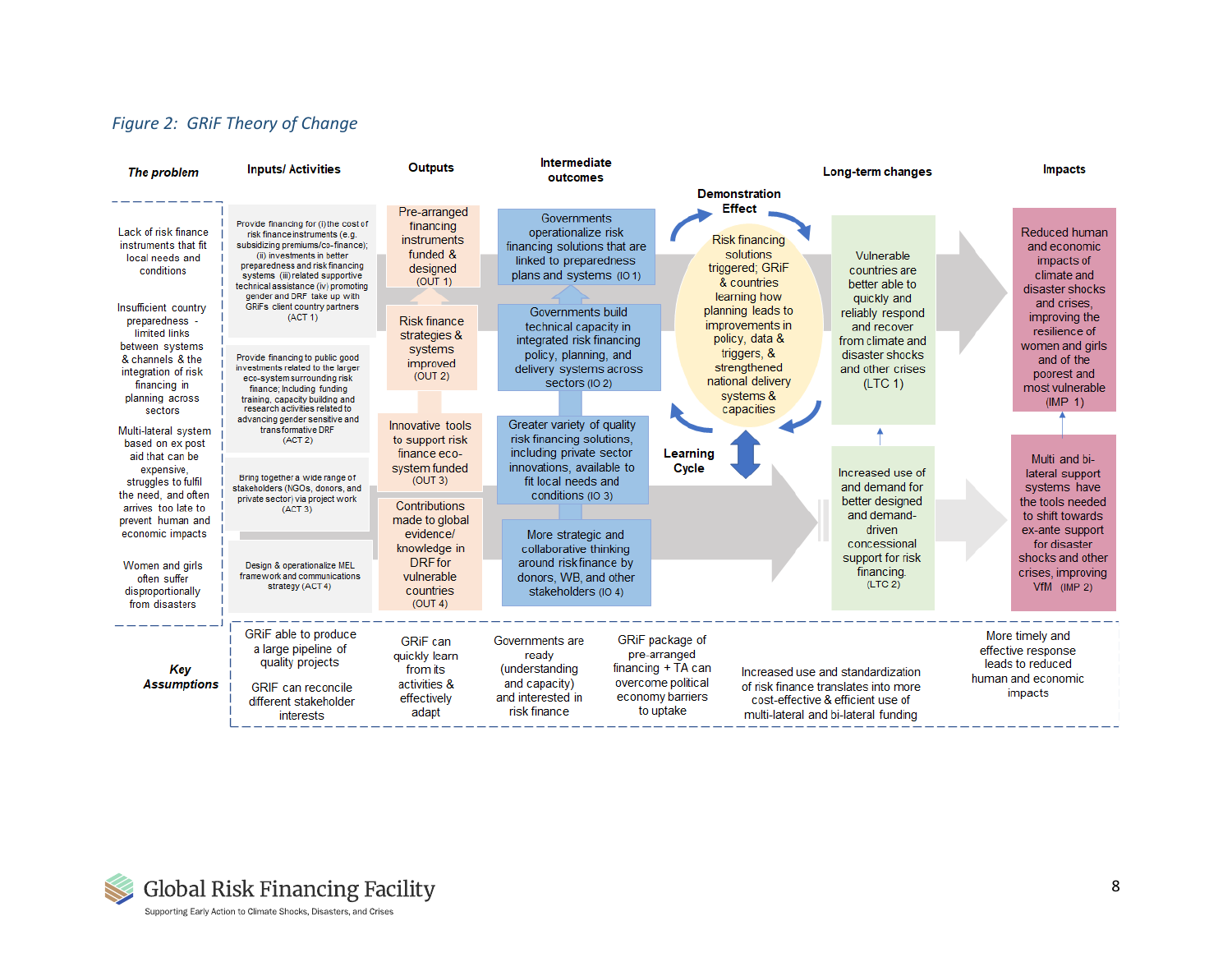# <span id="page-8-0"></span>3. Results Framework and Project Reporting

## <span id="page-8-1"></span>3.1.Results Framework

The results framework serves as a practical tool to help the GRiF Secretariat keep track of Trust Fund performance against expected results as outlined in the Theory of Change.<sup>16</sup> It provides routine and current monitoring information and can be used for multiple purposes including:

- Planning and resource allocation
- Operational decision-making
- Reporting on program performance and impact to stakeholders
- Promoting a cycle of learning

[Table 1](#page-9-0) lays out a *set of possible* indicators that the GRiF MEL team may want to track over time. These indicators are organized by result area from the TOC. Indicators that track GRiF activity and output results are primarily routine, quantitative, and easy to collect on a regular basis by GRiF staff. As one moves to tracking intermediate outcomes and longer-term changes and impact, the indicators become more complex, often requiring more specific and detailed definition. Indeed, many of the indicators in the longer-term changes or impacts will most likely be measured with evaluations. Suggested research studies or evaluation themes in these areas are captured in the results framework using the designation 'EVAL.'

The results framework is set up to reflect ownership or control over the results. For instance, the activitylevel indicators are fully under control of the GRiF Secretariat and the indicators reflect this by looking predominantly at pipeline activities. All the activity-level indicators can be collected and collated by the GRiF Secretariat. The output indicators are also still largely under the control of GRiF's extended team, namely the WBG TTs. Many of these indicators will thus come from regular reporting by project teams. As one moves downstream on the TOC, most of the measures move outside of the direct control of GRiF. For example, GRiF has only limited influence on whether a government will decide to permanently allocate budget to risk finance instruments. Many of these measures will be captured via evaluation or research studies rather than through regular monitoring.

After the first round of monitoring data collection, the GRiF Secretariat worked to fully specify the indicators which were originally proposed in the first version of the MEL Framework. During this review, some indicators were dropped, others were added, and yet others were slightly altered. The reasons for these changes varied from reassessing the relevance of indicators to challenges in data collection and calculation. In addition, in June of 2021 the GRiF Secretariat commissioned a Gender Rapid Review. This review found that gender was often only considered at the impact stage. Based on this review, two additional indicators were added to the Results Framework, at the activity and output stages. They are included herein. Such changes are a natural part of implementing a monitoring framework. The revised Results Framework and definitions are found in [Table 1](#page-9-0) (see Annex 4 for a detailed specification).

<sup>&</sup>lt;sup>16</sup> A note on terminology: the indicator framework is also often referred to as the logframe. See https://www.betterevaluation.org/en/evaluation-options/logframe

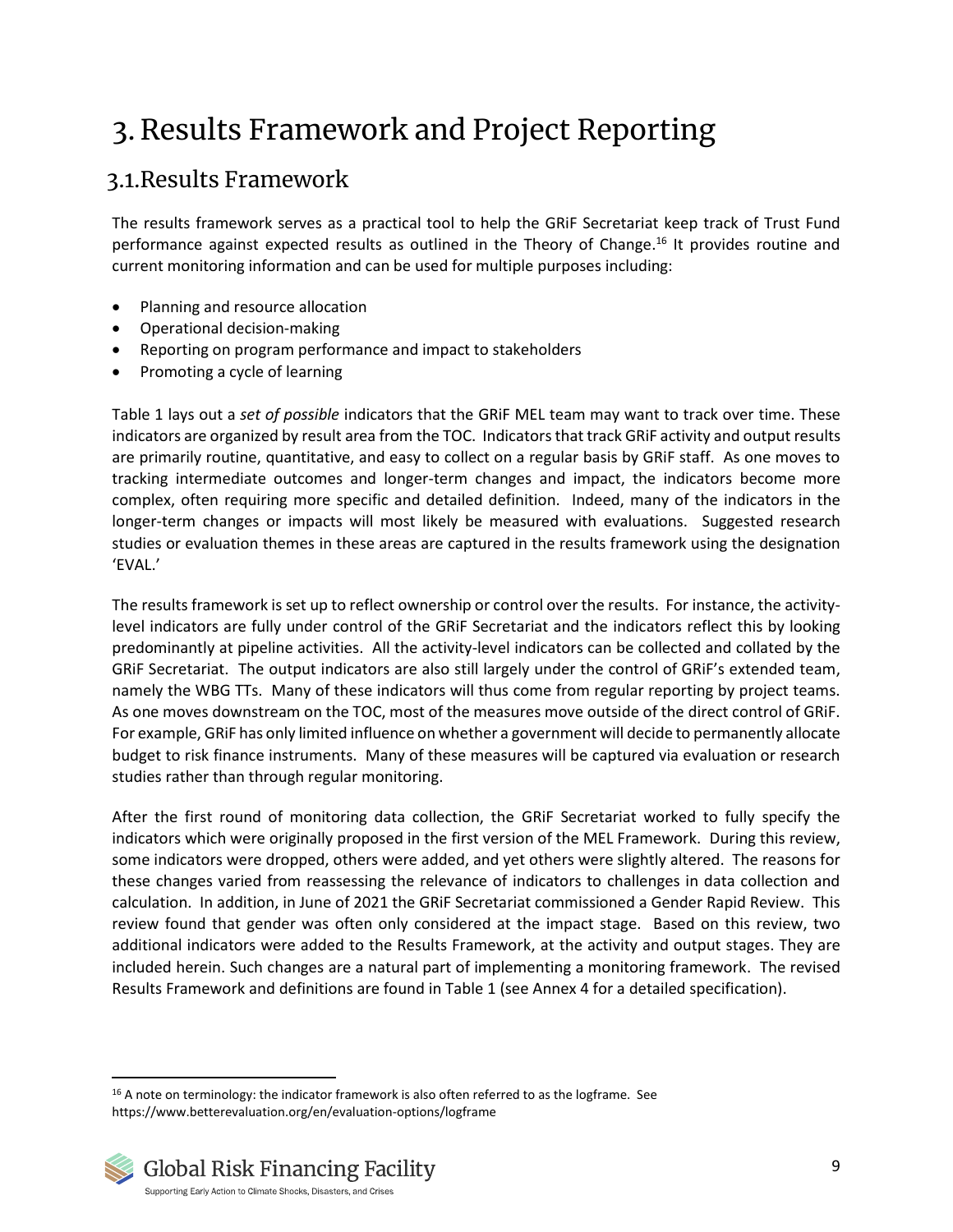#### <span id="page-9-0"></span>*Table 1: GRiF Results Framework*

| <b>Result</b>                                                                                                                                                                                                                                      | <b>Indicators</b>                                                                                                                                                                                                                                                                                                                                                                                                                                                                                                                                                                                                                                |
|----------------------------------------------------------------------------------------------------------------------------------------------------------------------------------------------------------------------------------------------------|--------------------------------------------------------------------------------------------------------------------------------------------------------------------------------------------------------------------------------------------------------------------------------------------------------------------------------------------------------------------------------------------------------------------------------------------------------------------------------------------------------------------------------------------------------------------------------------------------------------------------------------------------|
| ACT_1: Provide financing for (i) the<br>cost of risk finance instruments (e.g.<br>subsidizing premiums/co-finance); (ii)<br>investments in better preparedness<br>and risk financing systems; and (iii)<br>related supportive technical assistance | Number of projects in the GRiF portfolio (by project status as of the<br>1.<br>close of the fiscal year)<br>Total value (US\$) of GRIF portfolio (by project status as of the close<br>2.<br>of the fiscal year)<br>Number of portfolio projects (both scoping and project) awarded in<br>3.<br>the current fiscal year<br>Number and percentage of all scoping grants awarded over the life<br>4.<br>of GRiF that have since been awarded, remain in scoping, were<br>deprioritized, were completed, and were dropped                                                                                                                           |
| ACT_2: Provide financing to public<br>good investments related to the larger<br>eco-system surrounding risk finance                                                                                                                                | Number and percentage of projects in the portfolio that fall under<br>5.<br>the public goods window (by project status, as of the close of the<br>fiscal year)<br>Total value (US\$) of public goods portfolio and as a percentage of<br>6.<br>total portfolio (by project status, as of the close of the fiscal year)<br>Evaluation: Study that explores how these investments facilitate or<br>7.<br>strengthen existing or future country investments<br>Number of global public goods financed by the GRiF that focus on<br>8.<br>gender equity and risk financing (e.g., knowledge products;<br>publications; trainings; workshops; events) |
| ACT 3: Bring together a wide range of<br>stakeholders (NGOs, donors, and<br>private sector) via project work                                                                                                                                       | Annual GRIF internal learning event held (Y/N)<br>9.<br>10. Number of conferences/events where GRiF participates in a<br>discussion/presentation<br>11. Number of GRiF research studies/evaluations produced<br>(disaggregated by ongoing and completed)                                                                                                                                                                                                                                                                                                                                                                                         |
| OUT_1: Pre-arranged financing<br>instruments funded & designed                                                                                                                                                                                     | 12. Number of investments financed and under implementation (by<br>scoping and project grant) as of the close of the fiscal year<br>13. Total value (US\$) of investments financed and under<br>implementation as of the close of the fiscal year<br>14. Number of approved GRiF grants that integrate gender in CDRF<br>activities at country or regional level (e.g., capacity building;<br>training; instrument design; system set up)                                                                                                                                                                                                        |
| OUT_2: Improvements to DRF<br>strategies & systems developed                                                                                                                                                                                       | 15. Number and percentage of GRiF country and regional projects that<br>report forward progress on project delivery, disaggregated by areas<br>related to risk finance strengthening: (i) policy dialogue around risk<br>finance, (ii) public financial management, (iii) support to risk finance<br>legislation; (iv) strengthened delivery systems; and (v) improved<br>access to data and information needed for instrument design<br>16. Number and percentage of GRiF-funded country and regional<br>projects under implementation reporting forward progress on the<br>design of the risk finance instrument                               |
| OUT_3: Innovative tools to support risk<br>finance eco-system funded                                                                                                                                                                               | 17. Evaluation: Study looking at the impact of GRiF-funded projects on<br>private sector development<br>18. Number of countries (or World Bank projects) that are using the<br>outputs from the public goods grants                                                                                                                                                                                                                                                                                                                                                                                                                              |

Global Risk Financing Facility

 $\boxtimes$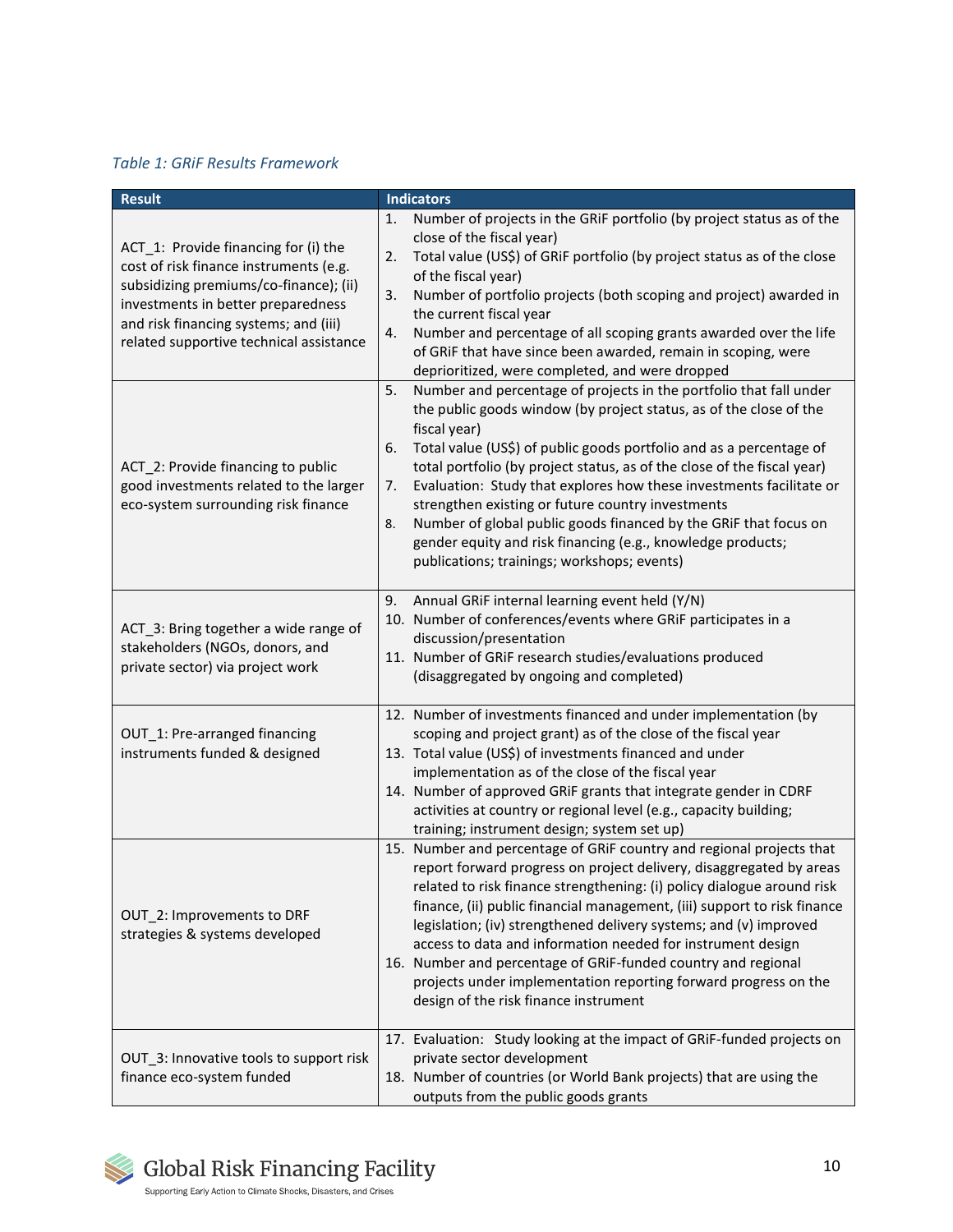| <b>Result</b>                                                                                                                                      | <b>Indicators</b>                                                                                                                                                                                                                                                                                                                                                                                                                                                                                                                                                                                                                                                                                    |
|----------------------------------------------------------------------------------------------------------------------------------------------------|------------------------------------------------------------------------------------------------------------------------------------------------------------------------------------------------------------------------------------------------------------------------------------------------------------------------------------------------------------------------------------------------------------------------------------------------------------------------------------------------------------------------------------------------------------------------------------------------------------------------------------------------------------------------------------------------------|
|                                                                                                                                                    | 19. Evaluation: Study looking at whether investments are meeting the<br>quality principles outlined in their proposals (e.g., around<br>sustainability, exit strategy, etc.).                                                                                                                                                                                                                                                                                                                                                                                                                                                                                                                        |
| OUT_4: Contributions made to global<br>evidence/knowledge in DRF for<br>vulnerable countries                                                       | 20. Number of downloads, views, and access for GRiF-related<br>publications from World Bank, Financial Protection Forum, and<br>InsuResilience websites<br>21. Number of GRiF publications disseminated (by publication type)<br>22. Number of stakeholders reached through GRiF Secretariat<br>knowledge and communications activities<br>23. Number of stakeholders participating in GRiF Secretariat knowledge<br>and learning events<br>24. Percentage of GRiF Secretariat knowledge and learning event<br>participants who are satisfied and likely to refer a colleague                                                                                                                        |
| IO_1: Governments operationalize risk<br>financing solutions that are linked to<br>preparedness plans and systems                                  | 25. Number and percentage of countries with pre-arranged financing<br>instruments in place linked to GRiF funding<br>26. Total value (US\$) of pre-arranged financing in place as part of GRIF                                                                                                                                                                                                                                                                                                                                                                                                                                                                                                       |
| IO 2: Governments build technical<br>capacity in integrated risk financing<br>policy, planning, and delivery systems<br>across sectors             | 27. Evaluation: Countries that report improvements in DRF policy as a<br>result of the support provided by GRiF<br>28. Evaluation: Study that captures examples of how capacity has been<br>improved and how systems have been strengthened                                                                                                                                                                                                                                                                                                                                                                                                                                                          |
| IO_3: Greater variety of quality risk<br>financing solutions available to fit local<br>needs and conditions                                        | 29. Percentage of countries with GRiF projects that have other risk<br>finance solutions in place or planned<br>30. Evaluation: Study that explores the strengths and weaknesses<br>around current risk financing solutions focusing on whether GRiF<br>engagement leads to greater variety of innovative and quality-<br>focused solutions                                                                                                                                                                                                                                                                                                                                                          |
| IO_4: More strategic and collaborative<br>thinking around risk finance by donors,<br>WB, and other stakeholders                                    | 31. Evaluation: Research study looking at cross-collaboration success<br>stories across partners and stakeholders (e.g., via tools such as most<br>Significant Change stories for African Risk Capacity [ARC], Pacific<br>Catastrophe Risk Assessment and Financing Initiative [PCRAFI],<br>development partners, microinsurance schemes, etc.)                                                                                                                                                                                                                                                                                                                                                      |
| LTC_1: Vulnerable countries are better<br>able to quickly and reliably respond<br>and recover from climate and disaster<br>shocks and other crises | 32. Number of GRIF-supported risk finance instruments/mechanisms<br>mobilized/triggered<br>33. Total value (US\$) of pre-arranged financing triggered as arranged<br>through GRIF financing instruments<br>34. Number of people protected and expected to be protected by GRIF<br>investments (placed vs. other statuses) (by gender, poverty level)<br>35. Evaluation: Study to explore which of the countries that took GRiF<br>grants continue with pre-arranged financing mechanisms after grant<br>support ends<br>36. Evaluation: Process evaluation assessing whether the<br>disbursement, procurement, and delivery systems associated with<br>the risk finance instrument worked as planned |
| LTC_2: Increased use of and demand<br>for better designed and demand-                                                                              | 37. Total value of GRiF grants that are matched with counterpart<br>financing                                                                                                                                                                                                                                                                                                                                                                                                                                                                                                                                                                                                                        |

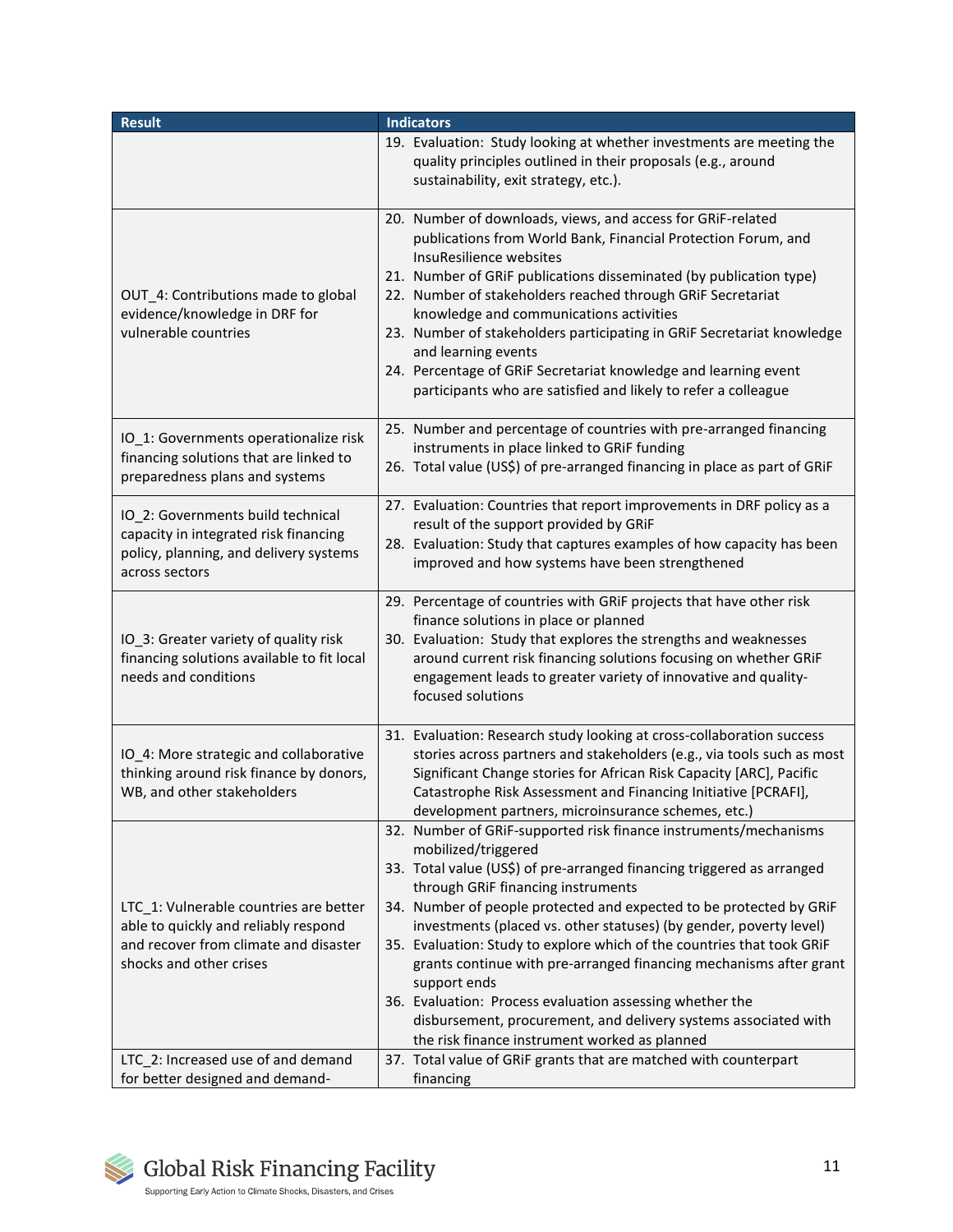| <b>Result</b>                                                                                                                                                                        | <b>Indicators</b>                                                                                                                                                         |
|--------------------------------------------------------------------------------------------------------------------------------------------------------------------------------------|---------------------------------------------------------------------------------------------------------------------------------------------------------------------------|
| driven concessional support for risk<br>financing.                                                                                                                                   | 38. Evaluation: Evaluation that examines whether there is an increased<br>demand for and supply of concessional support for risk financing                                |
|                                                                                                                                                                                      | instruments, looking at GRIF's contribution to this change                                                                                                                |
| IMP_1: Reduced human and economic<br>impacts of climate and disaster shocks<br>and crises, improving the lives of the<br>poorest and most vulnerable                                 | 39. Evaluation: Impact studies that assess how and in what ways the<br>GRIF solutions helped poor and vulnerable communities to recover<br>more quickly                   |
| IMP 2: Multi and bi-lateral support<br>systems have the tools needed to shift<br>towards ex-ante support for disaster<br>shocks and other crises, improving<br>Value for Money (VfM) | 40. Evaluation: Study exploring how donors are collectively supporting<br>larger and broader risk finance initiatives that are demand driven<br>and effectively delivered |

**A next step will be for stakeholders to discuss, refine, and finalize this list of indicators.** The MEL team should try to limit the number of regular reporting indicators to find balance between tracking the information needed to measure progress and over-burdening the individuals and teams responsible for data collection. We emphasize quality over quantity where the MEL team discusses the purpose, use and value of each indicator as a tool for measuring progress.

The full indicator framework (see Annex I for indicative example) lays out exactly how each indicator will be measured, where the information will come from, the frequency of collection, baseline values, and targets. Each of these components are described below:

- Description
- Calculation, including disaggregation
- Data source
- Periodicity (frequency of collection)
- Current value
- Target value (in x years)

Typically, when stakeholders agree on the final set of indicators, they also discuss these additional components to complete the framework.

# <span id="page-11-0"></span>3.2. GRiF Regular Reporting

We envision the GRiF Secretariat to carry out two types of regular reporting. The first involves regularly collecting data from the WBG country task teams (WBG TT). The second is to produce an annual report which will be generated from information collected from the task teams along with learnings from any research studies.

**Reporting from the country WB TT to the GRiF Secretariat.** As much as possible we want to emphasize proportionality, where the level of effort in collecting the information balances with the information requirements of the GRiF Secretariat. One suggestion is to ask each WB TT with a GRiF-supported grant to submit a limited set of additional information for GRiF as part of the broader WBG reporting processes. WBG project reporting happens on an annual basis. Ideally for a monitoring system we recommend quarterly reporting. However, in this case, it may be that progress towards goals moves slowly so that

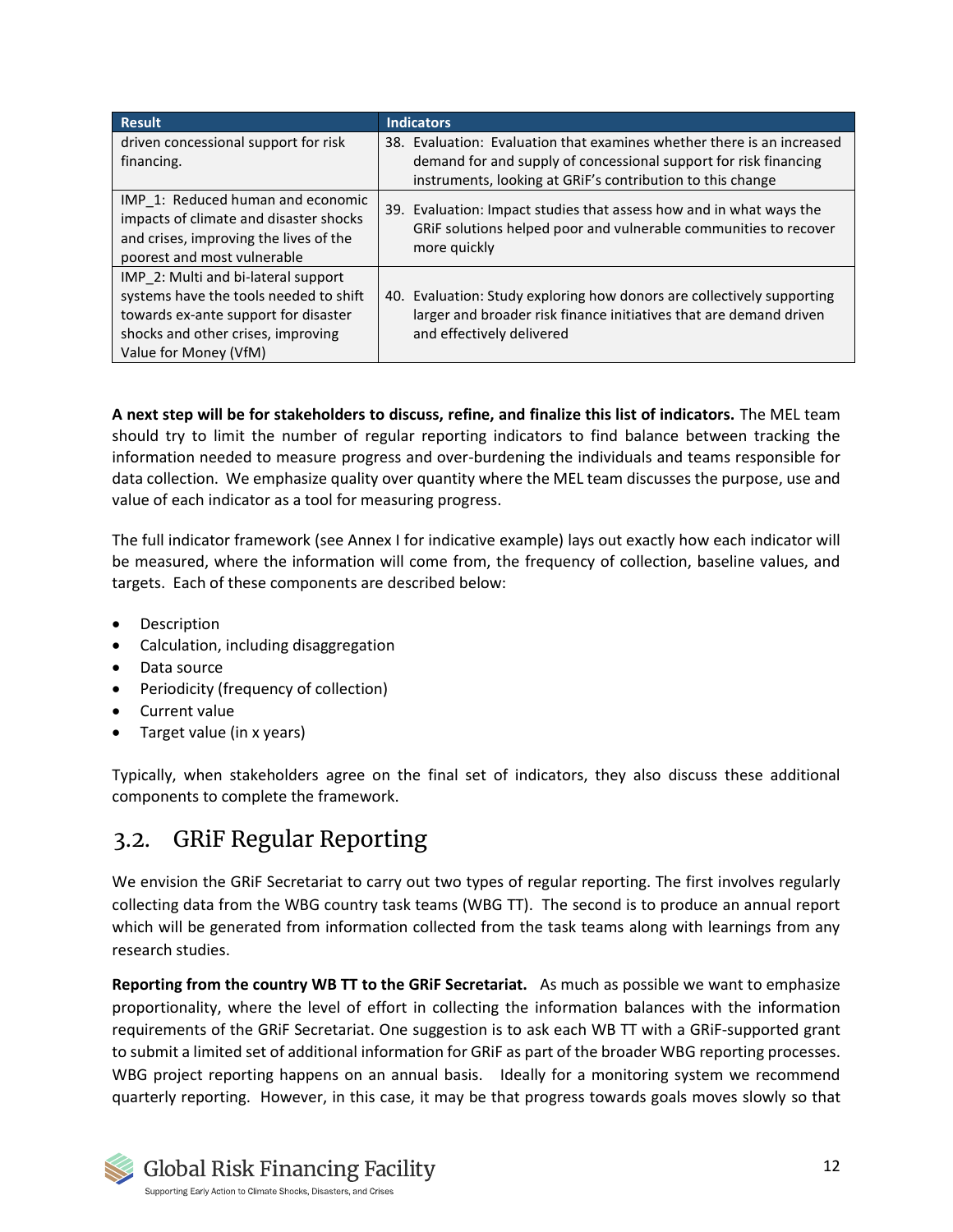annual reporting is adequate. In addition, the GRiF Secretariat does not want to over-burden the WBG TTs with cumbersome reporting.

In fiscal year 2020 we designed and disseminated two reporting formats to TTLs: one for country-based projects, and one for global good projects. These forms were sent to TTLs via Google Forms, where they clicked on a link to complete the appropriate form. [Table 2](#page-12-1) below shows the different sections of the report and the metadata. The actual forms can be found in Annex 5. These reporting templates will be updated in 2022 to include data capture for the new gender indicators.

<span id="page-12-1"></span>

|  |  |  |  | Table 2: GRIF Project Reporting Metadata |
|--|--|--|--|------------------------------------------|
|--|--|--|--|------------------------------------------|

| <b>Section</b>                                                                     | <b>Metadata</b>                                                                                                                                                                                                                                                                                                                                                                                                                                                                                                                                                                                               |
|------------------------------------------------------------------------------------|---------------------------------------------------------------------------------------------------------------------------------------------------------------------------------------------------------------------------------------------------------------------------------------------------------------------------------------------------------------------------------------------------------------------------------------------------------------------------------------------------------------------------------------------------------------------------------------------------------------|
| <b>Project Data</b><br>(this information can be pre-populated<br>by the GRiF team) | <b>Project Name</b><br>$\bullet$<br>Project Type (select from list)<br>$\bullet$                                                                                                                                                                                                                                                                                                                                                                                                                                                                                                                              |
|                                                                                    | Type of GRiF support (select from list)<br>$\bullet$<br>Perils Covered (select from list)<br>$\bullet$                                                                                                                                                                                                                                                                                                                                                                                                                                                                                                        |
| Deliverable Schedule                                                               | Is this project on schedule in meeting GRiF-related<br>$\bullet$<br>deliverables? (Y/N)                                                                                                                                                                                                                                                                                                                                                                                                                                                                                                                       |
| Improvements to DRFI Strategies<br>and Systems                                     | Assessing forward progress on project delivery related to the<br>$\bullet$<br>following areas of risk finance strengthening:<br>Policy dialogue around risk finance<br>$\circ$<br>Strengthening public financial management<br>$\circ$<br>Strengthening risk finance legislation<br>$\circ$<br>Strengthening delivery systems and operational procedures<br>$\circ$<br>Data and information needed for instrument design<br>$\circ$<br>Assess in-country awareness/capacity-building activities<br>undertaken related to risk transfer/risk retention instrument.<br>What was done? What topics were covered? |
| Risk Finance Instrument Design                                                     | Assess country access to relevant risk models<br>$\bullet$<br>Assess progress towards design of risk finance instrument<br>$\bullet$<br>Assess progress towards government placement of risk finance<br>instrument<br>Has the risk transfer product(s) undergone an external technical<br>review?                                                                                                                                                                                                                                                                                                             |
| Impact                                                                             | Enter number of people who are (or will be) protected by this<br>risk finance instrument, disaggregated by gender                                                                                                                                                                                                                                                                                                                                                                                                                                                                                             |

**GRiF Annual Report**. The FY2020 GRiF Annual report includes progress made towards key performance indicators as well as information gleaned from studies and evaluations.

## <span id="page-12-0"></span>3.3. Links with InsuResilience Result Areas

It is useful to map out how the information collected from the WBG task teams feeds into the GRiF results framework which, in turn, feeds into the InsuResilience result areas. First it should be understood that the primary purpose of project reporting from the WBG TT is to help the GRiF Secretariat manage their portfolio programs to see how progress is unfolding and where there are challenges that need to be

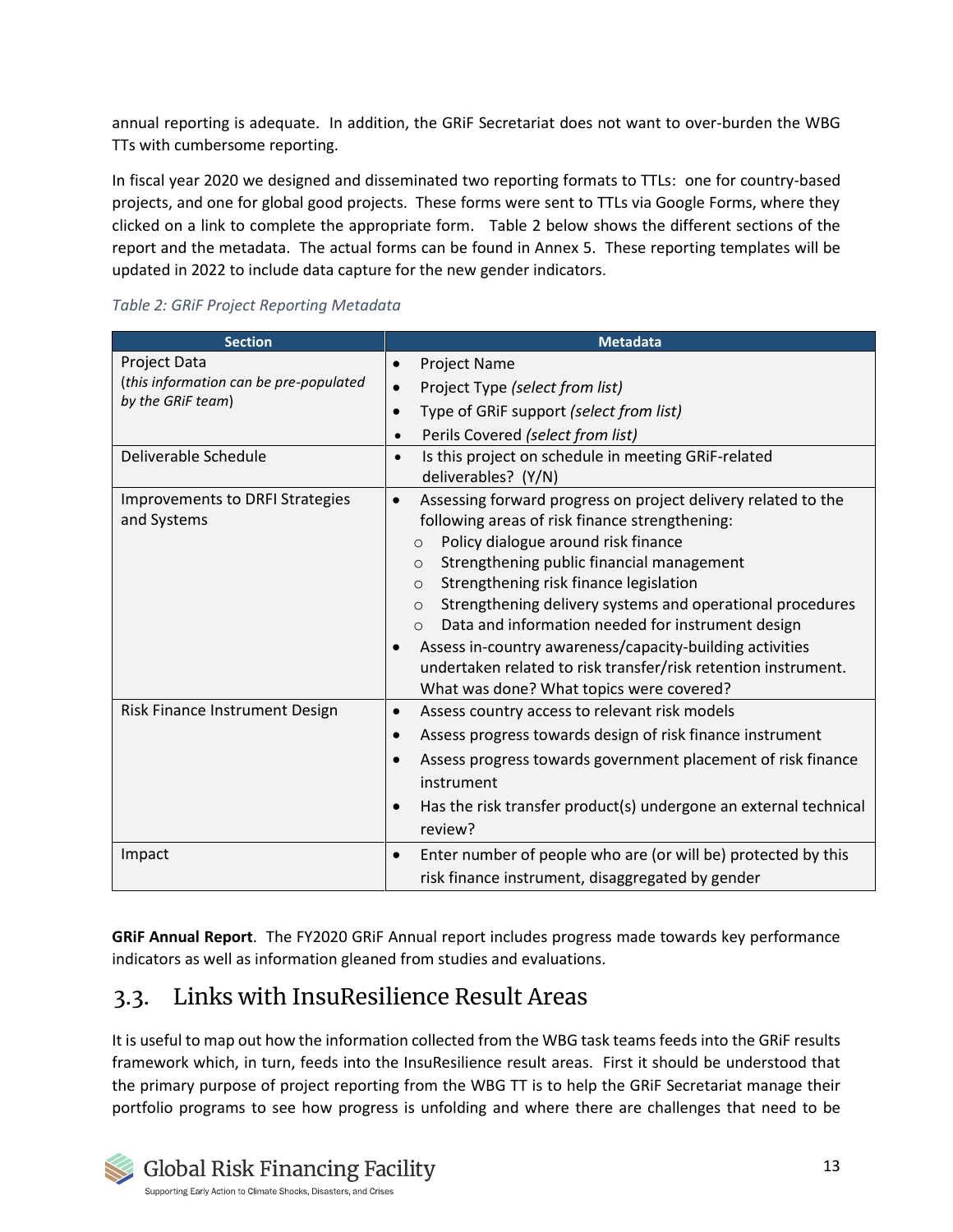addressed or positive results to be shared. The project reporting is more detailed than what fits into the GRiF Results Framework, which serves as a high-level status check that can be provided to stakeholders. In turn, the InsuResilience framework is at an even higher-level, so we do not expect all of the GRiF Results Framework indicators to merge directly into the those of InsuResilience.

| <b>InsuResilience Result Area</b>                                                                                             | <b>GRiF Results Framework</b><br><b>Linkage</b>                                                                                                                       | Possible indicator links from project<br>reporting                                                                                                                                                                                                                                                                                                                                                                                                            |
|-------------------------------------------------------------------------------------------------------------------------------|-----------------------------------------------------------------------------------------------------------------------------------------------------------------------|---------------------------------------------------------------------------------------------------------------------------------------------------------------------------------------------------------------------------------------------------------------------------------------------------------------------------------------------------------------------------------------------------------------------------------------------------------------|
| Number of people protected, and<br>total risk covered by risk finance<br>and insurance arrangements                           | IMP 1: Reduced human and<br>economic impacts of climate<br>and disaster shocks and crises,<br>improving the lives of the<br>poorest and most vulnerable               | Number of people protected by the risk<br>finance instrument (disaggregated by<br>poverty level and gender)                                                                                                                                                                                                                                                                                                                                                   |
| Number of countries with<br>comprehensive disaster risk<br>finance strategies in place                                        | OUT 2: Improvements to DRF<br>strategies & systems<br>developed                                                                                                       | Number and percentage of countries that<br>report improvements in DRF policy as a<br>result of the support provided by GRiF                                                                                                                                                                                                                                                                                                                                   |
| Number of countries adopting<br>CDRFI solutions integrated within<br>comprehensive risk management<br>systems                 | OUT_2: Improvements to DRF<br>strategies & systems<br>developed                                                                                                       | Assessing forward progress on project<br>delivery (using a Likert scale) related to the<br>following areas of risk finance<br>strengthening:<br>Policy dialogue around risk finance<br>$\circ$<br>Strengthening public financial<br>$\Omega$<br>management<br>Strengthening risk finance legislation<br>$\circ$<br>Strengthening delivery systems and<br>$\circ$<br>operational procedures<br>Data and information needed for<br>$\circ$<br>instrument design |
| Increased cost-effectiveness/VfM<br>of risk-finance and insurance<br>arrangements                                             | IMP_2: Multi and bi-lateral<br>support systems have the<br>tools needed to shift towards<br>ex-ante support for disaster<br>shocks and other crises,<br>improving VfM | N/A - will be measured through studies and<br>evaluations, not project monitoring                                                                                                                                                                                                                                                                                                                                                                             |
| Development/ human impact of<br>these risk finance and insurance<br>arrangements through increased<br>resilience to disasters | IMP_1: Reduced human and<br>economic impacts of climate<br>and disaster shocks and crises,<br>improving the lives of the<br>poorest and most vulnerable               | N/A - will be measured through studies and<br>evaluations, not project monitoring<br>WB gender innovation lab collaboration                                                                                                                                                                                                                                                                                                                                   |
| Increase in evidence relating to<br>the most effective and most cost-<br>efficient climate CDRFI solutions                    | OUT 4: Contributions made<br>to global evidence/knowledge<br>in DRF for vulnerable<br>countries                                                                       | N/A - will be measured through studies and<br>evaluations, not project monitoring                                                                                                                                                                                                                                                                                                                                                                             |

#### *Table 3: Links between GRiF Results Framework and InsuResilience*

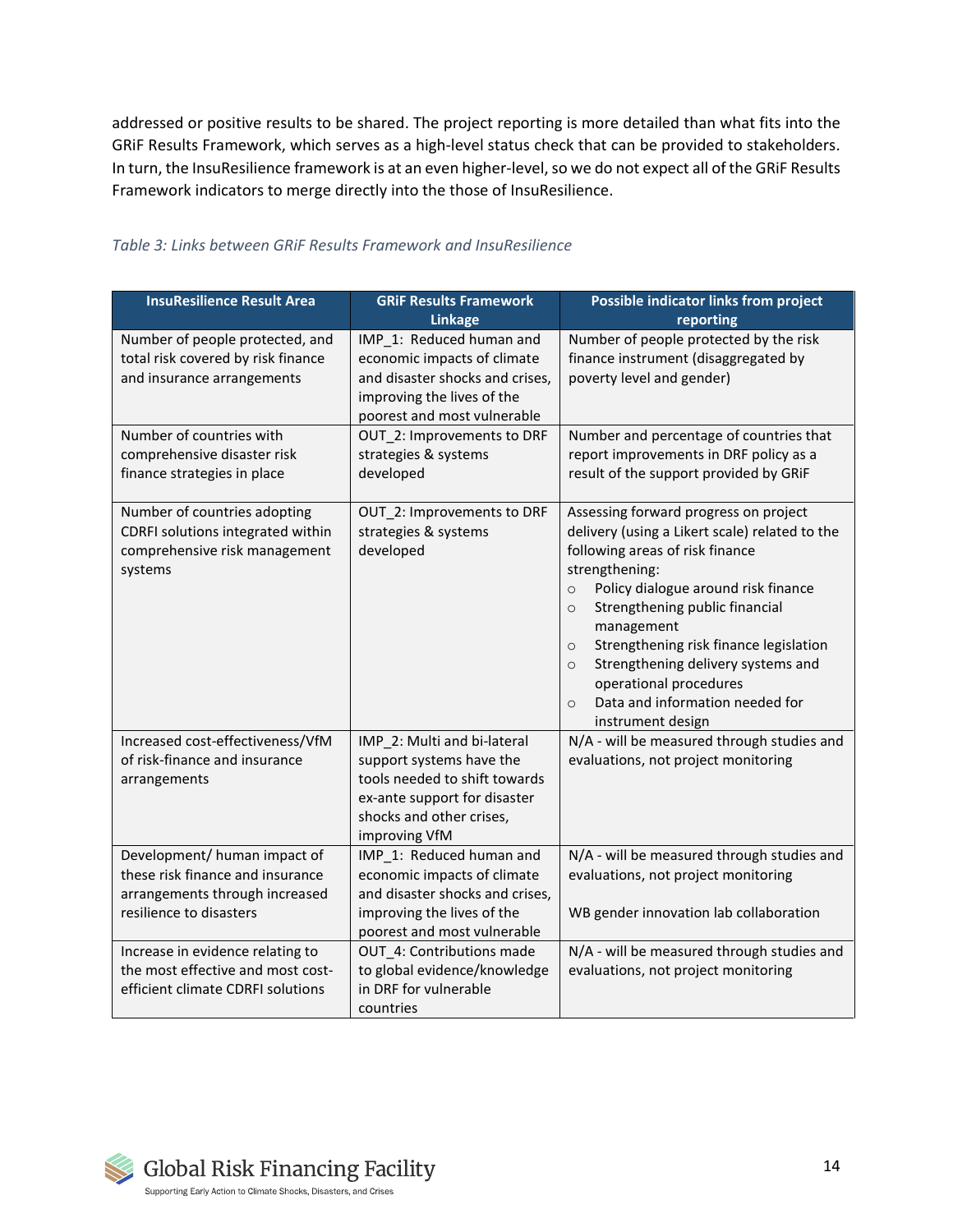# <span id="page-14-0"></span>4.Evaluation Framework

# <span id="page-14-1"></span>4.1. Evaluation Approach

We propose using **Contribution Analysis** (CA) as the evaluation approach and the analytical framework through which to capture, analyze, and build the evidence base related to risk finance. Contribution Analysis offers a methodical step-by-step way for stakeholders (managers, researchers, and policymakers) to make inferences about the contribution their program has made (or is currently making) to observed results. 17

In complex programs such as GRiF, with many moving parts, questions of attribution (to what extent are the observed results due to GRiF activities) are difficult to answer using traditional (and more rigid) experimental or quasi-experimental evaluation designs.<sup>18</sup> Contribution Analysis allows the flexibility to use multiple methods, tools, and processes to explore questions of attribution while also providing a structured method of analysis to ensure the generation of robust evidence. CA argues that causality - or how GRiF investments and activities influence observed results -- can be inferred from the following line of reasoning and the concurrent step-by-step construction of evidence:<sup>19</sup>

- The GRIF program is based on a cogent and rational theory of change which has been agreed upon by key stakeholders;
- There is evidence that GRiF activities have been or are being implemented;
- The expected results as outlined in the TOC have occurred and are verified by evidence;
- Other factors that influence the program were assessed and their contribution to observed results are recognized.

Using this line of reasoning we can effectively build the evidence base around the causal mechanisms in the TOC. The data generated by the monitoring framework and the evidence generated from each research study or evaluation will both feed into the CA to provide the building blocks or emergent story on how GRiF investments contribute to its expected results.

The construction of this evidence base involves several steps which are briefly described below.

## <span id="page-14-2"></span>4.1.1. Mapping the Evidence to the TOC

Each study or evaluation will generate its own separate report and body of evidence. CA is agnostic to the type of evidence that is collected – it could be a case study, a randomized control trial (RCT) survey, or a series of focus group discussions (FGDs). Post- study, the GRiF MEL team would distill the findings,

<sup>17</sup> For more information on Contribution Analysis, (CA): Mayne J (2008) *Contribution Analysis: An Approach to Exploring Cause and Effect*. ILAC Brief No. 16: Rome: The Institutional Learning and Change Initiative. URL[: http://www.cgiar-](http://www.cgiar-ilac.org/files/publications/briefs/ILAC_Brief16_Contribution_Analysis.pdf)

[ilac.org/files/publications/briefs/ILAC\\_Brief16\\_Contribution\\_Analysis.pdf.](http://www.cgiar-ilac.org/files/publications/briefs/ILAC_Brief16_Contribution_Analysis.pdf) Alternatively, go to th[e BetterEvaluation](https://www.betterevaluation.org/en/plan/approach/contribution_analysis) website on CA

<sup>18</sup> Ramalingam, B., Jones, H., Reba, T., & Young, J. Overseas Development Institute (ODI), (2008).*Exploring the science of complexity: Ideas and implications for development and humanitarian efforts*.

<sup>&</sup>lt;sup>19</sup> Mayne, J. (2011). Addressing Cause and Effect in Simple and Complex Settings through Contribution Analysis. In Evaluating the Complex, R. Schwartz, K. Forss, and M. Marra (Eds.), Transaction Publishers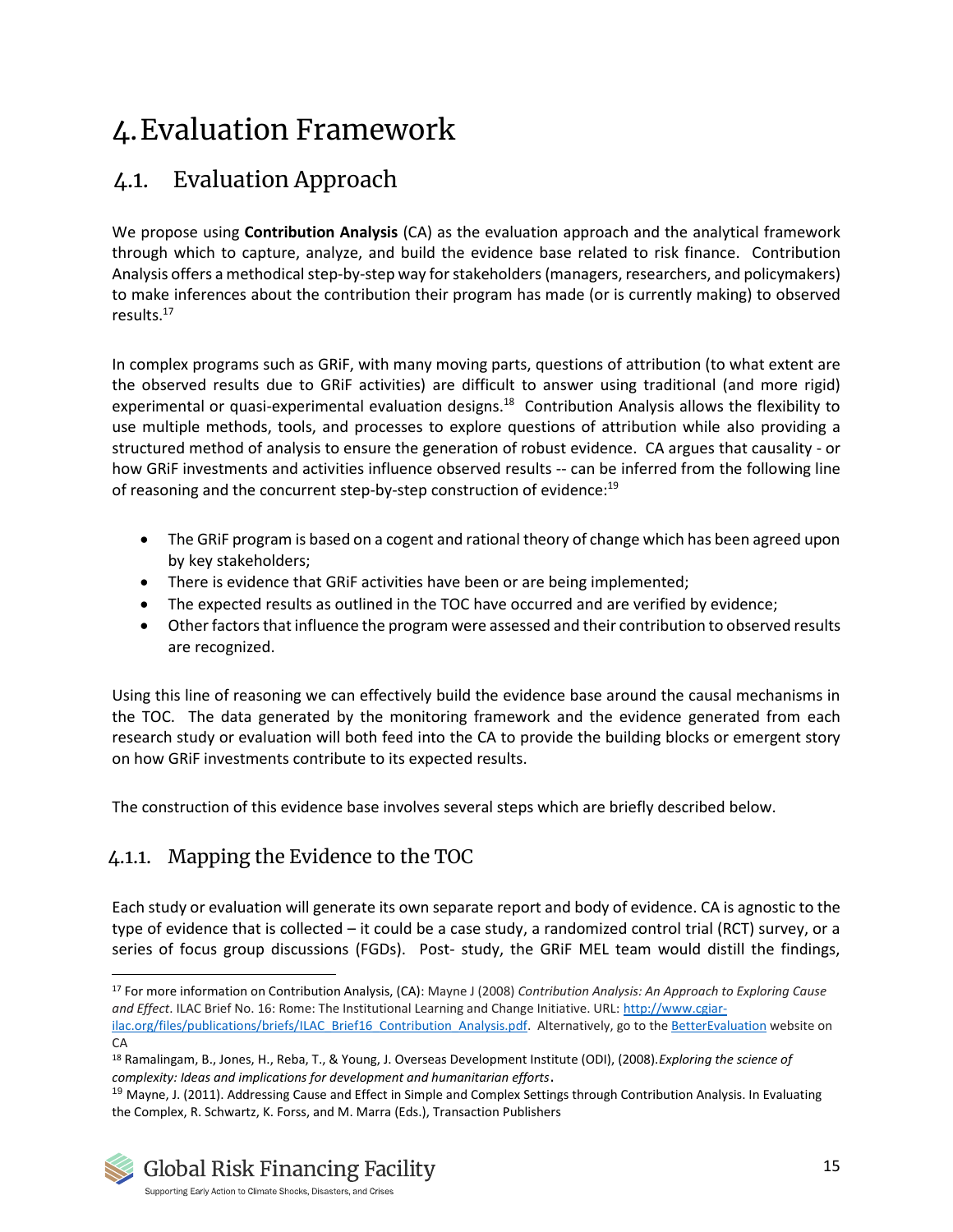mapping the salient points back to the theory of change. [Table 4](#page-15-1) provides an indicative example of how this might be done for one GRiF activity. The table keeps track of the result, the source of the evidence, the areas of progress, and challenges to progress (which may indicate that key assumptions are not holding). The areas of progress and challenges to progress should be linked to actual examples to ensure the evidence is robust. This matrix of evidence will be maintained and updated over time.

| Code    | <b>TOC Result</b>                                                                                                                                                                                                            | <b>Evidence</b><br><b>Source</b>         | <b>Areas of progress</b>                                                                                                                                                                                                      | <b>Challenges to</b><br><b>Progress</b>                                                                                                     |
|---------|------------------------------------------------------------------------------------------------------------------------------------------------------------------------------------------------------------------------------|------------------------------------------|-------------------------------------------------------------------------------------------------------------------------------------------------------------------------------------------------------------------------------|---------------------------------------------------------------------------------------------------------------------------------------------|
|         | ACT 1: Provide financing for                                                                                                                                                                                                 | Monitoring<br>data                       | *10 funded investments in Y2<br>*3 Y2 investments on track with<br>deliverables                                                                                                                                               | *limited<br>reach to LDCs                                                                                                                   |
| $ACT_1$ | (i) the cost of risk finance<br>instruments (e.g. subsidizing<br>premiums/co-finance); (ii)<br>investments in better<br>preparedness and risk<br>financing systems, and (iii)<br>related supportive technical<br>assistance. | <b>Process</b><br><b>Evaluation 20xx</b> | *Effective communication<br>between GRIF and WB TT in<br>promoting GRIF grants <i>linsert</i><br>quotation or example from<br>research]<br>*improved communication<br>between stakeholders [insert]<br>example from research] | *GRiF<br>technical<br>team not<br>meeting<br>frequently<br>enough to be<br>effective<br><i>linsert</i><br>example from<br><i>research</i> ] |

#### <span id="page-15-1"></span>*Table 4: GRiF TOC Evidence Mapping – indicative example*

### <span id="page-15-0"></span>4.1.2. Developing Contribution or Evidence Stories

The next step in the construction of evidence is the creation of the contribution stories. On an annual basis, we propose that the GRiF MEL team review the matrix of evidence and develop (or in future years build upon) a *contribution story* for each result.<sup>20</sup> The contribution story describes specifically how GRiF contributed to a given result. Since, in the early years of GRiF, we don't expect intermediate and longerterm results to have fully materialized, we use the term *evidence story* rather than contribution story. The evidence stories serve to test the links in the theory of change to determine whether the logic holds together.

The identification of progress and challenges towards the result present a practical way to examine assumptions and explore influencing factors and alternative explanations. If the evidence stories mostly support the TOC results, one can expect to see intermediate and longer-term outcomes and impacts to emerge. If, however, the evidence stories identify many barriers to achieving early results in the TOC, it is an indicator that GRiF may need to revisit the TOC.

Each evidence story includes a summary statement summarizing the current state of the result and the key pieces of evidence that support and challenge that evidence story. See

<span id="page-15-2"></span>[Table](#page-15-2) 5 for an example of the possible structure of an evidence story.

 $20$  This step is highly dependent on the pace of assessment and could happen every two years.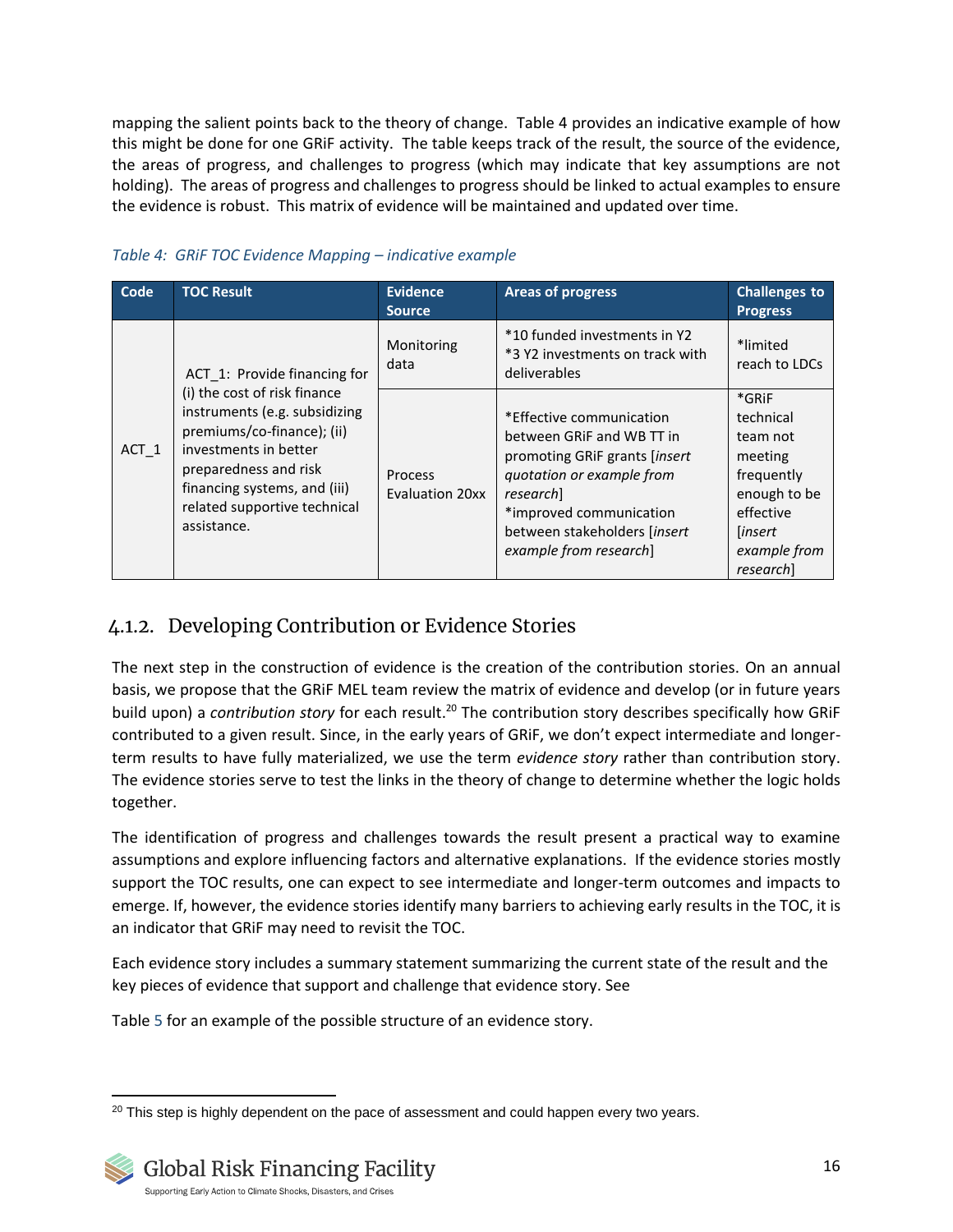#### *Table 5: Structure for an evidence story*

| <b>Result</b>     | ACT 1: Provide financing for (i) the cost of risk finance instruments (e.g.<br>subsidizing premiums/co-finance); (ii) investments in better preparedness and<br>risk financing systems; and (iii) related supportive technical assistance. |
|-------------------|--------------------------------------------------------------------------------------------------------------------------------------------------------------------------------------------------------------------------------------------|
| <b>Summary</b>    | <i>linsert here MEL team assessment of the result, based on a discussion of the</i><br>progress and challenges]                                                                                                                            |
| <b>Progress</b>   | [Insert here key evidence that points toward progress]                                                                                                                                                                                     |
| <b>Challenges</b> | [Insert here key evidence that points towards challenges]                                                                                                                                                                                  |

Based on these result stories, the GRiF MEL team can use a RAG rating system, assigning 'red', 'amber' or 'green' ratings to each of the results in the TOC. A RAG rating system provides the GRiF MEL team an easy and effective way to communicate to stakeholders the extent of GRiF progress along the TOC. A green rating would indicate positive progress; an amber rating some progress, but also some critical challenges; and a red rating little or no progress along a causal pathway. These RAG ratings can then be overlaid on the GRiF theory of change diagram to produce a visual image of progress that is easy for stakeholders to understand. [Figure 3](#page-16-0) provides an indicative example of how the evidence compiled from various evaluations might translate into a visual RAG rating on the TOC. In this indicative example, the evidence demonstrates that GRiF is making positive progress in most of its activities and outputs; but is struggling with Activity 4: Design of a MEL Framework and Communications Strategy. It is then easy to see how these early struggles lead to issues further along the TOC causal results change. In this example, since it is early in the life of GRiF, the latter results are greyed out – indicating that it is too early to have any substantial evidence of GRiF contributions.

<span id="page-16-0"></span>*Figure 3: Indicative example of progress along the GRiF TOC* 

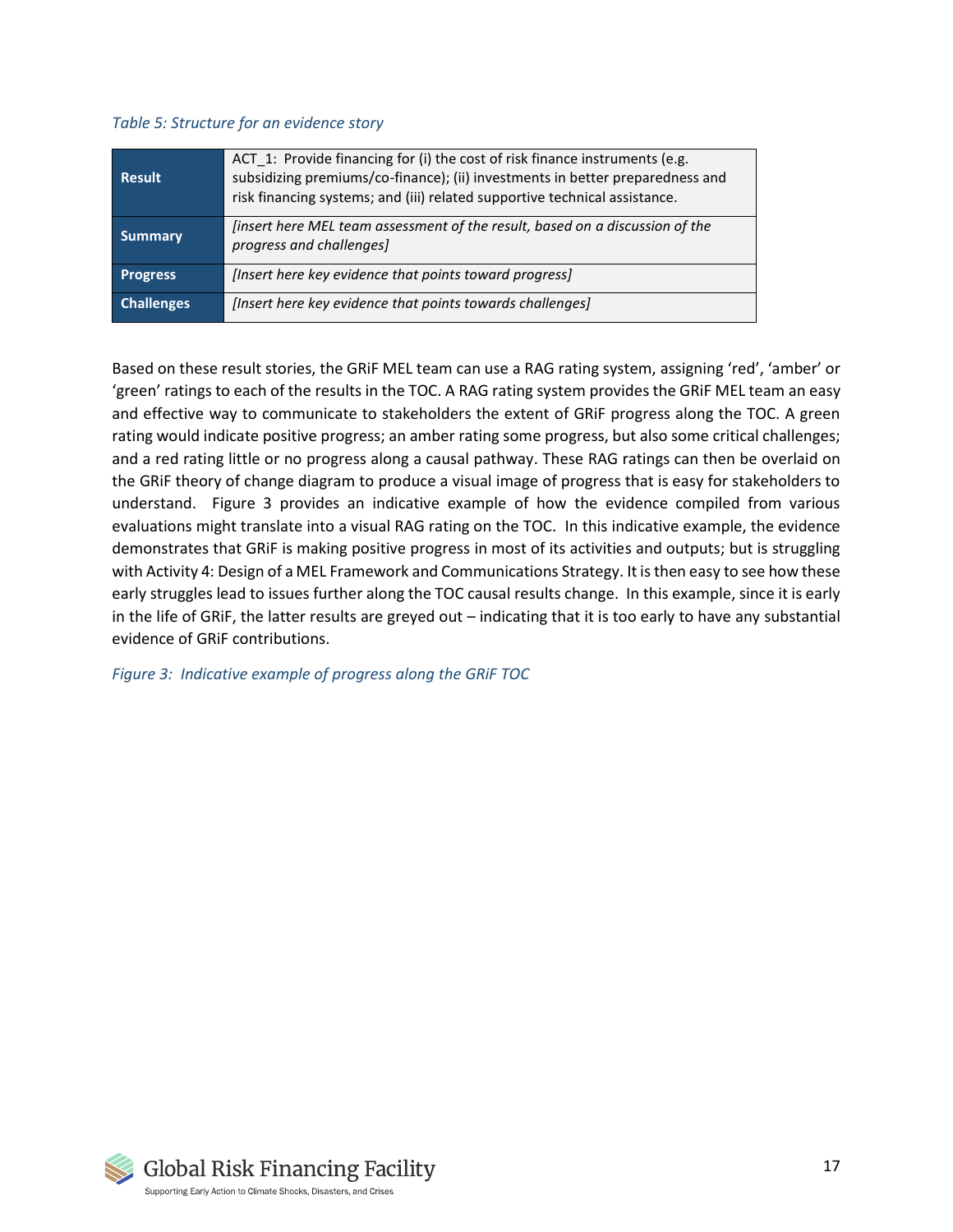

## <span id="page-17-0"></span>4.1.3. Using the Evidence Stories for Adaptive Management

The last step of this iterative process involves bringing together key stakeholders to discuss GRiF progress and challenges. The purpose of these regular workshops – herein envisioned as annual learning events is to actively discuss how findings can be internalized and translated into improved GRiF Operations.

By regularly going through these steps, GRiF can develop and maintain a rich and empirically supported evidence base as to what works, what doesn't work, and why.

## <span id="page-17-1"></span>4.1.4. Utilization-focused evaluation

Contribution Analysis as an approach is method and tool agnostic, allowing for the greatest flexibility in selecting the methods needed to answer the question at hand. This flexibility is important in that we expect the demand for research and evaluation to be driven internally by stakeholders. Thus, we have designed the system to also be **utilization-focused**, emphasizing the needs of the organization (or stakeholders) as they arise. The two key drivers of utilization-focused research are first, that the intended users of research findings (GRiF stakeholders) are engaged in the decision-making process around the design of each study; and, second, that the purpose or intended use of a given piece of research guides how the study is designed and implemented.<sup>21</sup> Research, including formal evaluations, will be planned

<sup>21</sup> For more information on Utilization-focused evaluation (UFE): Patton, Michael Quinn (2008) *Utilization-Focused Evaluation: 4th edition*. Thousand Oaks, Ca: Sage Publications. Alternatively, go to th[e BetterEvaluation](https://www.betterevaluation.org/en/plan/approach/utilization_focused_evaluation) website's page on UFE.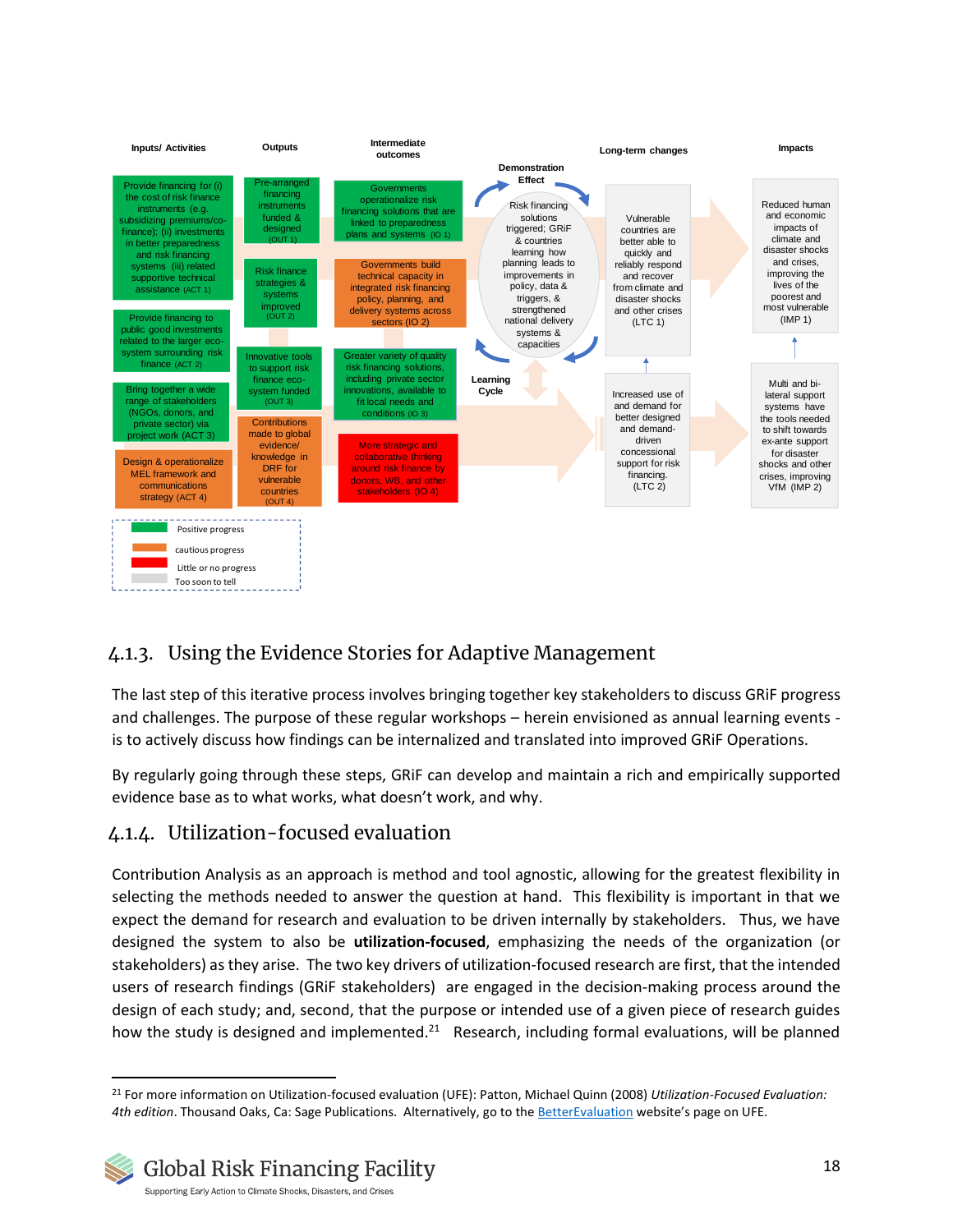and carried out in a demand-driven way, ensuring that findings both inform decision-making and contribute to the evidence base on risk finance. [Box 1](#page-18-1) describes utilization-focused questions to ask to ensure the appropriate purpose and use of research.

<span id="page-18-1"></span>**Box 1: Utilization-focused discussion questions when defining research (or evaluation) purpose and use**

- What decisions, if any, would the research findings be expected to inform? What might GRiF expect to do differently as the result of these research findings?
- When are research-relevant decisions to be made? When must research findings be available to be timely and influential?
- What information is needed as a priority to inform decisions?
- Who will use the research findings? Who has the willingness, authority and ability to ensure learnings from the research process and findings are used?

To implement a utilization-focused approach to research and evaluation, we propose the design and execution of a rolling research and evaluation plan along with a defined process for regularly updating this plan (see section [4.3](#page-21-0) for more details).

## <span id="page-18-0"></span>4.2. Evaluation Questions

Within the proposed evaluation approach, the evaluation questions serve to guide the selection of different types of research to undertake.

The GRiF Evaluation Framework is based on five key evaluation questions that loosely cover the different aspects of the TOC. [Figure 4](#page-18-2) below visually depicts these linkages. The first evaluation question addresses GRiF's operational and governance mechanisms, focusing on the successful delivery of GRiF activities and outputs. The next two questions cover Pathway 1 of the TOC, exploring how GRiF investments support vulnerable country response to disasters, shocks and other crises. The final two questions address Pathway 2 of the TOC and examine how GRiF investments contribute towards shifting global disaster risk planning towards ex ante approaches.

<span id="page-18-2"></span>*Figure 4: GRiF evaluation questions and the GRiF Theory of Change*

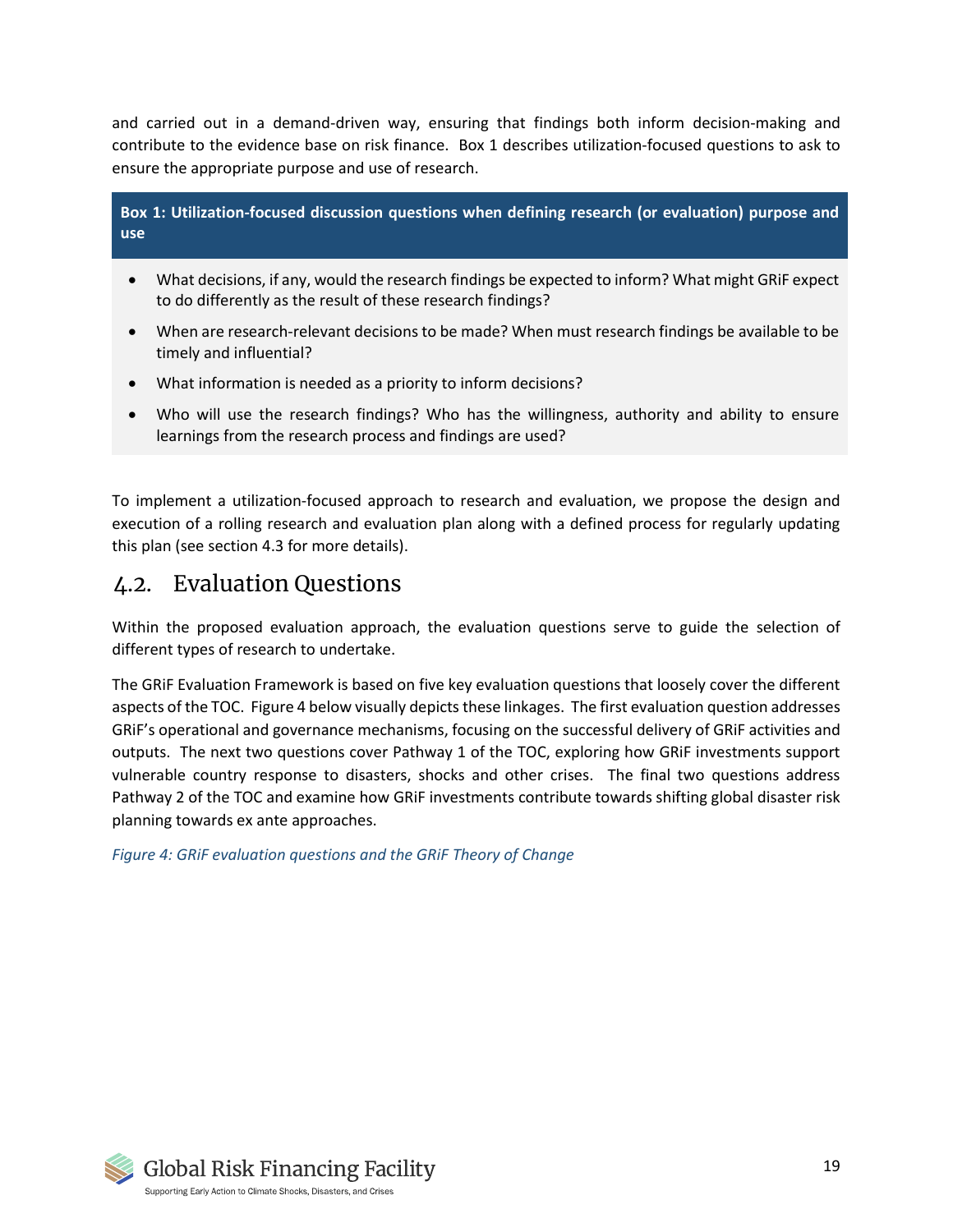| <b>GRIF</b> operations<br>& governance                         | Pathway 1: Supporting vulnerable country response to disaster                                                                                                                                                |                                                                                                                                                                        |  |  |  |
|----------------------------------------------------------------|--------------------------------------------------------------------------------------------------------------------------------------------------------------------------------------------------------------|------------------------------------------------------------------------------------------------------------------------------------------------------------------------|--|--|--|
| EQ1: To what<br>extent does the<br><b>GRiF</b> model<br>(role, | EQ2: Has GRiF funding contributed<br>to the ability of vulnerable<br>countries to quickly and reliably<br>respond and recover from climate<br>and disaster shocks and other<br>crises? How and in what ways? | EQ3: Have GRIF investments led to a<br>reduction in the human and economic<br>impacts of climate and disaster shocks<br>and crises?                                    |  |  |  |
| governance,<br>operations,<br>financing<br>structure)          |                                                                                                                                                                                                              | Pathway 2: Shifting global disaster risk planning towards ex ante<br>approaches                                                                                        |  |  |  |
| support the<br>delivery of GRIF<br>outputs?                    | EQ4: Have GRIF investments led to<br>increases in the use of and demand<br>for well-designed risk financing<br>instruments? How and in what<br>ways?                                                         | EQ5: Is there evidence of a growing<br>shift towards ex ante support for<br>disaster shocks and crises? How and<br>in what ways has GRIF contributed to<br>this shift? |  |  |  |

Each of the five main evaluation questions has up to four sub-questions. These sub-questions serve two key purposes. First, they help the evaluator trace the linkages in results across the theory of change from intermediate outcomes to longer-term changes and impacts. Take, for example, EQ2*: Has GRiF funding contributed to the ability of vulnerable countries to quickly and reliably respond and recover from climate and disaster shocks and other crises? How and in what ways?* The first two sub-questions address intermediate outcomes, looking at barriers governments face in the uptake of GRiF instruments and at improvements in government technical capacity. The third question looks further down the causal chain to explore how country risk planning and response delivery systems have changed as a result of GRiF investments.

A second purpose of these sub-questions is to ensure the evaluator is addressing the Development Assistance Criteria (DAC) as they relate to relevance, efficiency, effectiveness, impact, and sustainability.<sup>22</sup>

[Table 6](#page-19-0) below documents how each of these questions relate to different linkages in the TOC and to the DAC. This table can help the evaluator understand in broad terms when different types of questions can be answered. For an expanded list of detailed questions see Annex 2.

Note: Any evaluative work undertaken on gender and GRiF projects will be undertaken when projects are in implementation and can be assessed for gender impacts. Where relevant, the gender evaluative activities will be done in coordination/collaboration with the InsuResilience Center of Excellence on Gender-smart Solutions.

#### <span id="page-19-0"></span>*Table 6: Mapping GRiF Evaluation questions to the TOC and DAC criteria*

*Note: will complete DAC criteria and links to TOC once evaluation questions agreed upon*

<sup>22</sup> See: [Evaluation Criteria -](https://www.oecd.org/dac/evaluation/daccriteriaforevaluatingdevelopmentassistance.htm) OECD

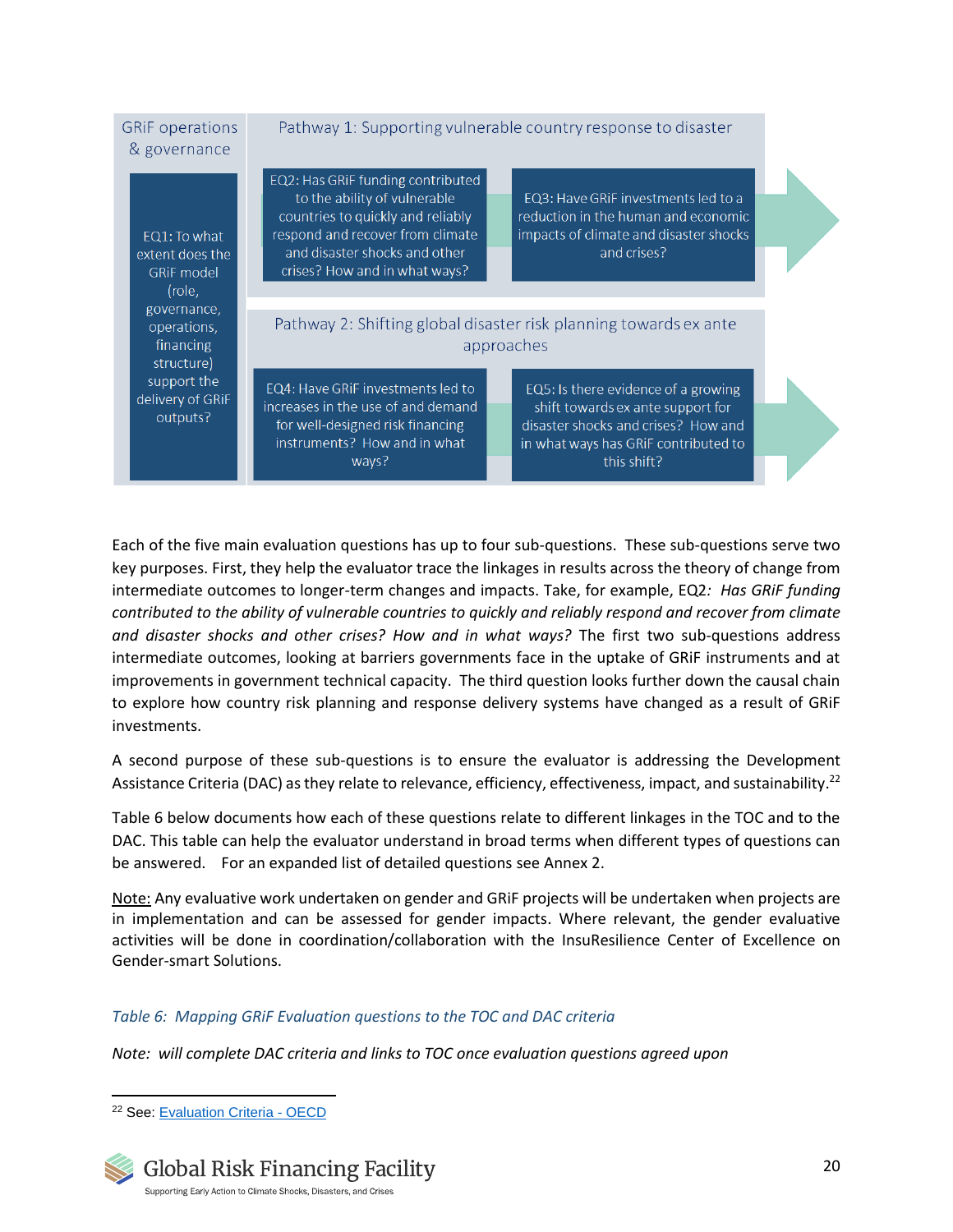| #                                                                                                                                                                  | <b>Evaluation question</b>                                                                                      | <b>DAC</b>      | Links to the TOC |  |  |  |  |
|--------------------------------------------------------------------------------------------------------------------------------------------------------------------|-----------------------------------------------------------------------------------------------------------------|-----------------|------------------|--|--|--|--|
|                                                                                                                                                                    |                                                                                                                 | <b>Criteria</b> |                  |  |  |  |  |
| EQ1: To what extent does the GRIF model (role, governance, operations, financing structure) support the                                                            |                                                                                                                 |                 |                  |  |  |  |  |
|                                                                                                                                                                    | delivery of GRiF outputs?                                                                                       |                 |                  |  |  |  |  |
|                                                                                                                                                                    | How has the GRIF funding strategy (which projects to                                                            |                 |                  |  |  |  |  |
|                                                                                                                                                                    | invest in) changed over time? Why?                                                                              |                 |                  |  |  |  |  |
|                                                                                                                                                                    | How have the operations of GRiF changed over time to                                                            |                 |                  |  |  |  |  |
|                                                                                                                                                                    | meet evolving demands/needs of the program?                                                                     |                 |                  |  |  |  |  |
|                                                                                                                                                                    | How has the GRiF governance structure changed over time                                                         |                 |                  |  |  |  |  |
|                                                                                                                                                                    | demands/needs<br>evolving<br>of<br>different<br>meet<br>to<br>stakeholders?                                     |                 |                  |  |  |  |  |
|                                                                                                                                                                    | Has GRiF effectively managed learning from projects and                                                         |                 |                  |  |  |  |  |
|                                                                                                                                                                    | incorporated these learnings into programme adaptation?                                                         |                 |                  |  |  |  |  |
|                                                                                                                                                                    | EQ2: Has GRiF funding contributed to the ability of vulnerable countries to quickly and reliably respond and    |                 |                  |  |  |  |  |
|                                                                                                                                                                    | recover from climate and disaster shocks and other crises? How and in what ways?                                |                 |                  |  |  |  |  |
|                                                                                                                                                                    | What are the key barriers that prevent governments from                                                         |                 |                  |  |  |  |  |
|                                                                                                                                                                    | operationalizing risk finance solutions?                                                                        |                 |                  |  |  |  |  |
|                                                                                                                                                                    | Has GRiF support improved the technical capacity of                                                             |                 |                  |  |  |  |  |
|                                                                                                                                                                    | governments in integrated risk financing policy, planning,                                                      |                 |                  |  |  |  |  |
|                                                                                                                                                                    | and delivery? How and in what ways?                                                                             |                 |                  |  |  |  |  |
|                                                                                                                                                                    | Has GRiF funding contributed to the ability of vulnerable                                                       |                 |                  |  |  |  |  |
|                                                                                                                                                                    | countries to quickly and reliably respond and recover from                                                      |                 |                  |  |  |  |  |
|                                                                                                                                                                    | climate and disaster shocks and other crises? How and in                                                        |                 |                  |  |  |  |  |
|                                                                                                                                                                    | what ways?                                                                                                      |                 |                  |  |  |  |  |
|                                                                                                                                                                    | Is there evidence to demonstrate that GRiF projects are a                                                       |                 |                  |  |  |  |  |
|                                                                                                                                                                    | good value for money?                                                                                           |                 |                  |  |  |  |  |
|                                                                                                                                                                    | EQ3: Have GRIF investments led to a reduction in the human and economic vulnerabilities of climate and disaster |                 |                  |  |  |  |  |
|                                                                                                                                                                    | shocks and crises? How and in what ways?                                                                        |                 |                  |  |  |  |  |
|                                                                                                                                                                    | What evidence is there to suggest GRiF-funded projects                                                          |                 |                  |  |  |  |  |
|                                                                                                                                                                    | have contributed to the protection of livelihoods and food                                                      |                 |                  |  |  |  |  |
|                                                                                                                                                                    | security, and prevented asset loss?                                                                             |                 |                  |  |  |  |  |
|                                                                                                                                                                    | How and in what ways have GRiF investments affected                                                             |                 |                  |  |  |  |  |
|                                                                                                                                                                    | different population groups (e.g. men, women, elderly,                                                          |                 |                  |  |  |  |  |
|                                                                                                                                                                    | youth, ethnic, urban/rural?)                                                                                    |                 |                  |  |  |  |  |
|                                                                                                                                                                    |                                                                                                                 |                 |                  |  |  |  |  |
|                                                                                                                                                                    | EQ4: Have GRiF investments led to increases in the use of and demand for well-designed risk financing           |                 |                  |  |  |  |  |
|                                                                                                                                                                    | instruments? How and in what ways?                                                                              |                 |                  |  |  |  |  |
|                                                                                                                                                                    | How and in what ways have GRiF funds supported the                                                              |                 |                  |  |  |  |  |
|                                                                                                                                                                    | broader risk financing eco-system? Can we point to ways                                                         |                 |                  |  |  |  |  |
|                                                                                                                                                                    | in which this funding has strengthened in-country                                                               |                 |                  |  |  |  |  |
|                                                                                                                                                                    | programs?                                                                                                       |                 |                  |  |  |  |  |
|                                                                                                                                                                    | How and in what ways is GRiF shifting the conversation<br>around the demand for and use of well-designed        |                 |                  |  |  |  |  |
|                                                                                                                                                                    |                                                                                                                 |                 |                  |  |  |  |  |
|                                                                                                                                                                    | concessional support for risk finance? If so, in which<br>direction?                                            |                 |                  |  |  |  |  |
|                                                                                                                                                                    | Is there evidence to suggest that GRIF is helping to create                                                     |                 |                  |  |  |  |  |
|                                                                                                                                                                    | better quality standards around risk finance projects, how                                                      |                 |                  |  |  |  |  |
|                                                                                                                                                                    | they are designed, and is being funded?                                                                         |                 |                  |  |  |  |  |
|                                                                                                                                                                    |                                                                                                                 |                 |                  |  |  |  |  |
| EQ: 5 Is there evidence of a growing shift towards ex ante support for disaster shocks and crises? How and in<br>what ways has the GRIF contributed to this shift? |                                                                                                                 |                 |                  |  |  |  |  |
|                                                                                                                                                                    | How do different subsidy levels effect risk finance                                                             |                 |                  |  |  |  |  |
|                                                                                                                                                                    | sustainability? Where and when does it make sense to                                                            |                 |                  |  |  |  |  |

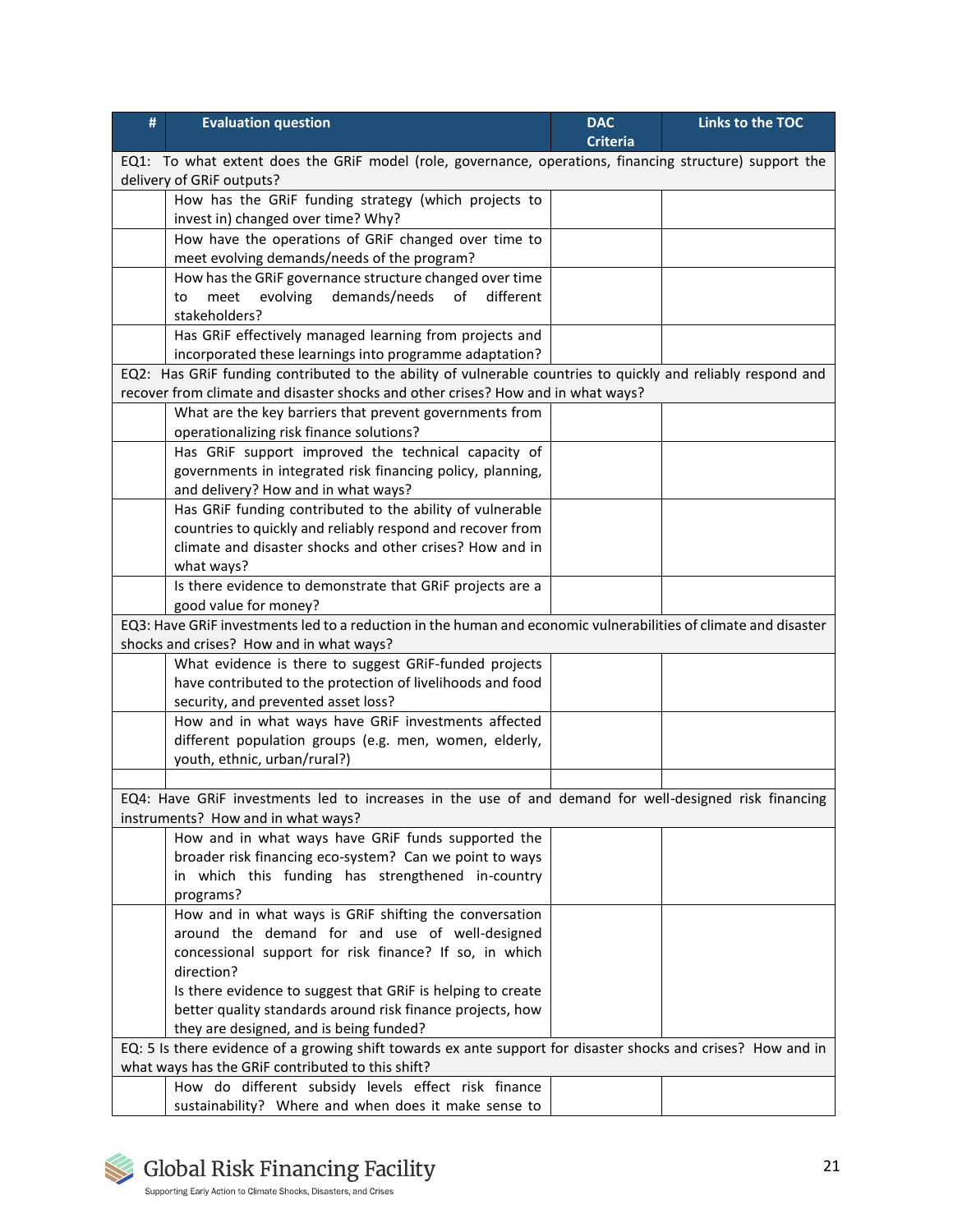| # | <b>Evaluation question</b>                                                                                                                                                                                                               | <b>DAC</b><br><b>Criteria</b> | Links to the TOC |
|---|------------------------------------------------------------------------------------------------------------------------------------------------------------------------------------------------------------------------------------------|-------------------------------|------------------|
|   | have a higher/lower subsidy for a greater/less amount of<br>time? This will provide donors with a better understanding<br>of VfM whereby pre-arranged financing (assumed to be<br>cheaper) can work to replace ex post humanitarian aid. |                               |                  |
|   | What happens after GRIF support ends? Do governments<br>continue to fund the pre-arranged financing instrument?<br>Why or why not?                                                                                                       |                               |                  |

# <span id="page-21-0"></span>4.3. Research and Evaluation Plan

The needs and requirements for research and evaluation may change over the life of the Trust Fund. To address these evolving requirements, we propose implementing a rolling research and evaluation plan. A rolling research and evaluation plan ensures that proposed studies are linked to the priorities of stakeholders. It can include all types of research and evaluation activities – the key is linking the timing of any given activity to the needs and requirements of stakeholders.

In the following sections, we first outline the process of how a rolling evaluation plan can be managed. Next, we describe some suggested research studies that can be done, with estimated timing of when they might be most relevant.

# <span id="page-21-1"></span>4.3.1. Rolling Research and Evaluation Process

As part of a utilization-focused approach to research and evaluation, managing a rolling evaluation process will allow the GRiF Secretariat to commission or undertake research that fits the needs of the of the trust fund. The actual timing of individual studies should be aligned with GRiF decision-making processes. Furthermore, different types of studies should be aligned with the scope and complexity of the research questions as well as the availability of resources. To keep research fresh, relevant, and dynamic, we suggest the following process:

- 1. GRiF Secretariat to identify stakeholders to be part of a MEL working group. The group should be no more than 5-7 stakeholders and could potentially include members of the GRiF Secretariat, Program Alliance partners, and donors.
- 2. GRiF MEL Lead to periodically review the GRiF Research and Evaluation Plan and add any additional research needs and requests. Such requests may originate from the Secretariat, Technical Committee, Steering Committee, Program Alliance partners, or other stakeholders.
- 3. Bi-annually, MEL Lead schedules meeting with MEL working group to review the plan. In this meeting the group should discuss current, upcoming, and proposed research priorities. The group should also identify the resources needed and potential sources of funds to undertake the prioritized research. [Box 2](#page-21-2) suggests criteria that can help the team prioritize the focus of future research and evaluation.

<span id="page-21-2"></span>**Box 2: Utilization-focused questions for discussion when defining research (or evaluation) purpose and use**

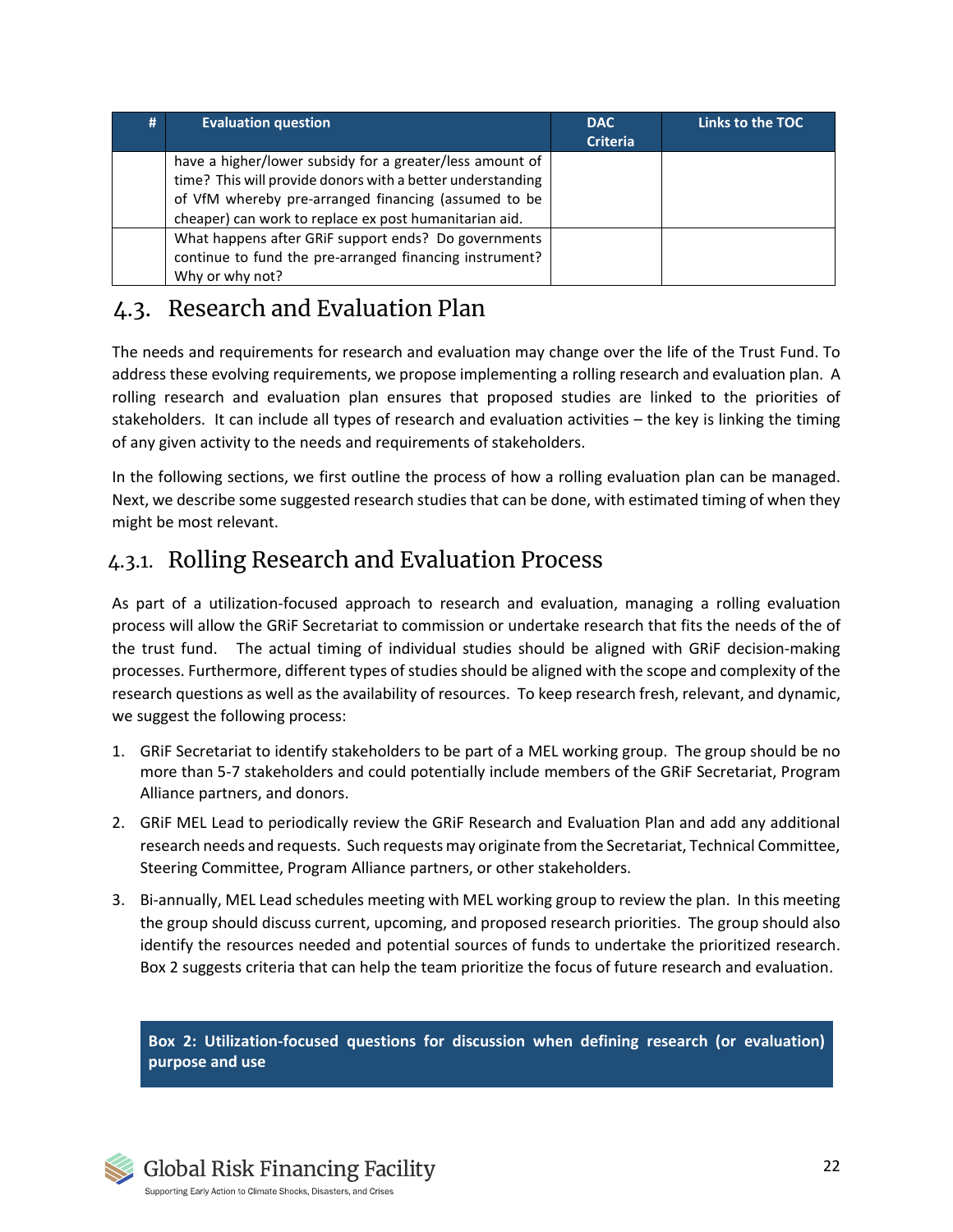**Utility**: To what extent will the findings feed into decision making or program improvement?

**Evidence base**: Does the evaluation address a key evidence gap? Is there need for additional evidence or does sufficient evidence already exist?

**Strategic importance in terms of funding**: How important is this research in terms of the funding that it absorbs?

**Strategic importance in terms of objectives**: How important is the research in terms of contributing to the GRiF objectives?

**Evaluability**: How feasible is it to evaluate a given research question? Is information available and accessible within a given amount of resourcing?

**Timeliness**: Can the research be conducted in time for the findings to be useful for decision making and action? Have GRiF activities been implemented for a sufficient time period to be able to answer the research questions?

4. MEL Lead to update plan, verify resourcing and develop a Terms of Reference for the proposed research.

In a complex and evolving program like the GRiF trust fund that will unfold over multiple years, there are good reasons to regularly revisit a research and evaluation plan; namely because unexpected events may occur that re-order research priorities. Below are some examples of what may trigger a previously unplanned research study or evaluation. 23

- A key management decision is required, but there is inadequate information to make it;
- GRiF monitoring framework indicates an unexpected result (positive or negative) that should be explained;
- Beneficiary, partner, or other informed feedback suggests that there are implementation problems, unmet needs, or unintended consequences;
- Issues of sustainability, cost-effectiveness, or relevance arise;
- The validity of the GRiF TOC or critical assumptions is questioned, for example, due to unanticipated changes in the host country environment.

# 4.3.2 Rolling Evaluation Plan

<span id="page-22-0"></span>The rolling evaluation plan in this section is guided by the evaluation questions outlined in the previous section. The evaluation plan should include key components of the type of evaluation you propose to conduct. These features are outlined in [Box 3.](#page-22-1)

<span id="page-22-1"></span>**Box 3: Key features of any proposed research** 

<sup>&</sup>lt;sup>23</sup> Adapted from USAID's Learning Lab: [Learning Agenda](https://usaidlearninglab.org/node/14637)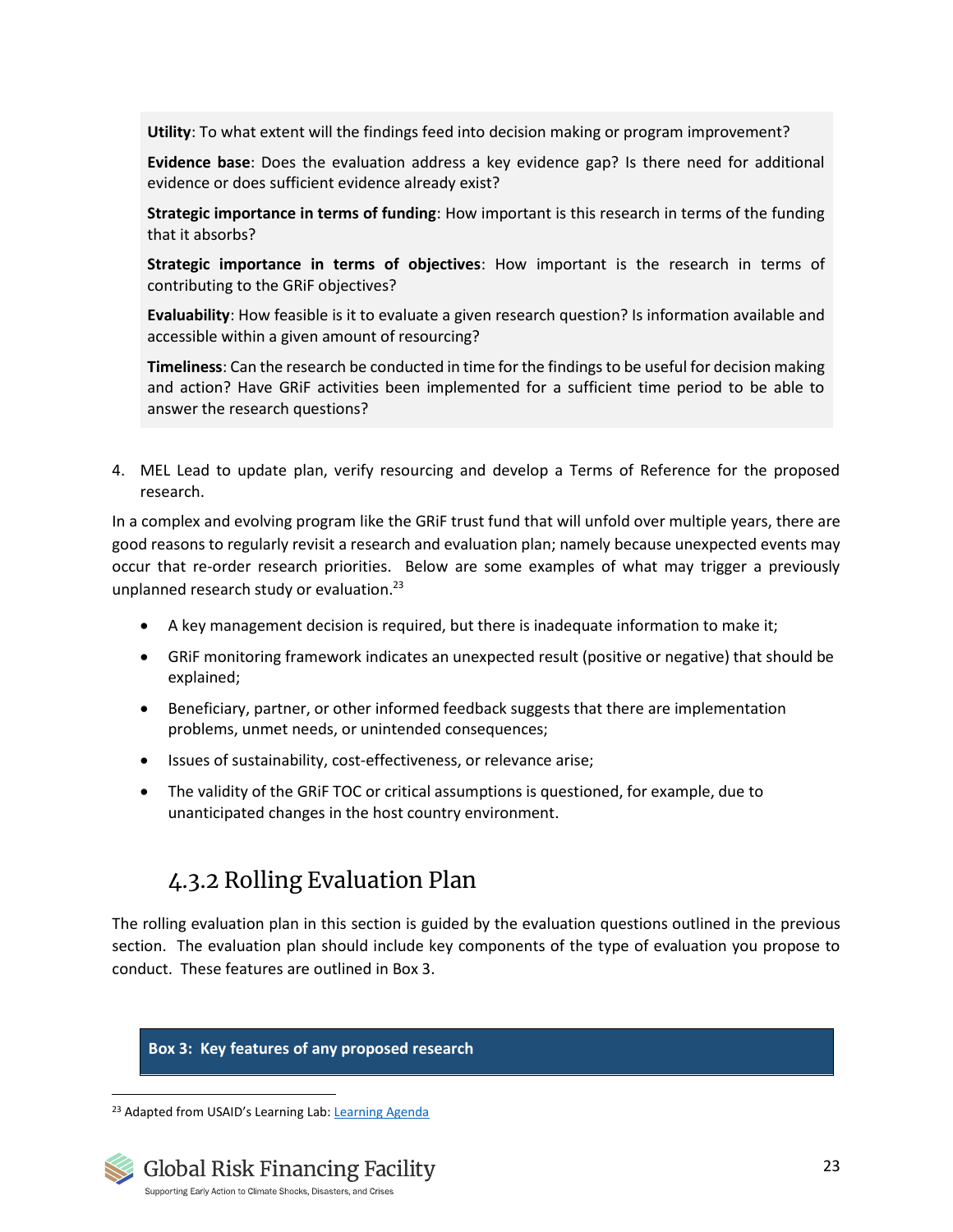- **Study title.**
- **Description/justification or rationale for the research.** A brief description of the proposed research, why it is needed now and how it fits into the broader analytical framework of GRiF and the GRiF TOC. Could include key questions to be explored.
- **Approach and methodology**. High-level description of proposed study design and the techniques to be used for data collection and analysis.
- **Ownership and governance**. Indication of who will manage the research.
- **Proposed Timing**
- **Proposed budget**: including potential sources of funding.

[Table 7](#page-23-0) provides some examples of what might be included on the GRiF Research and Evaluation plan. As a next step, key stakeholders should discuss and fill in the plan with other research demands.

#### <span id="page-23-0"></span>Table 7: Proposed GRiF Research and Evaluation Plan

| <b>Title</b>                                                            | Description/<br><b>Rationale</b>                                                                                                                                                                                                                                                                                                                                                                                                                                                                                                                                                                                                                                                   |
|-------------------------------------------------------------------------|------------------------------------------------------------------------------------------------------------------------------------------------------------------------------------------------------------------------------------------------------------------------------------------------------------------------------------------------------------------------------------------------------------------------------------------------------------------------------------------------------------------------------------------------------------------------------------------------------------------------------------------------------------------------------------|
| GRiF governance &<br>operations study                                   | Description: Examine efficiency and effectiveness of GRIF structures of governance<br>and operations. Exploring (i) how GRiF Secretariat engages works with WB TT; (ii)<br>GRIF engagement with donors and other stakeholders; (iii) how well WB TT<br>understand and articulate GRIF value proposition; and (iv) how country<br>governments know about/are satisfied with GRiF opportunities<br>Rationale: focuses on EQ1; TOC outlines existing challenges to governance and<br>operations                                                                                                                                                                                       |
| Study: tracking how<br>well the principles-<br>based approach<br>worked | Do a study looking at the first set of GRiF grants to see how well they follow and<br>implement the principles outlined in their proposals: These principles help define<br>what the GRIF considers to be a well-designed, quality project and include: (a)<br>priority given to the poorest and most vulnerable countries; (b) sound articulation<br>of a sustainability and exit strategy; (c) country ownership and readiness; (d)<br>financial solutions are part of a comprehensive integrated strategy; (e) the design of<br>the process/project is participatory; and that (f) the financial solution is linked to<br>broader plans focused on preparedness and resilience. |
| Capacity study:<br>government<br>improvements                           | Explore mechanisms through which GRIF investments have contributed to: (i)<br>improved government policies on financial planning for disasters; (ii) improved<br>governance - more discipline around how and when disaster funds are used vs<br>other types of funds; (iii) increased capacity of people in government to make them<br>better decision-makers; (iv) establishment of people/systems/teams in place to<br>manage pre/post disaster.                                                                                                                                                                                                                                 |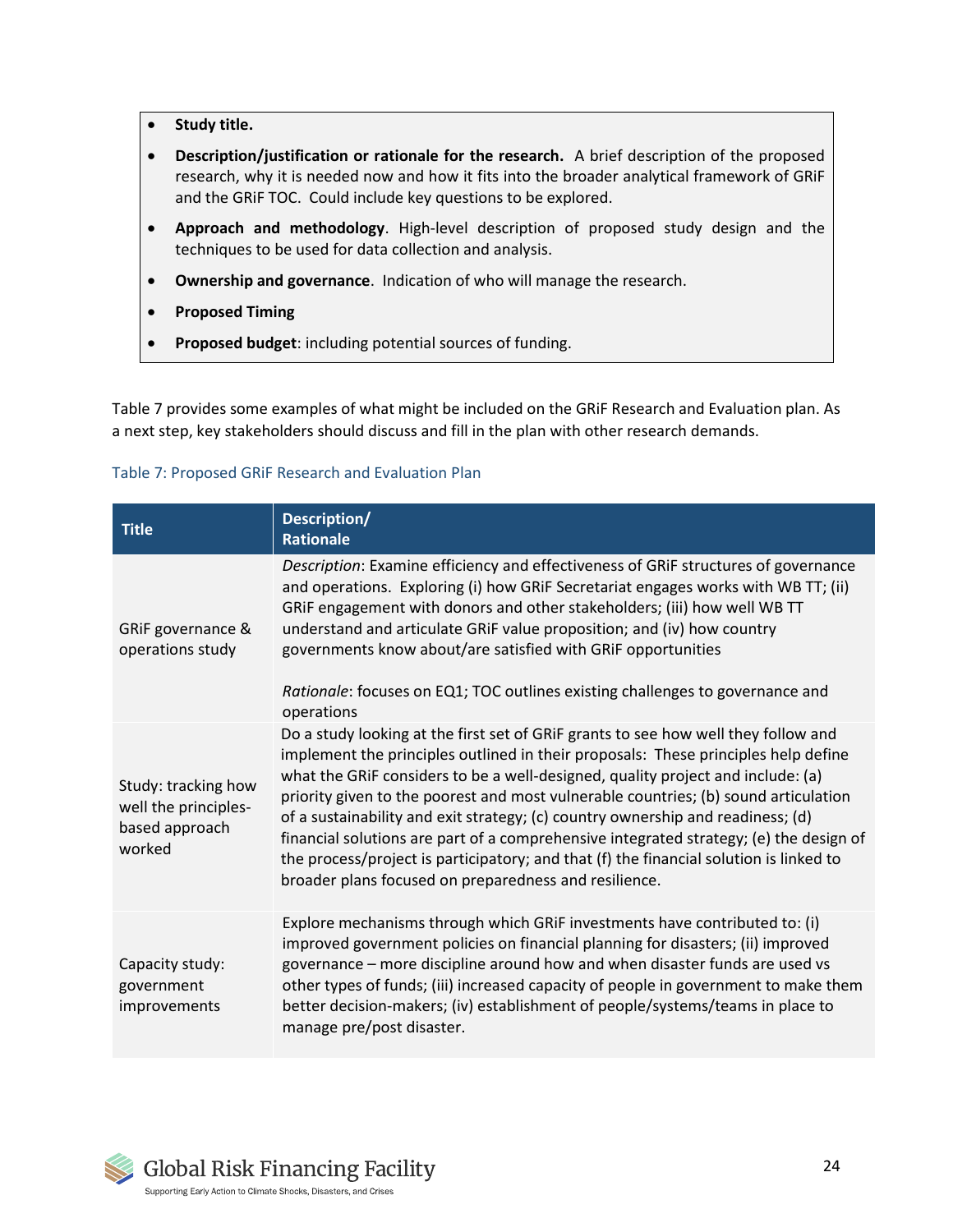| <b>Title</b>                                                                                                      | Description/<br><b>Rationale</b>                                                                                                                                                                                                                                                                                                                                                                                                                                                           |
|-------------------------------------------------------------------------------------------------------------------|--------------------------------------------------------------------------------------------------------------------------------------------------------------------------------------------------------------------------------------------------------------------------------------------------------------------------------------------------------------------------------------------------------------------------------------------------------------------------------------------|
| Impact Assessment:<br>Assess the value of<br>the GRIF approach                                                    | Design a study that looks at whether and how the GRIF approach (a packaged large<br>grant combined with technical assistance integrated into sectoral projects) helps<br>advance financial protection planning, and whether it increased financial<br>preparedness.                                                                                                                                                                                                                        |
| Impact Assessment:<br>how GRIF-funded<br>pre-arranged<br>financing<br>mechanisms work<br>post-disaster            | Explore the flow of pre-arranged funding after a disaster. Evaluate whether: (i)<br>financing arrived quickly and rapidly flowed through national systems; (ii) delivery<br>systems worked as planned; (iii) procurement and supply channels operated<br>efficiently and effectively; and (iv) government was satisfied with flow of funds.                                                                                                                                                |
| Study: capturing<br>value of<br>concessional<br>support for risk<br>financing<br>instruments<br>supported by GRIF | In countries with GRIF grants, identify which countries are allocating a portion of its<br>broader concessional funding towards financing these risk instruments - looking at<br>the question of sustainability. We thought we could also try to look at national<br>budgets to see whether there is regular support to risk financing and maybe how<br>much of this is provided by donors. Not sure whether it's feasible to get this<br>information, or whether it is important to GRIF. |
| Lessons Learned<br>Evaluation                                                                                     | Explore lessons learned by countries receiving GRIF financing who adopt a risk-<br>layered approach (bringing together multiple financial instruments in a single<br>strategy).                                                                                                                                                                                                                                                                                                            |

# <span id="page-24-0"></span>5.Learning Plan

The learning plan articulates a process of how monitoring, research, and evaluation findings will be used by the GRiF Secretariat and other GRiF stakeholders. While one important use of MEL evidence is for accountability to donors, the information generated from the MEL system should also be used to inform decision-making, make course corrections, and build stronger future programming. The best way to achieve these results is to link findings to learning priorities. This effort involves timing MEL activities in such a way as to ensure that GRiF stakeholders have the information they need to make critical decisions. In this way the learning plan and research and evaluation plan are linked. [Box 4](#page-24-1) lists some questions to ask to ensure program learning is taking place.

#### <span id="page-24-1"></span>**Box 4: Key questions to assess whether program learning is happening**

- What are the results from key evaluations? What are they telling us?
- Are the GRiF's causal mechanisms working as planned? If not, how does the program need to adapt?
- What are the organizational constraints to adaptation?

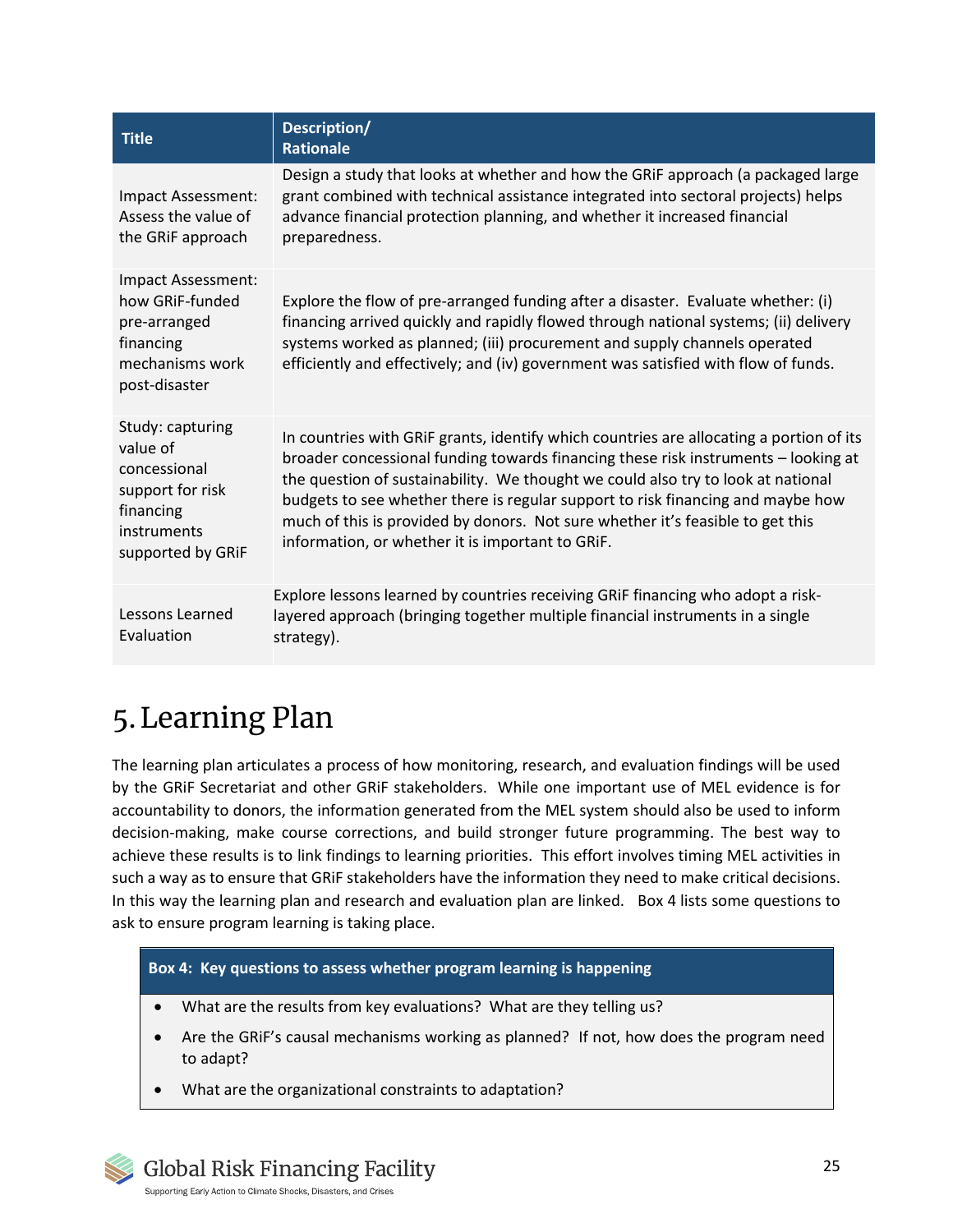We envision several channels of learning:

**Internal Learning Workshops**. Annual one-day workshops that bring together members of the GRiF Secretariat, WB Task Team leaders who are actively implementing GRiF investments or who are just getting started, and members of the GRiF technical committee who have sector expertise. The purpose would be:

- To share success stories of what is working well and why
- To share challenges and discuss possible ways to address these challenges in the future
- To discuss recent GRiF research and evaluation findings (via the contribution analysis framework)

The GRiF MEL Lead will keep track of recommendations and actions emerging from these internal workshops to ensure there is programmatic uptake year on year.

**External stakeholder workshops**. The InsuResilience Global Partnership Secretariat plans to conduct shared learning workshops across partners to promote evidenced-based program learning. At these events, as a partner, the GRiF Secretariat and/or MEL team should share findings and lessons learned emerging from GRiF MEL systems.

**Conference attendance**: We recommend that each year the MEL Lead, in collaboration with the GRiF Secretariat, target a few conferences where GRiF staff attends and shares GRiF learnings. An initial list of possible options are listed below.

#### • [Understanding Risk](https://understandrisk.org/event/ur2020/)

**Communications channels**. Work with the GRiF communications team to develop learning pieces that can be disseminated more broadly to the public through different communications channels. These could include policy briefs that provide research findings and lessons learned in a short accessible format.

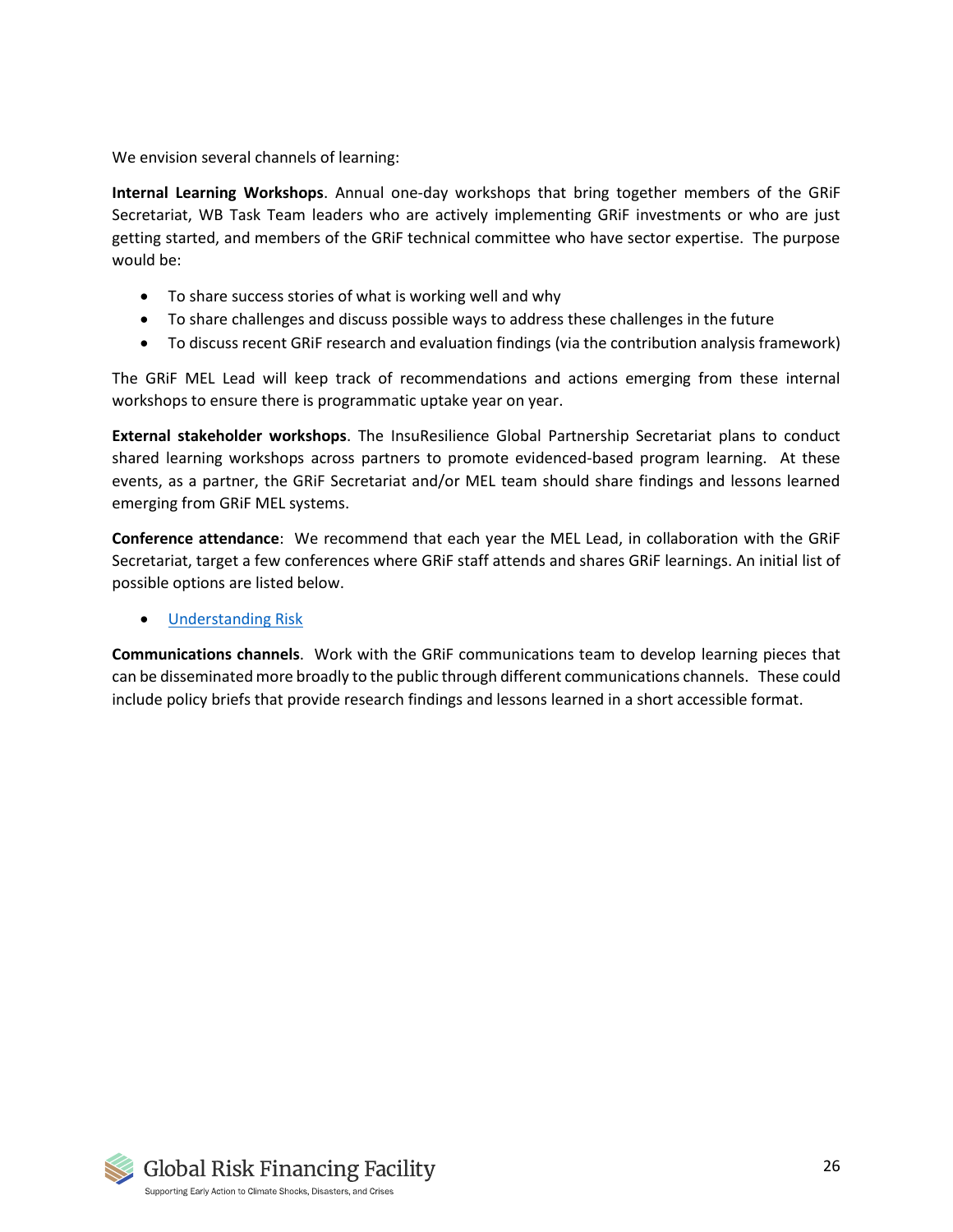#### **ANNEX 1: EXAMPLE OF INDICATOR FRAMEWORK**

| Code  | Result                                                                                                                                                                                                                                                  | Ind#           | <b>Indicator description</b>                                                                                         | Unit of<br>measure | Calculation                                                                     | Means of<br>verification                  | Frequency | <b>Baseline</b> | Target-<br>YR 2 | Target-<br>YR <sub>3</sub> |
|-------|---------------------------------------------------------------------------------------------------------------------------------------------------------------------------------------------------------------------------------------------------------|----------------|----------------------------------------------------------------------------------------------------------------------|--------------------|---------------------------------------------------------------------------------|-------------------------------------------|-----------|-----------------|-----------------|----------------------------|
| ACT 1 | ACT 1: Provide financing<br>for (i) the cost of risk finance<br>instruments (e.g. subsidizing<br>premiums/co-finance); (ii)<br>investments in better<br>preparedness and risk<br>financing systems (iii)<br>related supportive technical<br>assistance. |                | No. of projects in the GRiF pipeline<br>(disaggregated by<br>region/country/instrument<br>type/hazard/sector)        | Number Sum         |                                                                                 | <b>GRIF Secretariat Annual</b><br>Records |           |                 |                 |                            |
|       |                                                                                                                                                                                                                                                         | $\mathfrak{p}$ | Pct. of projects in GRIF pipeline that focus on Number<br>region/country/IDA status/Instrument<br>type/type of shock |                    | [disaggregation]/To GRiF Secretariat Annual<br>tal # of projects in<br>pipeline | Records                                   |           |                 |                 |                            |
|       |                                                                                                                                                                                                                                                         | 3              | Total value (USD) of GRIF pipeline                                                                                   | Number             | Sum of total dollar<br>value of all pipeline Records<br>projects                | <b>GRIF Secretariat Annual</b>            |           |                 |                 |                            |
|       |                                                                                                                                                                                                                                                         | 4              | QUAL: rubric that measures quality of the<br>pipeline based on criteria outlined in GRIF<br>manual                   |                    |                                                                                 |                                           |           |                 |                 |                            |
|       |                                                                                                                                                                                                                                                         | 5              | Conversion rate: Pct. of pipeline projects<br>converted into GriF grants (disaggregated by<br>reason                 |                    |                                                                                 |                                           |           |                 |                 |                            |

#### **ANNEX 2: EVALUATION QUESTIONS – FULL LIST**

#### *GRIF OPERATIONS AND GOVERNANCE*

#### **EQ1: To what extent does the GRiF model (role, governance, operations, financing structure) support the delivery of GRiF outputs?**

- o How has the GRiF funding strategy (which projects to invest in) changed overtime? Why?
	- Have the efforts of the GRiF team lead to a robust pipeline of projects?
	- What are the key challenges the GRiF has faced in developing a pipeline of projects?
	- Is GRiF funding supporting countries in line with its stated objective and funding strategy?
- o How have the operations of GRiF changed over time to meet evolving demands/needs of the program?
	- Do WBG TTs understand and promote GRiF financing? How and in what ways?
	- What are the key challenges GRiF has faced during the implementation stage of projects?
- o How has the GRiF governance structure changed over time to meet evolving demands/needs of different stakeholders?
	- Is the GRiF Governance structure effective/efficient/supportive of the GRiF program needs? How/how not?
	- How and in what ways has GRiF worked to reconcile the interests of different stakeholders?
	- Do stakeholders value GRiF and its supported technical assistance? Why/why not?

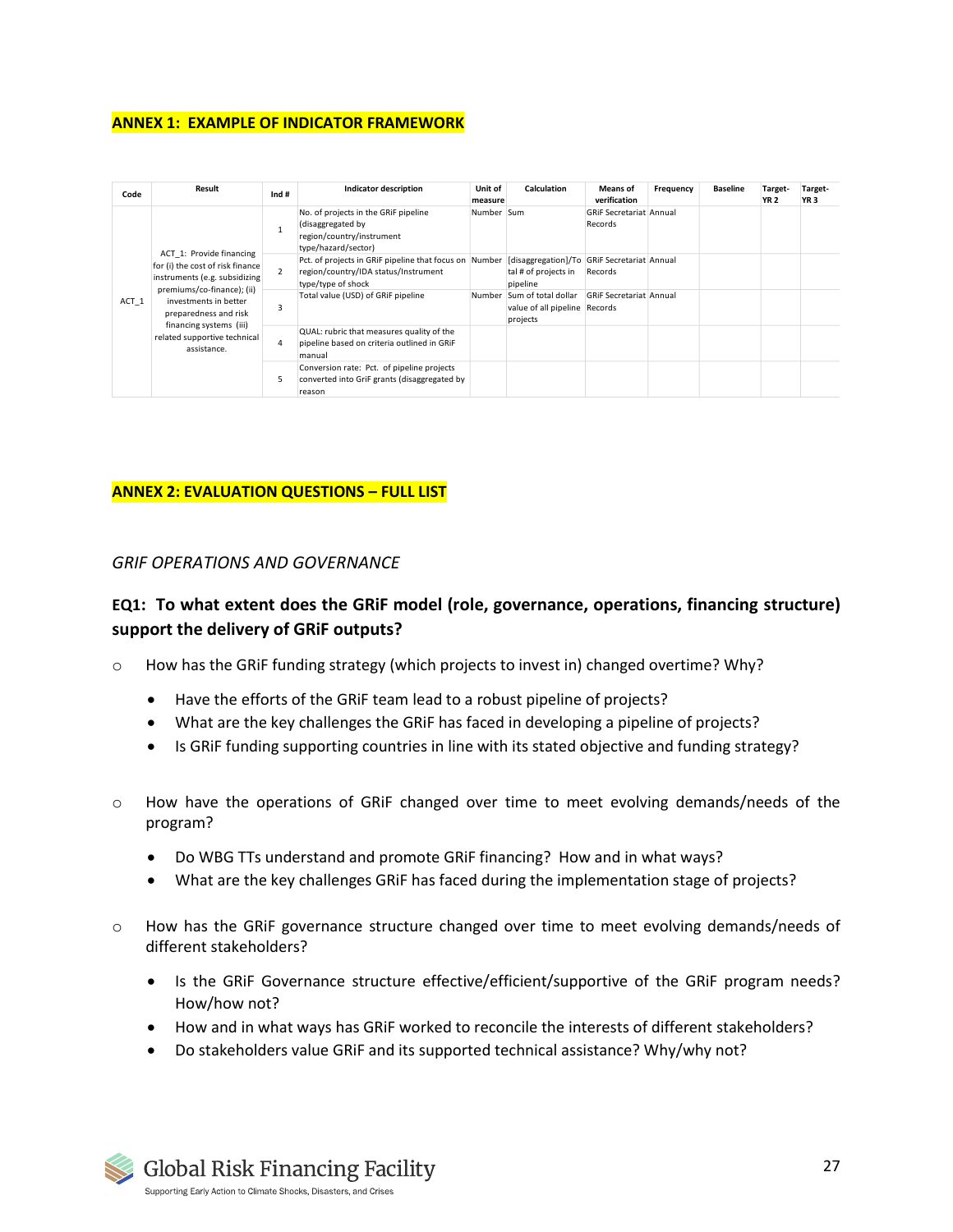- o Has GRiF effectively managed learning from projects and incorporated these learnings into programme adaptation?
	- Has GRiF's MEL framework and learning plan captured relevant lessons and support practical adjustments to the program?
	- Is GRiF's iterative cycle of learning capturing lessons from various country implementations, leading to future improvements in project implementation?

#### *PATHWAY 1: SUPPORTING VULNERABLE COUNTRIES' RESPONSES TO DISASTERS*

#### **EQ2: Has GRiF funding contributed to the ability of vulnerable countries to quickly and reliably respond and recover from climate and disaster shocks and other crises? How and in what ways?**

- o What are the key barriers that prevent governments from operationalizing risk finance solutions?
	- How has GRiF worked to overcome these barriers? Are there certain solutions that work best in different contexts?
	- What evidence is there to suggest that the combination of GRiF financing and TA support has led to the institutionalization of risk financing planning??
- $\circ$  Has GRIF support improved the technical capacity of governments in integrated risk financing policy, planning, and delivery? How and in what ways?
- o Has GRiF funding contributed to the ability of vulnerable countries to quickly and reliably respond and recover from climate and disaster shocks and other crises? How and in what ways?
	- What contextual factors enabled / prevented the timely delivery of GRIF-supported responses? Did the disbursement work as planned? Did the procurement and supply channels work as planned? Did the delivery systems work as planned? Did the delivery mechanisms work as planned? Why or why not?
- $\circ$  Is there evidence to demonstrate that GRIF projects are a good value for money?

#### **EQ3: Have GRiF investments led to a reduction in the human and economic impacts of climate and disaster shocks and crises? How and in what ways?**

- $\circ$  What evidence is there to suggest GRIF funded projects have contributed to the protection of livelihoods and food security, and prevented asset loss?
- How and in what ways have GRIF investments affected different population groups (e.g. men, women, elderly, youth, ethnic, urban/rural?

#### *2: SHIFTING GLOBAL DISASTER RISK PLANNING TOWARDS EX ANTE APPROACHES*

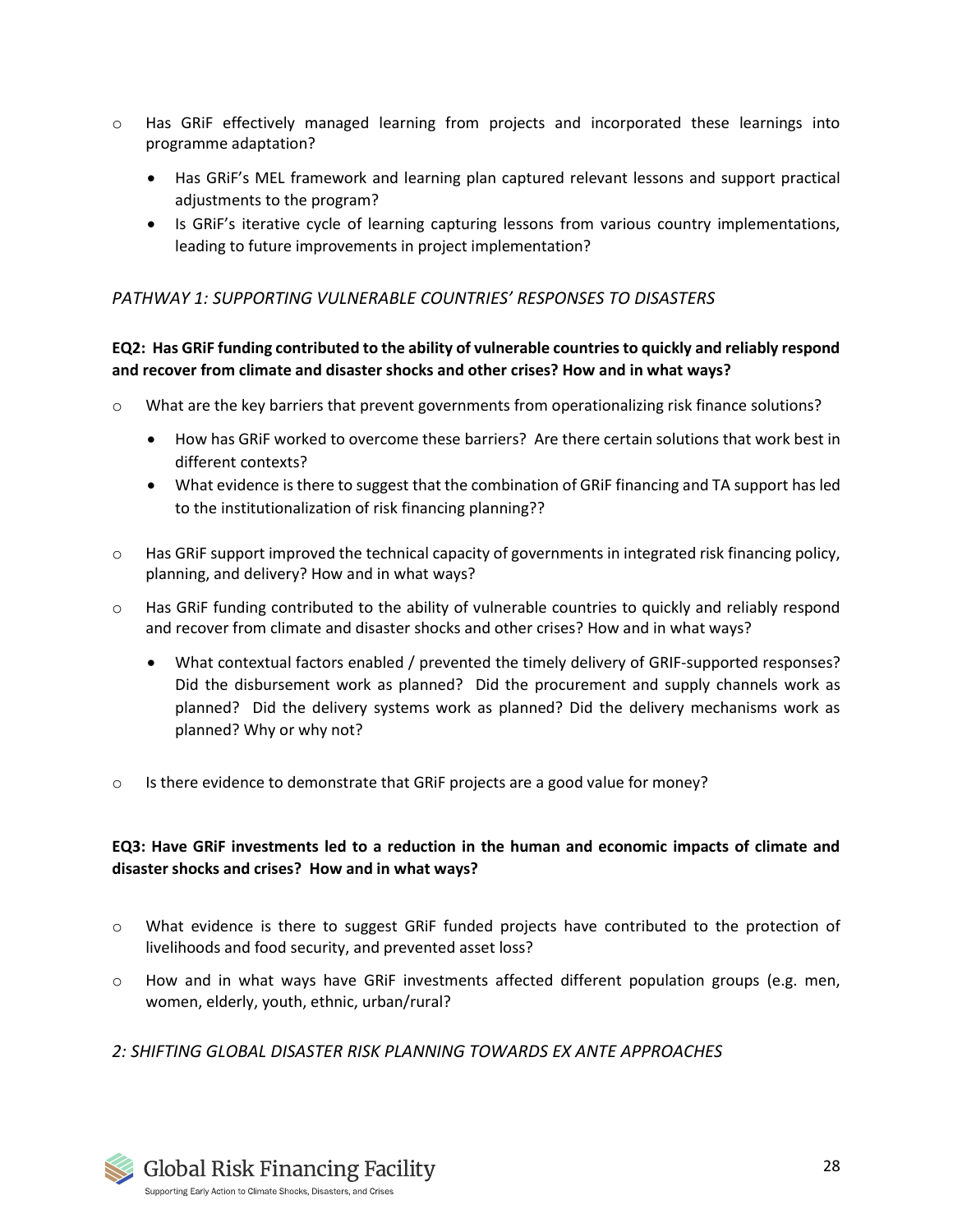#### **EQ4: Have GRiF investments led to increases in the use of and demand for well-designed risk financing instruments? How and in what ways?**

- $\circ$  How and in what ways have GRIF funds supported the broader risk financing eco-system? Can we point to ways in which this funding has strengthened in-country programs?
	- How and in what ways have GRiF funds let to the design of innovative financing instruments?
	- Is there evidence to suggest that GRiF has contributed to an increase in the availability of demand-driven quality risk financing solutions?
- o How and in what ways is GRiF shifting the conversation around the demand for and use of welldesigned concessional support for risk finance? If so, in which direction?
	- How and in what ways has GRiF funding led to more strategic and collaborative work in risk finance by donors, WB, and other stakeholders?
- o Is there evidence to suggest that GRiF is helping to create better quality standards around risk finance projects, how they are designed, and is being funded?

#### **EQ: 5 Is there evidence of a growing shift towards ex ante support for disaster shocks and crises? How and in what ways has the GRiF contributed to this shift? (Sustainability)**

- How do different subsidy levels effect risk finance sustainability? Where and when does it make sense to have a higher/lower subsidy for a greater/less amount of time? This will provide donors with a better understanding of VfM whereby pre-arranged financing (assumed to be cheaper) can work to replace ex post humanitarian aid.
- What happens after GRiF support ends? Do governments continue to fund the pre-arranged financing instrument? Why or why not?

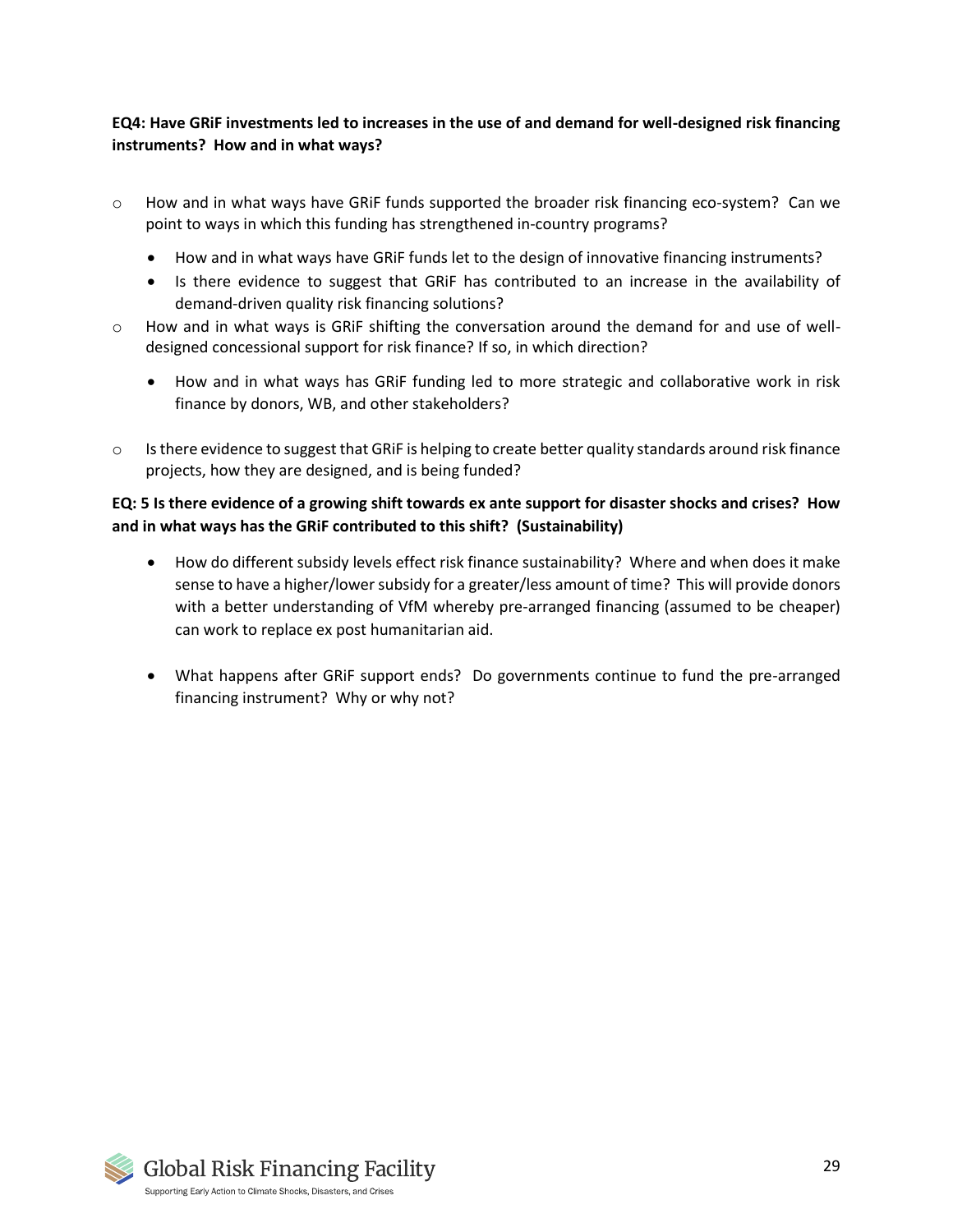#### **ANNEX 3: Example Statement of Work for commissioning research**

From the USAID Learning Lab: [Evaluation SOW Template.](https://usaidlearninglab.org/library/evaluation-statement-work-template) This just provides the outline; for more details on how to complete each section g[o here.](https://usaidlearninglab.org/library/evaluation-statement-work-template)

#### **STATEMENT OF WORK**

*[Type of evaluation, e.g., performance or impact evaluation]*

**OF**

*[Name of strategy/project/activity]*

#### **I. PURPOSE OF THE EVALUATION**

**II. SUMMARY INFORMATION**

#### **III. BACKGROUND**

- **A. DESCRIPTION OF THE PROBLEM AND CONTEXT**
- **B. DESCRIPTION OF THE INTERVENTION TO BE EVALUATED AND THEORY OF CHANGE**
- **C. PROJECT OR ACTIVITY MONITORING, EVALUATION, AND LEARNING (MEL) PLAN**

#### **IV. EVALUATION QUESTIONS**

#### **V. EVALUATION DESIGN AND METHODOLOGY**

#### **VI. DELIVERABLES AND REPORTING REQUIREMENTS**

**1. Evaluation Work Plan: 2. Evaluation Design**: **3. In-briefing**: **4. Inception Report**: **5. Mid-term Briefing and Interim Meetings**: **6. Final Exit Briefing**: *Recommended Required Optional Optional Optional Optional*

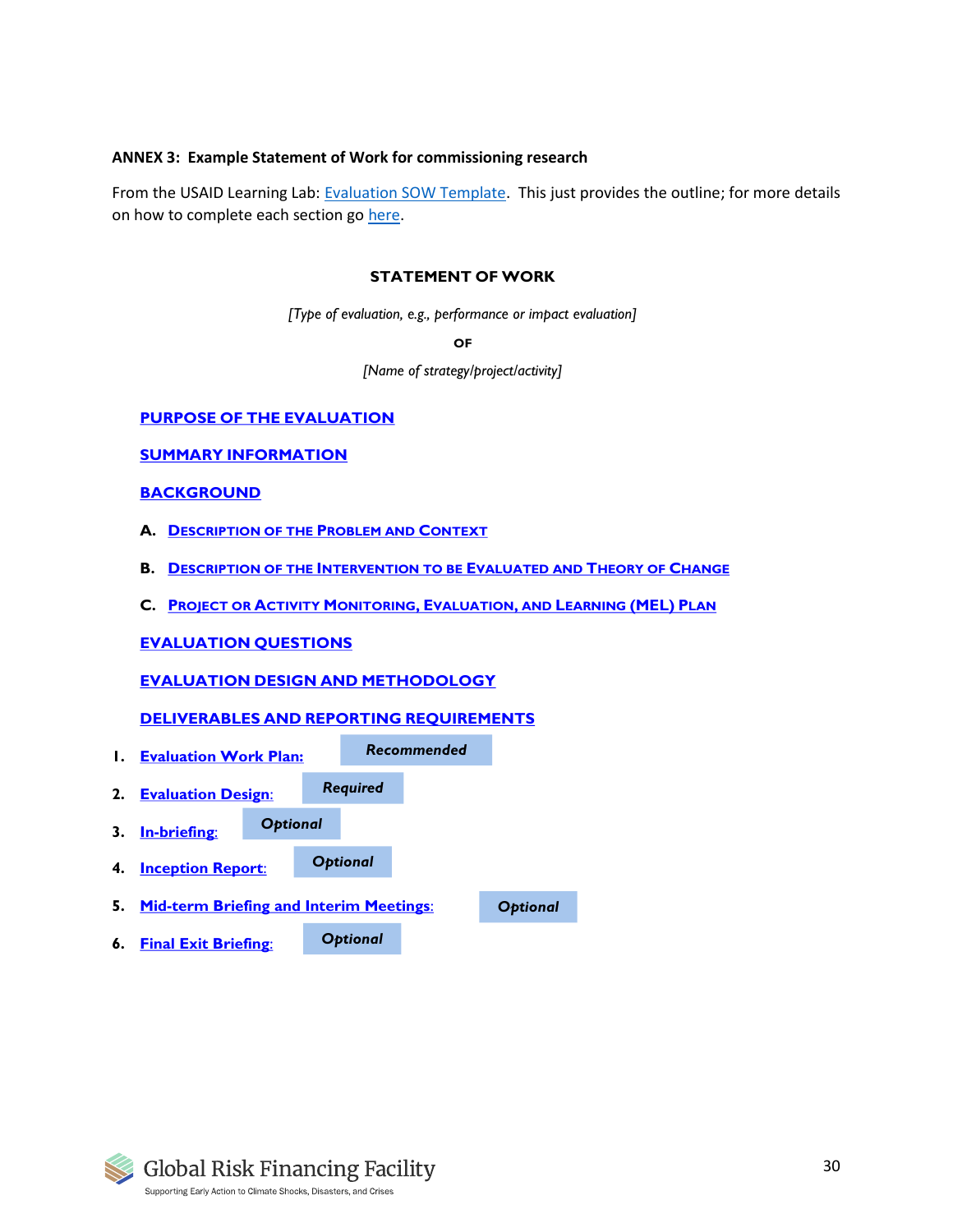#### **ANNEX 4: Full GRiF RESULTS FRAMEWORK**

| #              | Indicator                                                                                          | Data source                  | <b>Definition/Calculation</b>                                                                                                                                                                                                                                                                                                                                                                                                                                                                                                                                                                                                                                                                                                                                                                                                                                                                                                                                                                                                                                                                                                                                                                                                                                                                                                                                      |
|----------------|----------------------------------------------------------------------------------------------------|------------------------------|--------------------------------------------------------------------------------------------------------------------------------------------------------------------------------------------------------------------------------------------------------------------------------------------------------------------------------------------------------------------------------------------------------------------------------------------------------------------------------------------------------------------------------------------------------------------------------------------------------------------------------------------------------------------------------------------------------------------------------------------------------------------------------------------------------------------------------------------------------------------------------------------------------------------------------------------------------------------------------------------------------------------------------------------------------------------------------------------------------------------------------------------------------------------------------------------------------------------------------------------------------------------------------------------------------------------------------------------------------------------|
|                | and risk financing systems; and (iii) related supportive technical assistance                      |                              | Activity_1: Provide financing for: (i) the cost of risk finance instruments (e.g., subsidizing premiums/cofinance); (ii) investments in better preparedness                                                                                                                                                                                                                                                                                                                                                                                                                                                                                                                                                                                                                                                                                                                                                                                                                                                                                                                                                                                                                                                                                                                                                                                                        |
| $\mathbf{1}$   | Number of projects in the GRiF portfolio (by project<br>status as of the close of the fiscal year) | Updated<br>portfolio tracker | Portfolio is defined to include projects that are awarded, in<br>scoping, in other pipeline, deprioritized, and completed at the<br>close of the fiscal year. These are defined as follows. Awarded: full<br>projects that have been awarded based on Steering Committee<br>approval. Scoping: projects that have received a scoping grant<br>according to an award letter and were still prioritized as part of the<br>pipeline AND projects that were carrying out scoping activities<br>even if they had not received a scoping grant. Other pipeline: other<br>projects that are considered to be in the pipeline but have not yet<br>begun scoping activities. Deprioritized: Projects that were<br>previously approved for scoping but have been deprioritized for<br>various reasons and will remain unawarded; these projects could<br>be brought back into the pipeline should there be changes in the<br>government dialogue and should any of the projects in the overall<br>pipeline slip. Completed: projects that have been concluded. The<br>portfolio does not include dropped projects that were planned or<br>started but removed from the portfolio for various reasons.<br>Projects are disaggregated by region, FCV (fragility, conflict, and<br>violence) status, instrument type, type of GRiF grant, peril, sector,<br>and COVID-19 status |
| $\overline{2}$ | Total value (US\$) of GRiF portfolio (by project status as<br>of the close of the fiscal year)     | Updated<br>portfolio tracker | Calculates the total dollar value of both scoping grants and full<br>project grants for projects with grant status of awarded, scoping<br>under way, other pipeline, deprioritized, or completed. The amount<br>does not include the value of potential full project grants whose<br>size has yet to be determined                                                                                                                                                                                                                                                                                                                                                                                                                                                                                                                                                                                                                                                                                                                                                                                                                                                                                                                                                                                                                                                 |
| 3              | Number of portfolio projects (both scoping and project)<br>awarded in the current fiscal year      | Updated<br>portfolio tracker | Calculates the total number of projects that moved from a grant<br>status of pipeline to awarded or scoping under way in the current<br>fiscal year.                                                                                                                                                                                                                                                                                                                                                                                                                                                                                                                                                                                                                                                                                                                                                                                                                                                                                                                                                                                                                                                                                                                                                                                                               |

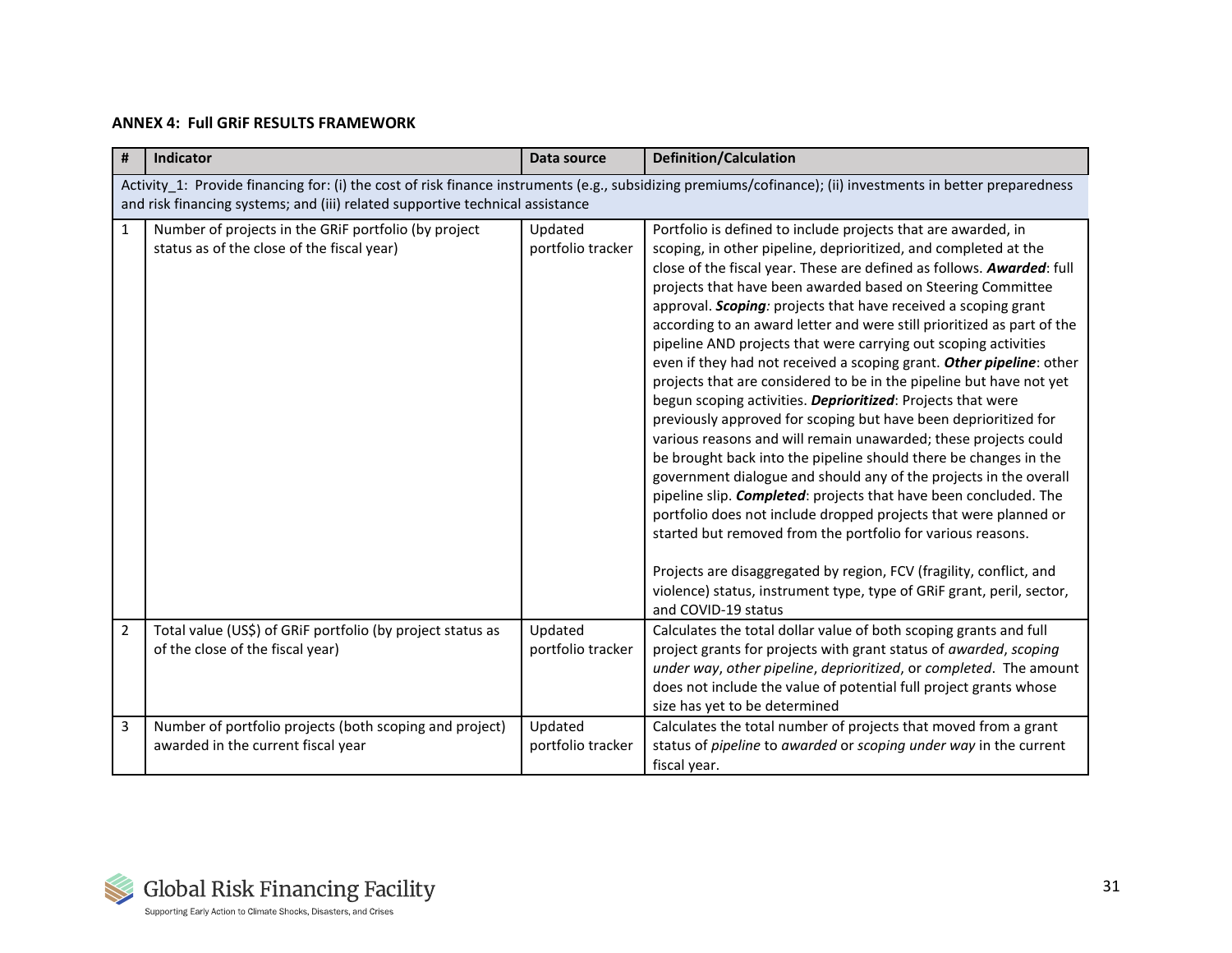| #  | Indicator                                                                                                                                                                                | Data source                  | <b>Definition/Calculation</b>                                                                                                                                                                                                                                                                                         |  |  |  |  |
|----|------------------------------------------------------------------------------------------------------------------------------------------------------------------------------------------|------------------------------|-----------------------------------------------------------------------------------------------------------------------------------------------------------------------------------------------------------------------------------------------------------------------------------------------------------------------|--|--|--|--|
| 4  | Number and percentage of all scoping grants awarded<br>over the life of GRiF that have since been awarded,<br>remain in scoping, were deprioritized, were completed,<br>and were dropped | Updated<br>portfolio tracker | Calculates the total number of projects where there is a value in<br>scoping grant requested and where the grant status is awarded,<br>scoping under way, deprioritized, or dropped. Percent is calculated<br>by dividing this number by the number of projects where there is a<br>value in scoping grant requested. |  |  |  |  |
|    | Activity_2: Provide financing to public good investments related to the larger ecosystem surrounding risk finance                                                                        |                              |                                                                                                                                                                                                                                                                                                                       |  |  |  |  |
| 5  | Number and percentage of projects in the portfolio that<br>fall under the public goods window (by project status, as<br>of the close of the fiscal year)                                 | Portfolio tracker            | This indicator is a subset of indicator #1.                                                                                                                                                                                                                                                                           |  |  |  |  |
| 6  | Total value (US\$) of public goods portfolio and as a<br>percentage of total portfolio (by project status, as of the<br>close of the fiscal year)                                        | Portfolio tracker            | This indicator is a subset of indicator #2.                                                                                                                                                                                                                                                                           |  |  |  |  |
| 7  | Number of global public goods financed by the GRiF that<br>focus on gender equity and risk financing (e.g.,<br>knowledge products; publications; trainings; workshops;<br>events)        |                              | Reporting Template - to be added in FY2022                                                                                                                                                                                                                                                                            |  |  |  |  |
| 8  | Evaluation: Study that explores how these investments<br>facilitate or strengthen existing or future country<br>investments                                                              | Evaluation                   |                                                                                                                                                                                                                                                                                                                       |  |  |  |  |
|    | Activity 3: Bring together a wide range of stakeholders (NGOs, donors, and private sector) via project work                                                                              |                              |                                                                                                                                                                                                                                                                                                                       |  |  |  |  |
| 9  | Annual GRiF internal learning event held (Y/N)                                                                                                                                           | Internal<br>knowledge        | This information will be collected through an interview with the<br><b>GRIF Secretariat.</b>                                                                                                                                                                                                                          |  |  |  |  |
| 10 | Number of conferences/events where GRiF participates<br>in a discussion/presentation                                                                                                     | Internal<br>knowledge        | This information will be collected through an interview with the<br><b>GRIF Secretariat.</b>                                                                                                                                                                                                                          |  |  |  |  |
| 11 | Number of GRiF research studies/evaluations produced<br>(disaggregated by ongoing and completed)                                                                                         | Internal<br>knowledge        | This information will be collected through an interview with the<br><b>GRIF Secretariat.</b>                                                                                                                                                                                                                          |  |  |  |  |
|    | Output 1: Pre-arranged financing instruments funded & designed                                                                                                                           |                              |                                                                                                                                                                                                                                                                                                                       |  |  |  |  |
| 12 | Number of investments financed and under<br>implementation (by scoping and project grant) as of the<br>close of the fiscal year                                                          | Updated<br>portfolio tracker | Calculates the total number of projects with a grant status of<br>awarded, scoping under way, or closed.                                                                                                                                                                                                              |  |  |  |  |

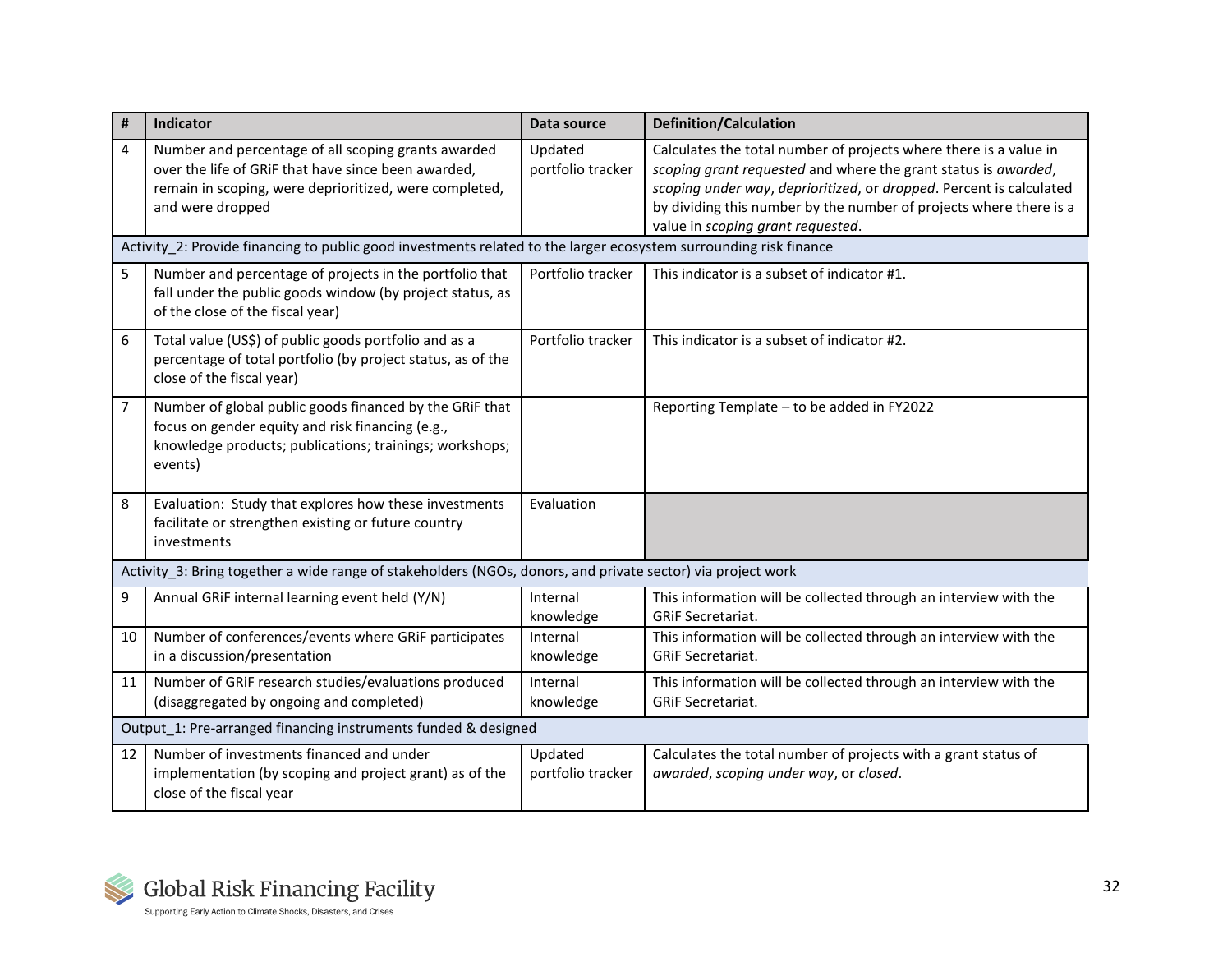| #  | Indicator                                                                                                                                                                                                                                                                                                                                                                                                                               | Data source                              | <b>Definition/Calculation</b>                                                                                                                                                                                                                                                                                                    |  |  |  |
|----|-----------------------------------------------------------------------------------------------------------------------------------------------------------------------------------------------------------------------------------------------------------------------------------------------------------------------------------------------------------------------------------------------------------------------------------------|------------------------------------------|----------------------------------------------------------------------------------------------------------------------------------------------------------------------------------------------------------------------------------------------------------------------------------------------------------------------------------|--|--|--|
| 13 | Total value (US\$) of investments financed and under<br>implementation as of the close of the fiscal year                                                                                                                                                                                                                                                                                                                               | Updated<br>portfolio tracker             | For projects where grant status is awarded or closed, calculates the<br>total value of grant size + scoping grant requested. For projects<br>with a grant status of scoping under way, calculates the total value<br>of scoping grant requested.                                                                                 |  |  |  |
| 14 | Number of approved GRiF grants that integrate gender<br>in CDRF activities at country or regional level (e.g.<br>capacity building; training; instrument design; system<br>set up).                                                                                                                                                                                                                                                     |                                          | Reporting Template - to be added in FY2022                                                                                                                                                                                                                                                                                       |  |  |  |
|    | Output_2: Improvements to DRF strategies & systems developed                                                                                                                                                                                                                                                                                                                                                                            |                                          |                                                                                                                                                                                                                                                                                                                                  |  |  |  |
| 15 | Number and percentage of GRIF country and regional<br>projects that report forward progress on project<br>delivery, disaggregated by areas related to risk finance<br>strengthening: (i) policy dialogue around risk finance, (ii)<br>public financial management, (iii) support to risk finance<br>legislation; (iv) strengthened delivery systems; and (v)<br>improved access to data and information needed for<br>instrument design | Reporting<br>template Q2                 | For projects where grant status is awarded or in scoping for each<br>area under consideration, calculates the total number of projects<br>where the task team leader (TTL) reports either substantial<br>progress or some progress. Percentage calculation excludes not<br>applicable responses. Excludes public goods projects. |  |  |  |
| 16 | Number and percentage of GRIF-funded country and<br>regional projects under implementation reporting<br>forward progress on the design of the risk finance<br>instrument                                                                                                                                                                                                                                                                | Reporting<br>template Q5                 | Calculates the total number of projects currently under<br>implementation (where current status is approved and where the<br>TTL reports that design of the instrument is either completed,<br>under review, or < 1 year away. Percentage calculation excludes<br>not applicable responses. Excludes public goods projects.      |  |  |  |
|    | Output 3: Innovative tools to support risk finance ecosystem funded                                                                                                                                                                                                                                                                                                                                                                     |                                          |                                                                                                                                                                                                                                                                                                                                  |  |  |  |
| 17 | Evaluation: Study looking at the impact of GRiF-funded<br>projects on private sector development                                                                                                                                                                                                                                                                                                                                        | Evaluation                               |                                                                                                                                                                                                                                                                                                                                  |  |  |  |
| 18 | Number of countries (or World Bank projects) that are<br>using the outputs from the public goods grants                                                                                                                                                                                                                                                                                                                                 | Global goods<br>reporting<br>template Q5 | For projects where has project been piloted is completed or under<br>way, number of countries where project has been piloted is<br>calculated in 5b.                                                                                                                                                                             |  |  |  |
| 19 | Evaluation: Study looking at whether investments are<br>meeting the quality principles outlined in their proposals<br>(e.g., around sustainability, exit strategy, etc.).                                                                                                                                                                                                                                                               | Evaluation                               |                                                                                                                                                                                                                                                                                                                                  |  |  |  |
|    | Output 4: Contributions made to global evidence/knowledge in DRF for vulnerable countries                                                                                                                                                                                                                                                                                                                                               |                                          |                                                                                                                                                                                                                                                                                                                                  |  |  |  |

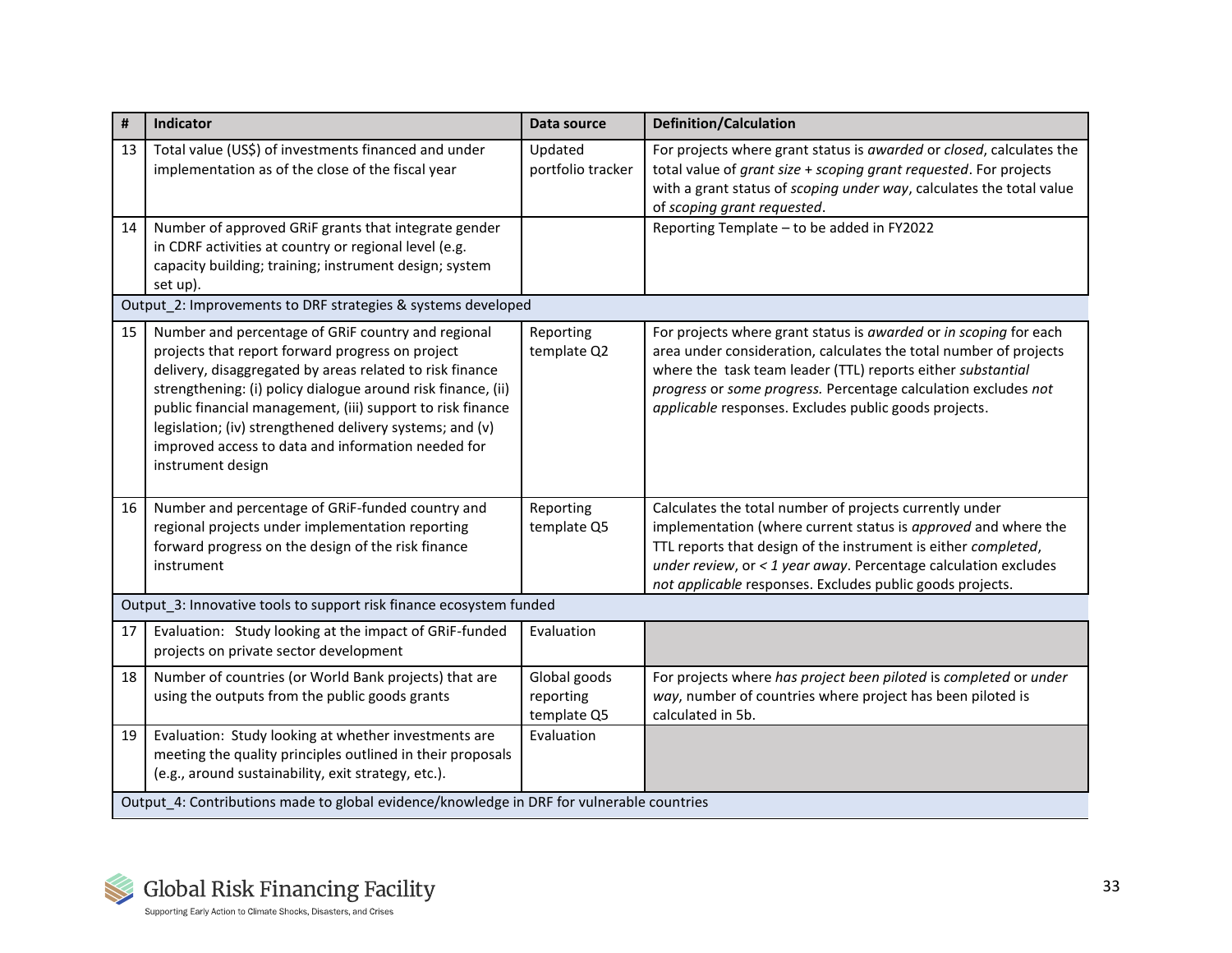| #  | Indicator                                                                                                                                            | Data source                        | <b>Definition/Calculation</b>                                                                                                                                                                                                    |
|----|------------------------------------------------------------------------------------------------------------------------------------------------------|------------------------------------|----------------------------------------------------------------------------------------------------------------------------------------------------------------------------------------------------------------------------------|
| 20 | Number of downloads, views, and access for GRIF-<br>related publications from World Bank, Financial<br>Protection Forum, and InsuResilience websites | Website data                       | This information will be extracted from the GRiF website, World<br>Bank intranet, and Financial Protection Forum and requested from<br>InsuResilience.                                                                           |
| 21 | Number of GRIF publications disseminated (by<br>publication type)                                                                                    | Website data                       | This information will be extracted from the GRIF website and<br>World Bank intranet (where number of uploads to World Bank<br>website each fiscal year and over the life of the project is tracked).                             |
| 22 | Number of stakeholders reached through GRIF<br>Secretariat knowledge and communication activities                                                    | Communications<br>monitoring       | Number of newsletter recipients.                                                                                                                                                                                                 |
| 23 | Number of stakeholders participating in GRiF Secretariat<br>knowledge and learning events                                                            | Communications<br>monitoring       | Sum of the number of stakeholders participating in each webinar<br>and face-to-face event.                                                                                                                                       |
| 24 | Percentage of GRIF Secretariat knowledge and learning<br>event participants who are satisfied and likely to refer a<br>colleague                     | Communications<br>monitoring       | Calculated based on responses to post-event questionnaires.                                                                                                                                                                      |
|    | Intermediate outcome_1: Governments operationalize risk financing solutions that are linked to preparedness plans and systems                        |                                    |                                                                                                                                                                                                                                  |
| 25 | Number and percentage of countries with pre-arranged<br>financing instruments in place linked to GRiF funding                                        | Reporting<br>template Q6           | Calculates the total number of projects that are completed and<br>under implementation where the task team reports that the risk<br>financing instrument is placed. Percentage calculation excludes not<br>applicable responses. |
| 26 | Total value (US\$) of pre-arranged financing in place as<br>part of GRiF                                                                             | Reporting<br>template Q6<br>and Q7 | Calculates the total value of pre-arranged financing (Q7) that is<br>currently in place (Q6) linked to the GRiF project. Note: indicator<br>applies only to projects, not scoping grants.                                        |
|    |                                                                                                                                                      |                                    | Intermediate outcome 2: Governments build technical capacity in integrated risk financing policy, planning, and delivery systems across sectors                                                                                  |
| 27 | Evaluation: Countries that report improvements in DRF<br>policy as a result of the support provided by GRiF                                          | Evaluation                         |                                                                                                                                                                                                                                  |
| 28 | Evaluation: Study that captures examples of how<br>capacity has been improved and how systems have been<br>strengthened                              | Evaluation                         |                                                                                                                                                                                                                                  |
|    | Intermediate outcome_3: Greater variety of quality risk financing solutions available to fit local needs and conditions                              |                                    |                                                                                                                                                                                                                                  |
| 29 | Percentage of countries with GRiF projects that have<br>other risk finance solutions in place or planned                                             | Reporting<br>template Q9           | Calculates the percentage of all country and regional projects that<br>answer yes. Excludes don't know responses. Excludes completed<br>projects.                                                                                |

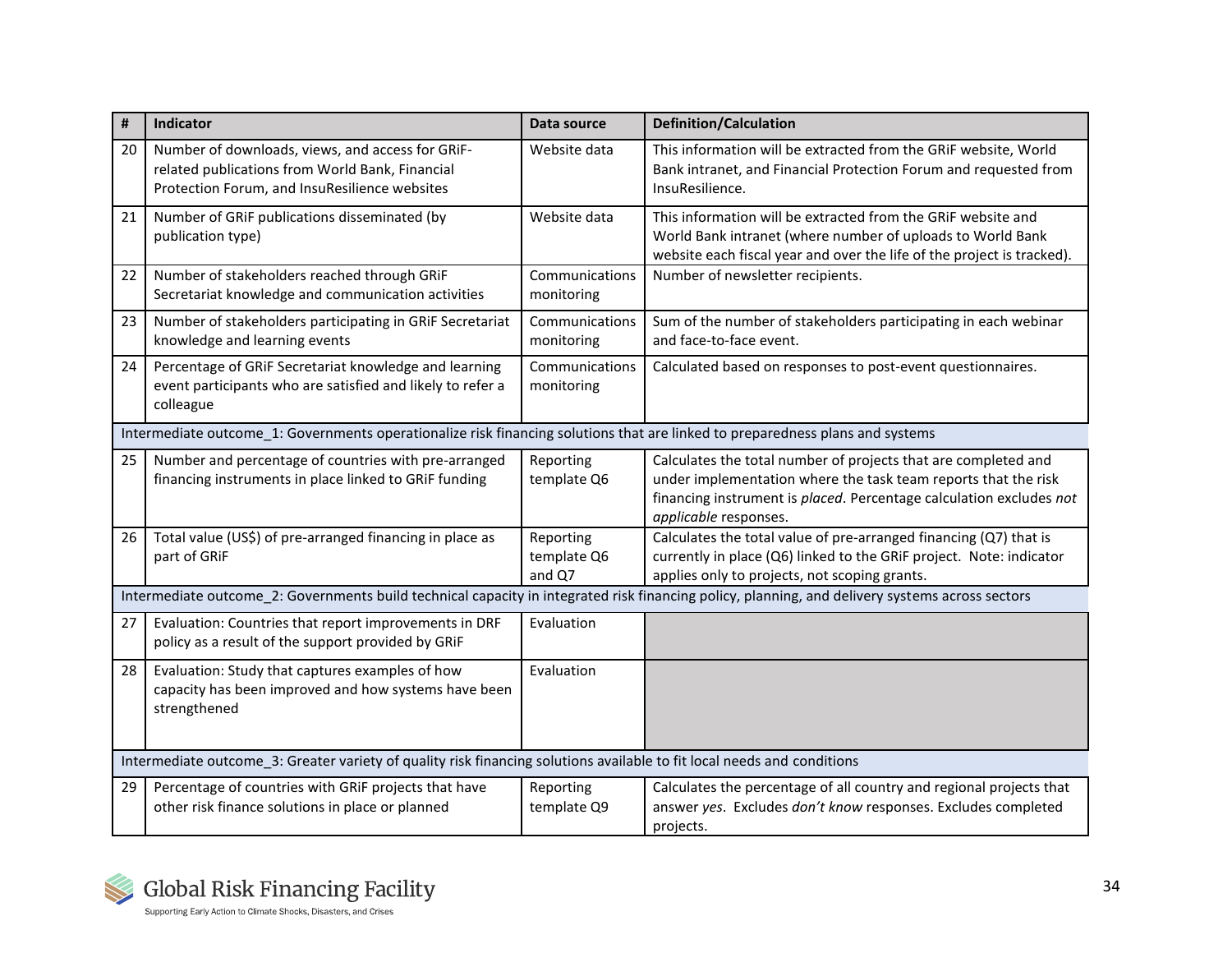| #      | Indicator                                                                                                                                                                                                                                                                                                                                          | Data source                      | <b>Definition/Calculation</b>                                                                                                                                                                    |  |  |  |  |  |
|--------|----------------------------------------------------------------------------------------------------------------------------------------------------------------------------------------------------------------------------------------------------------------------------------------------------------------------------------------------------|----------------------------------|--------------------------------------------------------------------------------------------------------------------------------------------------------------------------------------------------|--|--|--|--|--|
| 30     | Evaluation: Study that explores the strengths and<br>weaknesses around current risk financing solutions<br>focusing on whether GRiF engagement leads to greater<br>variety of innovative and quality-focused solutions                                                                                                                             | Evaluation                       |                                                                                                                                                                                                  |  |  |  |  |  |
|        | Intermediate outcome_4: More strategic and collaborative thinking around risk finance by donors, World Bank, and other stakeholders                                                                                                                                                                                                                |                                  |                                                                                                                                                                                                  |  |  |  |  |  |
| 31     | Evaluation: Research study looking at cross-<br>collaboration success stories across partners and<br>stakeholders (e.g., via tools such as most Significant<br>Change stories for African Risk Capacity [ARC], Pacific<br>Catastrophe Risk Assessment and Financing Initiative<br>[PCRAFI], development partners, microinsurance<br>schemes, etc.) | Evaluation                       |                                                                                                                                                                                                  |  |  |  |  |  |
| crises |                                                                                                                                                                                                                                                                                                                                                    |                                  | Long-term change_1: Vulnerable countries are better able to quickly and reliably respond to and recover from climate and disaster shocks and other                                               |  |  |  |  |  |
| 32     | Number of GRiF-supported risk finance<br>instruments/mechanisms mobilized/triggered                                                                                                                                                                                                                                                                | Evaluation                       |                                                                                                                                                                                                  |  |  |  |  |  |
| 33     | Total value (US\$) of pre-arranged financing triggered as<br>arranged through GRIF financing instruments                                                                                                                                                                                                                                           | Evaluation                       |                                                                                                                                                                                                  |  |  |  |  |  |
| 34     | Number of people protected and expected to be<br>protected by GRIF investments (placed vs. other<br>statuses) (by gender, poverty level)                                                                                                                                                                                                           | Reporting<br>template Q6,<br>Q10 | Looks at question 10 of the World Bank task team reporting data<br>and calculates the total number of people currently protected and<br>expected to be protected by all GRiF-funded instruments. |  |  |  |  |  |
| 35     | Evaluation: Study to explore which of the countries that<br>took GRiF grants continue with pre-arranged financing<br>mechanisms after grant support ends                                                                                                                                                                                           | Evaluation                       |                                                                                                                                                                                                  |  |  |  |  |  |
| 36     | Evaluation: Process evaluation assessing whether the<br>disbursement, procurement, and delivery systems<br>associated with the risk finance instrument worked as<br>planned                                                                                                                                                                        | Evaluation                       |                                                                                                                                                                                                  |  |  |  |  |  |
|        | Long-term change_2: Increased use of and demand for better-designed and demand-driven concessional support for risk financing                                                                                                                                                                                                                      |                                  |                                                                                                                                                                                                  |  |  |  |  |  |
| 37     | Total value of GRiF grants that are matched with<br>counterpart financing                                                                                                                                                                                                                                                                          | Updated<br>portfolio tracker     | Calculates the total value of counterpart matching for grants that<br>are approved and completed                                                                                                 |  |  |  |  |  |